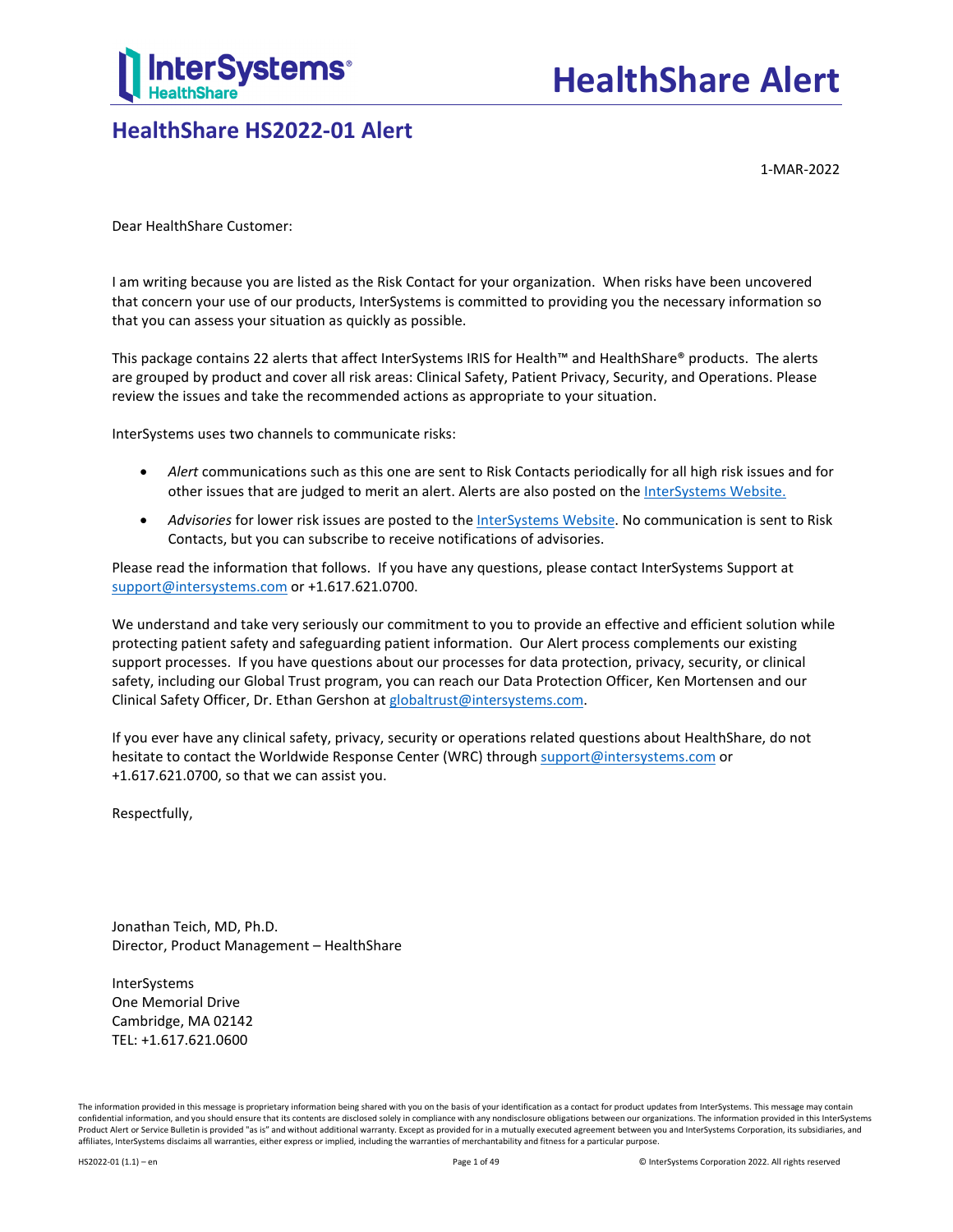

## **Summary of Alerts**

| <b>Alert</b>                                         | <b>Products &amp; Versions</b>                          | <b>Risk Rating</b>     |
|------------------------------------------------------|---------------------------------------------------------|------------------------|
| HS2022-01-01: Vaccination Dates Misrepresented in    | All versions of:                                        | • Medium Risk:         |
| Some Circumstances                                   | o Information Exchange                                  | Operational            |
|                                                      | O Unified Care Record                                   | • Low Risk:            |
|                                                      | o Personal Community                                    | <b>Clinical Safety</b> |
|                                                      | O HealthShare Health Connect                            |                        |
|                                                      | o InterSystems IRIS for Health                          |                        |
| HS2022-01-02: Invalid Handling of Multiple           | All versions of:<br>$\bullet$                           | • Medium Risk:         |
| Reference Ranges in CDA and C-CDA Documents          | o Information Exchange                                  | <b>Clinical Safety</b> |
|                                                      | O Unified Care Record (through 2021.1)                  |                        |
| HS2022-01-03: Security Check for Emergency Access    | All versions of:<br>$\bullet$                           | • Medium Risk:         |
| to Patient Records Fails to Occur in Some Situations | o Information Exchange                                  | Privacy                |
|                                                      | O Unified Care Record (through 2020.2)                  |                        |
| HS2022-01-04: Security Vulnerability in Unified Care | • Unified Care Record:                                  | • High Risk:           |
| Record 2020.2.0                                      | $\circ$ 2020.2.0 (Build 8620)                           | Privacy                |
| HS2022-01-05: Customers on Unified Care Record       |                                                         |                        |
| 2020.2 and 2021.1 Must Install a Patch Before        | Version 2020.2, 2021.1 of:<br>$\bullet$                 | $\bullet$ High Risk    |
|                                                      | o Unified Care Record                                   | Operational            |
| Upgrading to a Later Version                         | <b>Clinical Viewer</b><br>$\circ$                       |                        |
|                                                      | o Health Insight                                        |                        |
|                                                      | o Patient Index                                         |                        |
|                                                      | o Personal Community                                    |                        |
|                                                      | ○ Care Community                                        |                        |
|                                                      | Version 2020.2, 2021.1, 2021.2, 2021.3 of:<br>$\bullet$ |                        |
|                                                      | o Provider Directory                                    |                        |
| HS2022-01-06: Configuring the Classic Clinical       | All versions of:<br>$\bullet$                           | • High Risk:           |
| Viewer Requires Outdated Third-Party Software        | O Unified Care Record                                   | Security               |
|                                                      | (Classic Clinical Viewer only)                          |                        |
| HS2022-01-07: Users may not be able to Log Out of    | All versions of:<br>$\bullet$                           | • High Risk:           |
| <b>Clinical Viewer</b>                               | o Information Exchange                                  | Privacy                |
|                                                      | O Unified Care Record (through 2020.2)                  |                        |
| HS2022-01-08: Access Gateway Aggregation Cache       | <b>Unified Care Record:</b><br>$\bullet$                | • Low Risk:            |
| Grows over Time                                      | $\circ$ 2020.1, 2020.2, 2021.1, 2021.2                  | Operational            |
| HS2022-01-09: Incompatibility in HL7toSDA3           | • Information Exchange:                                 | • Not Rated            |
| Customizations when Upgrading from HealthShare       | $\circ$ 15.03 or earlier                                |                        |
| 15.03 or earlier                                     | (when upgrading to Unified Care Record)                 |                        |
| HS2022-01-10: IHE Endpoints should use               | All versions of:                                        | • Medium Risk          |
| <b>Appropriate Credentials</b>                       | o Information Exchange                                  | Security               |
|                                                      | o Unified Care Record                                   |                        |
| HS2022-01-11: ODS Namespace Reactivation Can         | <b>Unified Care Record:</b><br>$\bullet$                |                        |
| Result in Prolonged Downtime                         |                                                         | $\bullet$ High Risk:   |
|                                                      | $\circ$ 2019.1, 2019.2                                  | Operational            |
| HS2022-01-12: Upgrade of ODS may Require             | <b>Unified Care Record:</b><br>$\bullet$                | • Very High Risk:      |
| Manual Intervention to Complete                      | $\circ$ 2020.1                                          | Operational            |
|                                                      | (when upgrding to version 2020.2)                       |                        |
| HS2022-01-13: ODS Audit Data Inaccessible after      | <b>Unified Care Record:</b><br>$\bullet$                | • Medium Risk:         |
| Upgrade to Version 2020.1                            | $\circ$ 2019.1 or 2019.2                                | Privacy                |
|                                                      | (when upgrading to 2020.1)                              |                        |

The information provided in this message is proprietary information being shared with you on the basis of your identification as a contact for product updates from InterSystems. This message may contain<br>confidential inform affiliates, InterSystems disclaims all warranties, either express or implied, including the warranties of merchantability and fitness for a particular purpose.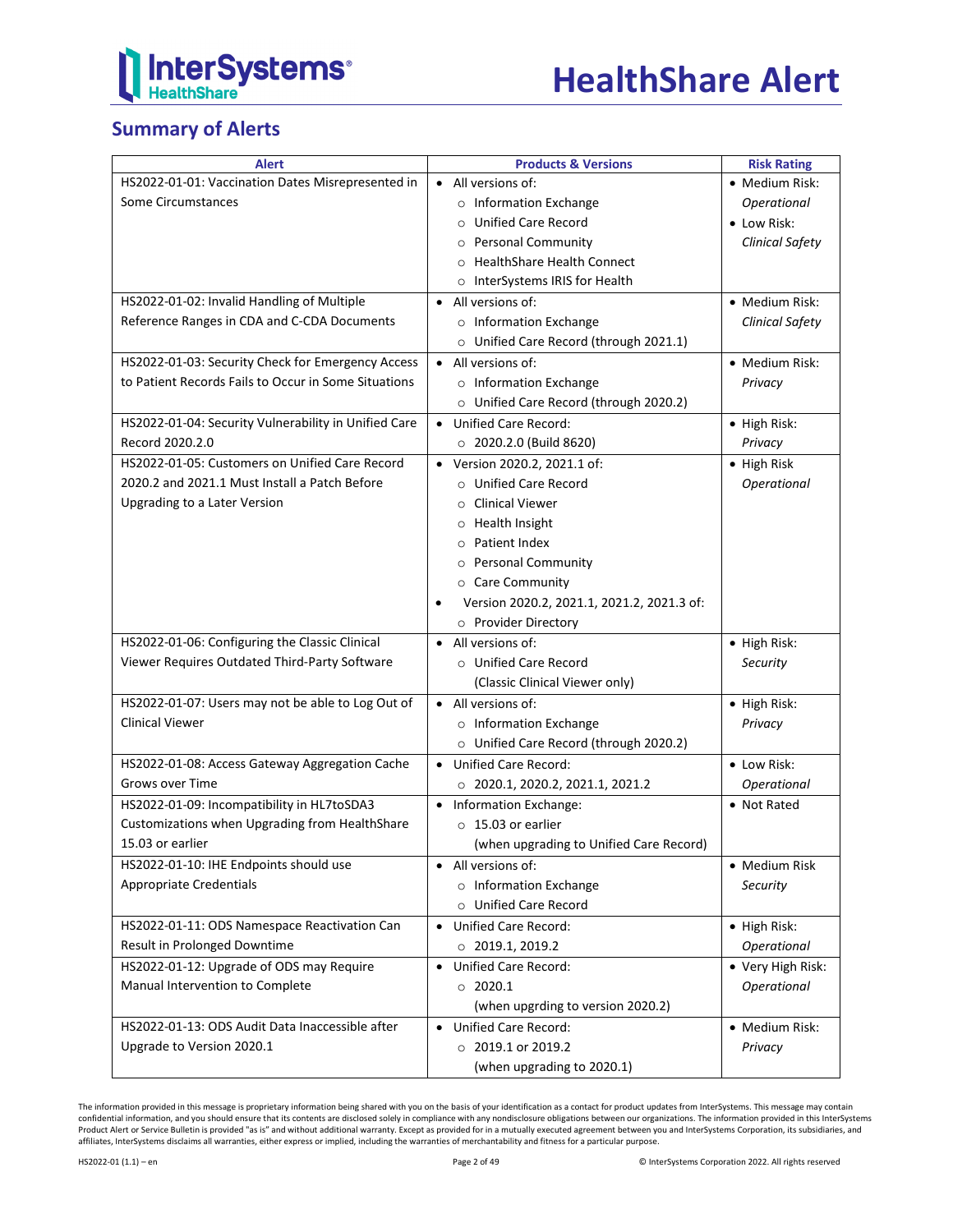# **InterSystems**®

## **HealthShare Alert**

| <b>Alert</b>                                    | <b>Products &amp; Versions</b>             | <b>Risk Rating</b> |
|-------------------------------------------------|--------------------------------------------|--------------------|
| HS2022-01-14: System-wide and Facility-level    | All versions of:<br>$\bullet$              | • Low Risk:        |
| Clinical Consent Policies Ignore Event Dates    | o Information Exchange                     | Privacy            |
|                                                 | O Unified Care Record (through 2021.1)     |                    |
| HS2022-01-15: FHIR Requests Not Being Evaluated | Unified Care Record:<br>$\bullet$          | • High Risk:       |
| Properly for Consent                            | $\circ$ 2020.1                             | Privacy            |
| HS2022-01-16: FHIR "\$everything" Operation Can | All versions of:<br>$\bullet$              | • Medium Risk:     |
| Return Unconsented Demographics                 | o Information Exchange                     | Privacy            |
|                                                 | O Unified Care Record (through 2021.1)     |                    |
| HS2022-01-17: FHIR Index Performance Issue Can  | • Information Exchange:                    | • Very High Risk:  |
| Cause ODS Instability                           | $\circ$ 2018.1                             | Operational        |
|                                                 | • Unified Care Record:                     |                    |
|                                                 | $\circ$ 2019.1, 2019.2                     |                    |
| HS2022-01-18: Security Vulnerability in FHIR    | • Unified Care Record:                     | • Medium Risk      |
| Gateway/FHIR Server                             | $\circ$ 2021.1                             | Security           |
|                                                 | InterSystems IRIS for Health:              |                    |
|                                                 | 02021.1                                    |                    |
| HS2022-01-19: FHIR Server Does Not Verify Token | • Unified Care Record:                     | • Medium Risk:     |
| Revocation                                      | $\circ$ 2020.1, 2020.2, 2021.1             | Security           |
|                                                 | InterSystems IRIS for Health:<br>$\bullet$ |                    |
|                                                 | $\circ$ 2020.4, 2021.1                     |                    |
|                                                 | <b>HealthShare Health Connect:</b>         |                    |
|                                                 | $\circ$ 2020.4, 2021.1                     |                    |
| HS2022-01-20: OAuth Token Scope Not Applied in  | InterSystems IRIS for Health:<br>$\bullet$ | • Medium Risk:     |
| <b>FHIR Batch Transaction Bundles</b>           | 0.2021.1                                   | Privacy            |
|                                                 |                                            | • Low Risk:        |
|                                                 |                                            | Security           |
|                                                 |                                            | • Medium Risk:     |
|                                                 |                                            | Operational        |
| HS2022-01-21: FHIR Server Interoperability REST | InterSystems IRIS for Health:<br>$\bullet$ | · High Risk:       |
| Client does not Properly Clean Up Data          | $\circ$ 2020.2, 2020.3                     | Operational        |
|                                                 | <b>HealthShare Health Connect:</b>         |                    |
|                                                 | $\circ$ 2020.2, 2020.3                     |                    |
| HS2022-01-22: Security Issue in Patient Index   | All versions of:<br>$\bullet$              | • Medium Risk      |
|                                                 | O Patient Index (through 2021.2)           | Security           |

We encourage you to read the information below and then reach out to the Worldwide Response Center (WRC) at [support@intersystems.com](mailto:support@intersystems.com?subject=HealthShare%20Alert%20HS2022-01) or +1.617.621.0700 with any questions that might arise.

The information provided in this message is proprietary information being shared with you on the basis of your identification as a contact for product updates from InterSystems. This message may contain<br>confidential inform Product Alert or Service Bulletin is provided "as is" and without additional warranty. Except as provided for in a mutually executed agreement between you and InterSystems Corporation, its subsidiaries, and affiliates, InterSystems disclaims all warranties, either express or implied, including the warranties of merchantability and fitness for a particular purpose.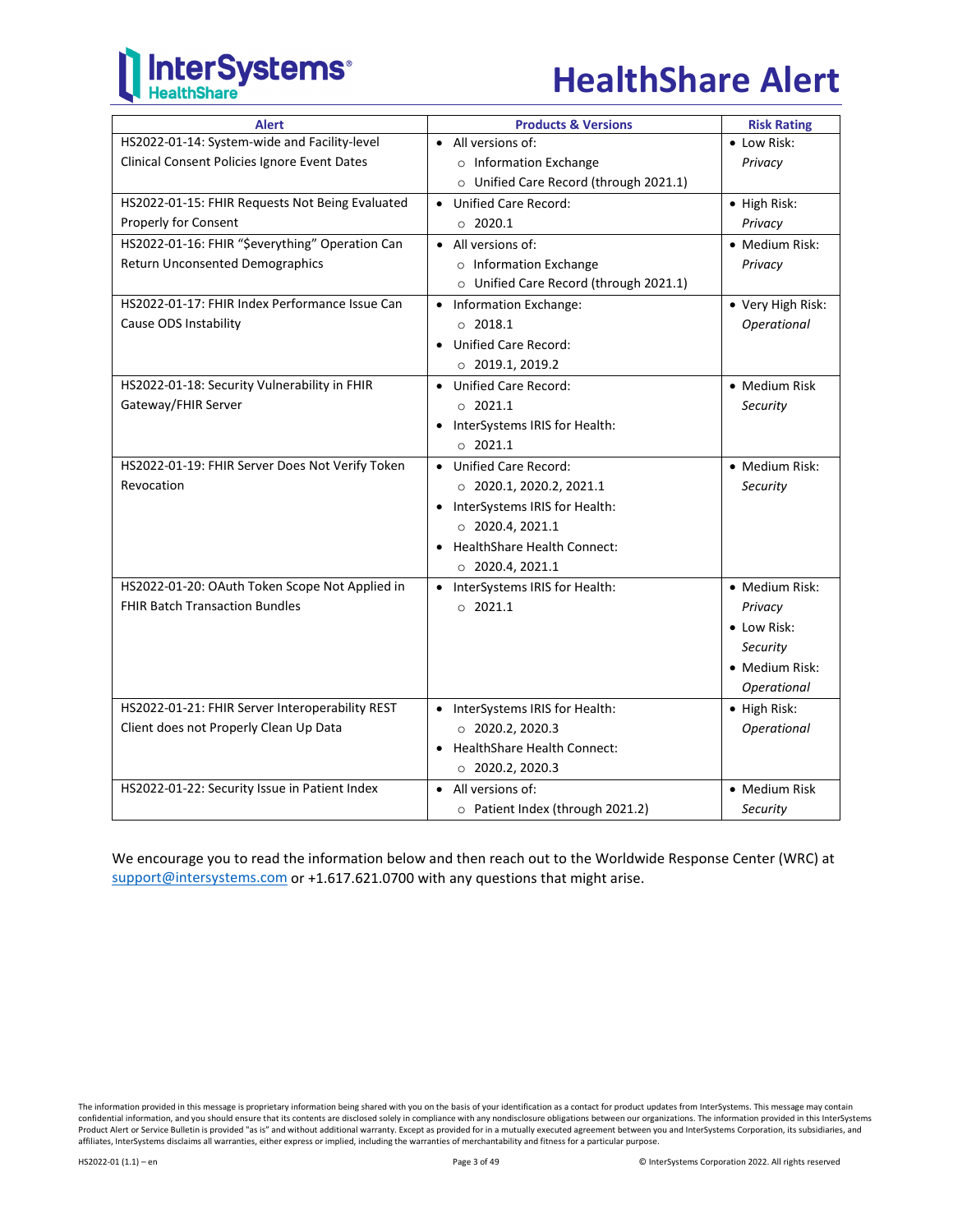

## **Detail of Alerts**

## <span id="page-3-0"></span>**HS2022-01-01: Vaccination Dates Misrepresented in Some Circumstances**

Issue date: 1-MAR-2022

| <b>Risk Category and Score:</b>         |                |                 |                    |
|-----------------------------------------|----------------|-----------------|--------------------|
| <b>Clinical Safety</b>                  | <b>Privacy</b> | <b>Security</b> | <b>Operational</b> |
| 2-Low Risk                              | Not Applicable | Not Applicable  | 3-Medium Risk      |
| <b>Version and System Area Affected</b> |                |                 |                    |

| HealthShare® Products: | Information Exchange, Unified Care Record, Personal Community, and Health Connect.<br>InterSystems IRIS for Health. |
|------------------------|---------------------------------------------------------------------------------------------------------------------|
| Versions:              | All versions                                                                                                        |
| System areas affected: | Data Transformations, Data Transmission, Personal Community, Health Insight, Clinical<br>Viewer                     |
| Reference:             | <b>HSIEC-5565</b>                                                                                                   |

## **Summary of Issue**

InterSystems has identified a clinical safety and operational data integrity issue in which the dates associated with vaccination events are misrepresented in some circumstances.

In the HealthShare SDA data model, there is a date associated with a *vaccination order* and a date associated with a *vaccination administration*. The vaccination administration date is the most clinically significant, as it indicates when a patient received a vaccine. The vaccination order date may represent either when the order was entered or when the vaccine is ordered to be administered. The clinical safety issue is that sometimes the vaccination order date is presented or transmitted as if it is the vaccination administration date.

The issue in this alert affects how vaccination dates are represented in HealthShare and in data exports from HealthShare, Health Connect, and InterSystems IRIS for Health.

Due to the complexity of how data import and export transformations interact, the outcome may vary based on the source data, as shown in the table below: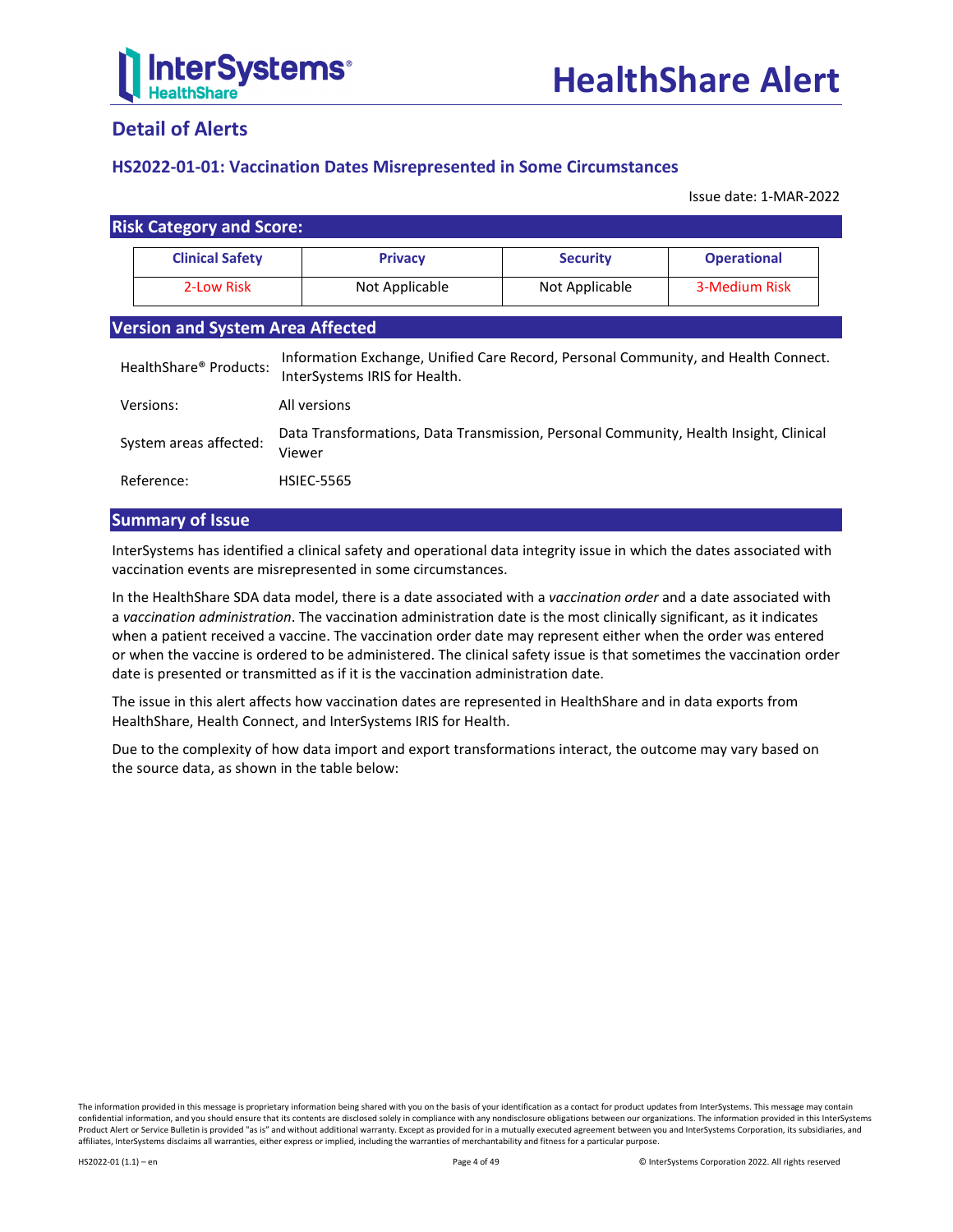

## **HealthShare Alert**

| <b>Source</b>                | <b>HealthShare Component</b>                                        |                                                              | Data Export in HealthShare, Health<br><b>Connect, and InterSystems IRIS for</b><br><b>Health</b>                   |                                                            |                                                                         |
|------------------------------|---------------------------------------------------------------------|--------------------------------------------------------------|--------------------------------------------------------------------------------------------------------------------|------------------------------------------------------------|-------------------------------------------------------------------------|
| Data<br>Format               | <b>Clinical Viewer</b>                                              | Personal<br>Community                                        | <b>Health Insight</b>                                                                                              | Outbound<br><b>CDA/CCDA Data</b><br><b>Transformations</b> | <b>Outbound FHIR</b><br>Data<br><b>Transformations</b><br>(STU3 and R4) |
| CDA or<br>C-CDA<br>document  | Correctly displays<br>administration date                           | Correctly displays<br>administration date                    | • Order date property<br>incorrectly contains<br>administration date<br>• Administration date<br>property is empty | Correctly uses<br>administration date                      | Correctly uses<br>administration date                                   |
| <b>FHIR R4</b><br>resource   | Correctly displays<br>administration date                           | Correctly displays<br>administration date                    | • Order date property<br>incorrectly contains<br>administration date<br>• Administration date<br>property is empty | Correctly uses<br>administration date                      | Correctly uses<br>administration date                                   |
| <b>FHIR STU3</b><br>resource | Date is not<br>displayed                                            | Correctly displays<br>administration date                    | • Order date property<br>incorrectly contains<br>administration date<br>• Administration date<br>property is empty | Correctly uses<br>administration date                      | Date is not<br>populated                                                |
| <b>HL7 v2</b><br>message     | <b>Incorrectly displays</b><br>order date as<br>administration date | Incorrectly displays<br>order date as<br>administration date | All properties are<br>correct                                                                                      | Incorrectly uses order<br>date as administration<br>date   | Incorrectly uses<br>order date as<br>administration date                |

Custom data transformations may also be impacted, depending on how the source data is mapped to the SDA data model and how SDA data is mapped to target outbound schemas.

All HealthShare customers that ingest and use vaccination data are impacted. Health Connect and InterSystems IRIS for Health customers are impacted if their system receives vaccination data from CDA/C-CDA documents, FHIR resources, or HL7 v2 messages AND transforms the data into SDA using InterSystems' base data transformations.

This issue has been identified as a clinical safety risk because vaccination dates are used in clinical decision making. As a result of this issue, the *vaccination administration date* in HealthShare:

- may be prior to the actual date the patient received the vaccination
- may represent a vaccination order that was never filled
- may be absent

While the clinical safety rating for this issue is lower than that for which InterSystems typically distributes alerts, we are applying discretion in issuing this alert due to the high importance and visibility of vaccination data at this time.

The issue has also been identified as an operational data integrity issue as the meaning of the vaccination date data within the HealthShare system will differ depending on the data source format.

InterSystems is issuing this as an immediate alert while development work is ongoing. A correction is not yet available for this issue. InterSystems will distribute updates to this alert when a correction or remediation is available. Further details for this issue appear in the [Technical Addendum](#page-6-0) for HS2022-01-01.

The information provided in this message is proprietary information being shared with you on the basis of your identification as a contact for product updates from InterSystems. This message may contain confidential information, and you should ensure that its contents are disclosed solely in compliance with any nondisclosure obligations between our organizations. The information provided in this InterSystems Product Alert or Service Bulletin is provided "as is" and without additional warranty. Except as provided for in a mutually executed agreement between you and InterSystems Corporation, its subsidiaries, and affiliates, InterSystems disclaims all warranties, either express or implied, including the warranties of merchantability and fitness for a particular purpose.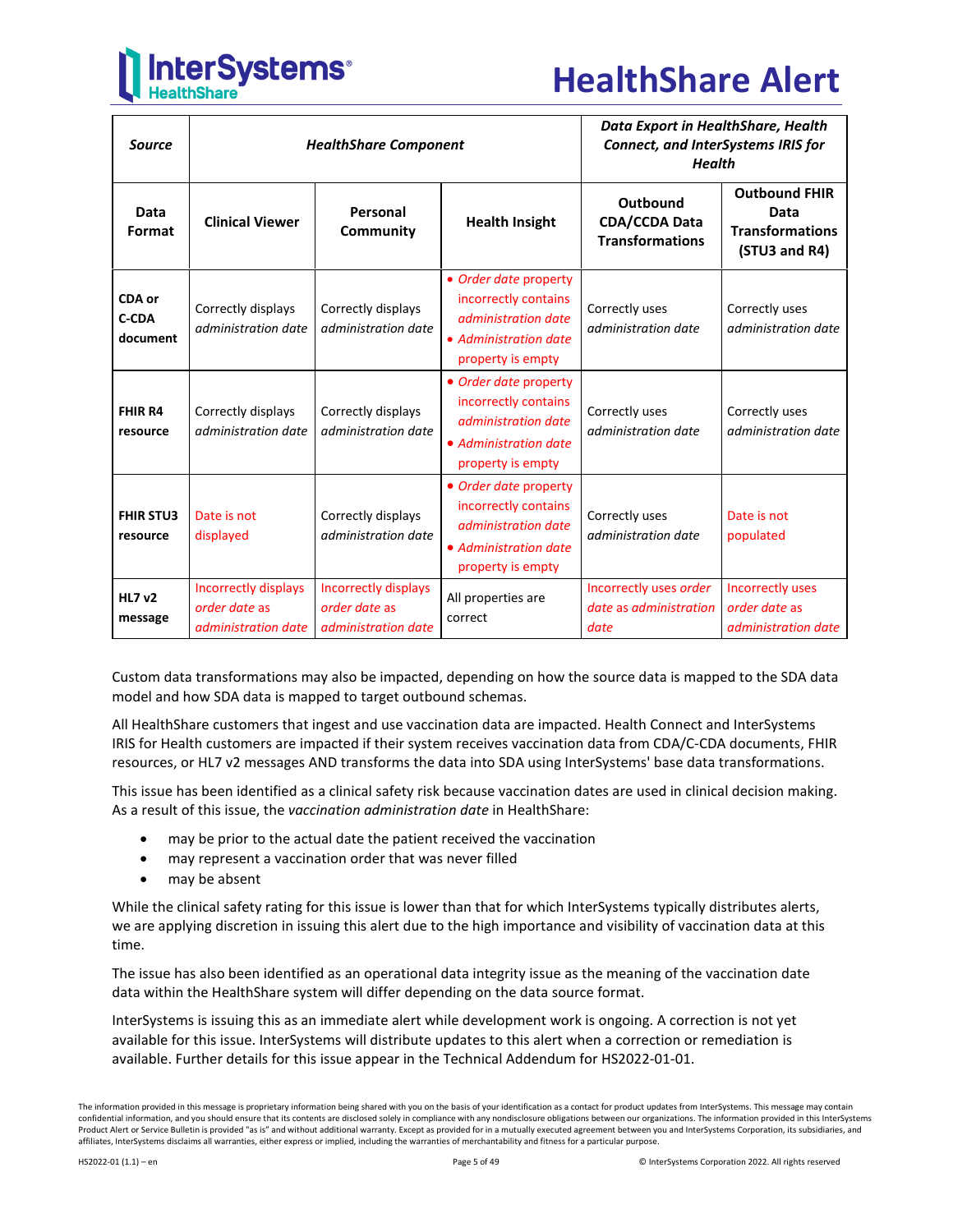

## **Risk Assessment**

The risk score and category were determined using InterSystems' Risk Rating process (outlined in the addendum), and based on the following assessments:

| <b>Clinical Safety:</b> | 2-Low Risk    | Severity of typical adverse outcome = 2 out of 5<br>Likelihood of typical adverse outcome = 2 out of 5 |
|-------------------------|---------------|--------------------------------------------------------------------------------------------------------|
| Operational:            | 3-Medium Risk | Severity of typical adverse outcome = 3 out of 5<br>Likelihood of typical adverse outcome = 3 out of 5 |

## **Recommended Action**

InterSystems recommends immediately taking the following actions for the relevant products:

*Unified Care Record:*

• Inform your users and the recipients of your outbound data that *vaccination date* information should not be relied upon for clinical decision making.

## *Health Connect / InterSystems IRIS for Health:*

• If your incoming feeds contain vaccination data and you transform that data into SDA, inform your users and the recipients of your outbound data that *vaccination date* information should not be relied upon for clinical decision making.

If you have any questions regarding this alert, please contact th[e Worldwide Response Center,](mailto:support@intersystems.com?subject=HealthShare%20Alert%20HS2022-01-01) and reference "Alert HS2022-01-01".

*– Additional details for this issue appear in the Technical Addendum below –*

The information provided in this message is proprietary information being shared with you on the basis of your identification as a contact for product updates from InterSystems. This message may contain confidential information, and you should ensure that its contents are disclosed solely in compliance with any nondisclosure obligations between our organizations. The information provided in this InterSystems Product Alert or Service Bulletin is provided "as is" and without additional warranty. Except as provided for in a mutually executed agreement between you and InterSystems Corporation, its subsidiaries, and affiliates, InterSystems disclaims all warranties, either express or implied, including the warranties of merchantability and fitness for a particular purpose.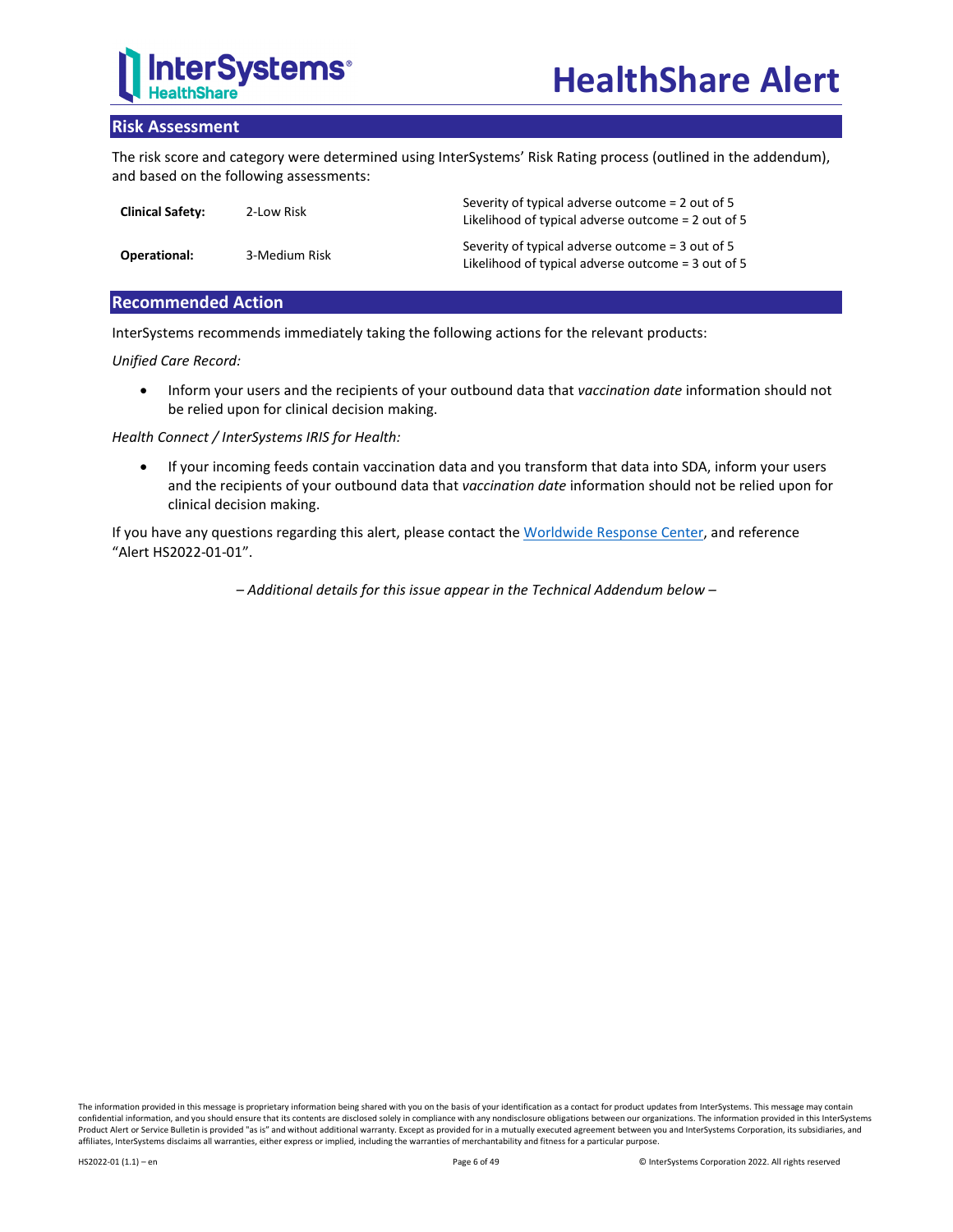

## <span id="page-6-0"></span>**Technical Addendum for HS2022-01-01**

## **Description of Issue**

Dates associated with *vaccination orders* are represented in SDA in the following properties:

- Vaccination.FromTime
- Vaccination.ToTime
- Vaccination.EnteredOn
- Vaccination.UpdatedOn

Dates associated with *vaccination administrations* are represented in SDA in the following properties:

- Vaccination.Administrations.Administration.FromTime
- Vaccination.Administrations.Administration.ToTime
- Vaccination.Administrations.Administration.EnteredOn
- Vaccination.Administrations.Administration.UpdatedOn

The *vaccination administration dates* are more clinically relevant as they represent when the patient received a vaccine. *Vaccination order dates* may represent either when the order was entered or when the order specifies that it should be fulfilled.

InterSystems has identified the following issues with import and export transformations:

- *Vaccination administration dates* are inappropriately mapped to and from Vaccination.FromTime or Vaccination.EnteredOn, which are intended for *vaccination order dates*.
- Vaccination.Administrations.Administration.FromTime is not populated even though there is a *vaccination administration date* in the inbound data.

Additionally, the Clinical Viewer and Personal Community both display the order date data stored in Vaccination.FromTime when they should display the vaccination administration data stored in Vaccination.Administrations.Administration.FromTime .

The sections below provide additional details, and the master table at the end of the document shows how these mappings interact.

## **HL7 v2 Transformation**

This transformation correctly maps between the HL7 v2 VXU\_V04 segments and the SDA3 Vaccination order and administration properties as follows.

ORC is the segment representing the order and RXA is the segment representing the vaccination administration:

| HL7v2                                     | SDA3                                                 |
|-------------------------------------------|------------------------------------------------------|
| ORC-7.4.1 Start Date/Time                 | Vaccination. FromTime                                |
| ORC-7.5.1 End Date/Time                   | Vaccination.ToTime                                   |
| ORC-9.1 Date/Time of Transaction          | Vaccination.EnteredOn                                |
| RXA-3.1 Date/Time Start of Administration | Vaccination.Administrations.Administration.FromTime  |
| RXA-4.1 Date/Time End of Administration   | Vaccination. Administrations. Administration. ToTime |
| RXA-22.1 System Entry Date/Time           | Vaccination.Administrations.Administration.EnteredOn |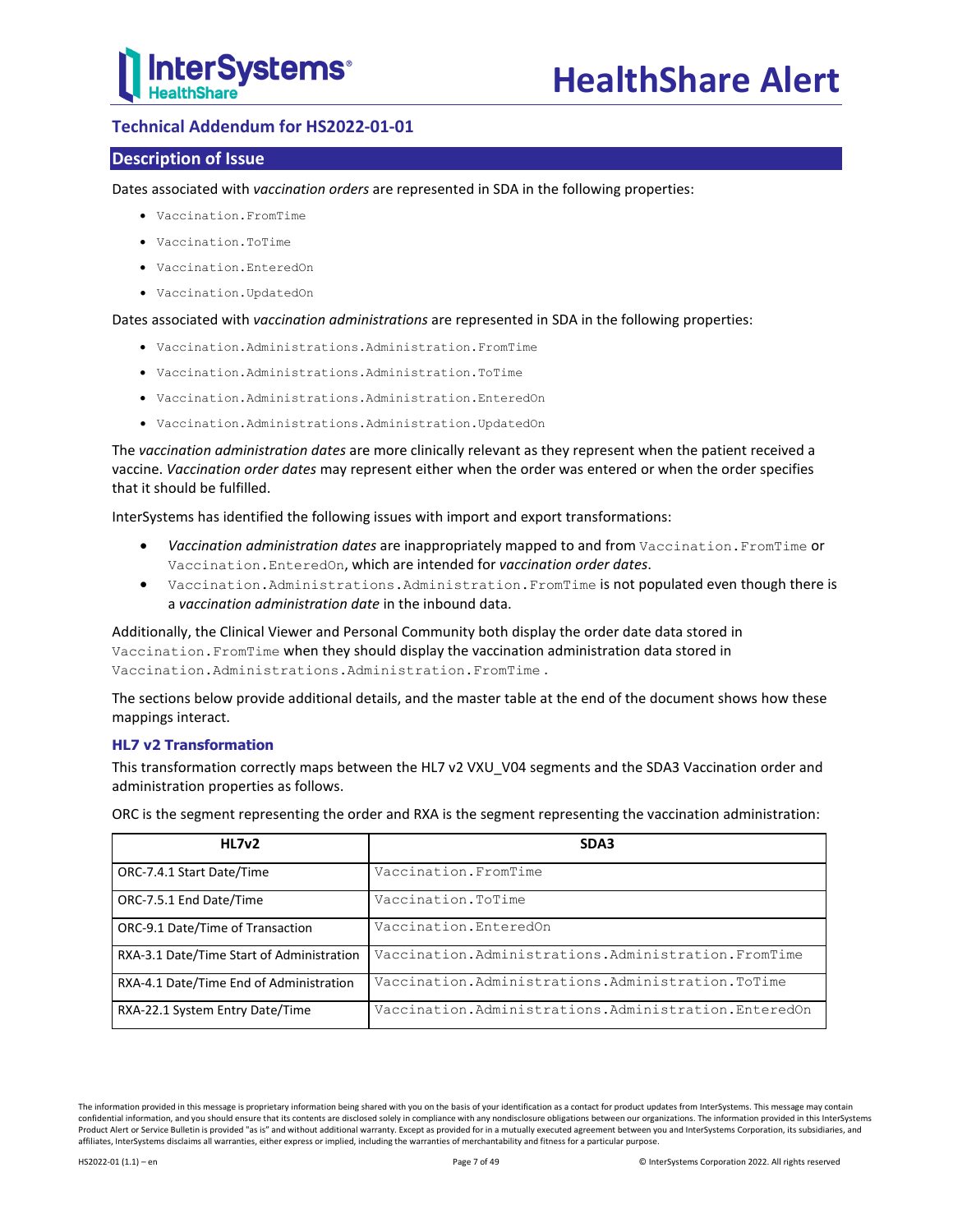

## **CDA C32 Transformations**

This transformation *incorrectly* maps the administration times to the SDA3 Vaccination order properties as follows:

| CDA C32 In  | /entry/substanceAdministration/effectiveTime[@xsi:type='IVL_TS']/low/@value |
|-------------|-----------------------------------------------------------------------------|
| SDA3        | Vaccination. FromTime                                                       |
| CDA C32 Out | /entry/substanceAdministration/effectiveTime/@value                         |

|             | /entry/substanceAdministration/author/time/@value                                                                |
|-------------|------------------------------------------------------------------------------------------------------------------|
| CDA C32 In  | or                                                                                                               |
|             | /entry/substanceAdministration/entryRelationship[@typeCode='REFR']/supply[@moodCode='EVN']/<br>author/time/value |
| SDA3        | Vaccination.EnteredOn                                                                                            |
| CDA C32 Out | if no Vaccination. From Time, then use Vaccination. Entered On for:                                              |
|             | /entry/substanceAdministration/effectiveTime/@value                                                              |

## **CCDA 1.1 and CCDA 2.1 Transformations**

This transform *incorrectly* maps the administration times to the SDA3 Vaccination order properties as follows:

|                           | /entry/substanceAdministration/effectiveTime/@value                         |
|---------------------------|-----------------------------------------------------------------------------|
| CCDA 1.1 and CCDA 21. In  | or                                                                          |
|                           | /entry/substanceAdministration/effectiveTime[@xsi:type='IVL TS']/low/@value |
| SDA3                      | Vaccination. From Time                                                      |
| CCDA 1.1 and CCDA 21. Out | /entry/substanceAdministration/effectiveTime/@value                         |

| CCDA 1.1 and CCDA 21. In  | /entry/substanceAdministration/effectiveTime[@xsi:type='IVL_TS']/high/@value                                               |  |
|---------------------------|----------------------------------------------------------------------------------------------------------------------------|--|
| SDA3                      | Vaccination.ToTime                                                                                                         |  |
| CCDA 1.1 and CCDA 21. Out | if no Vaccination. From Time, then use Vaccination. Entered On for:<br>/entry/substanceAdministration/effectiveTime/@value |  |

## **FHIR R4 Import Transformation**

This transformation *incorrectly* maps the administration time to the SDA3 Vaccination order property as follows:

| FHIR R4 In                      | SDA3                 | <b>FHIR R4 Out</b>              |
|---------------------------------|----------------------|---------------------------------|
| Immunization.occurrenceDateTime | Vaccination.FromTime | Immunization.occurrenceDateTime |

The information provided in this message is proprietary information being shared with you on the basis of your identification as a contact for product updates from InterSystems. This message may contain confidential information, and you should ensure that its contents are disclosed solely in compliance with any nondisclosure obligations between our organizations. The information provided in this InterSystems Product Alert or Service Bulletin is provided "as is" and without additional warranty. Except as provided for in a mutually executed agreement between you and InterSystems Corporation, its subsidiaries, and affiliates, InterSystems disclaims all warranties, either express or implied, including the warranties of merchantability and fitness for a particular purpose.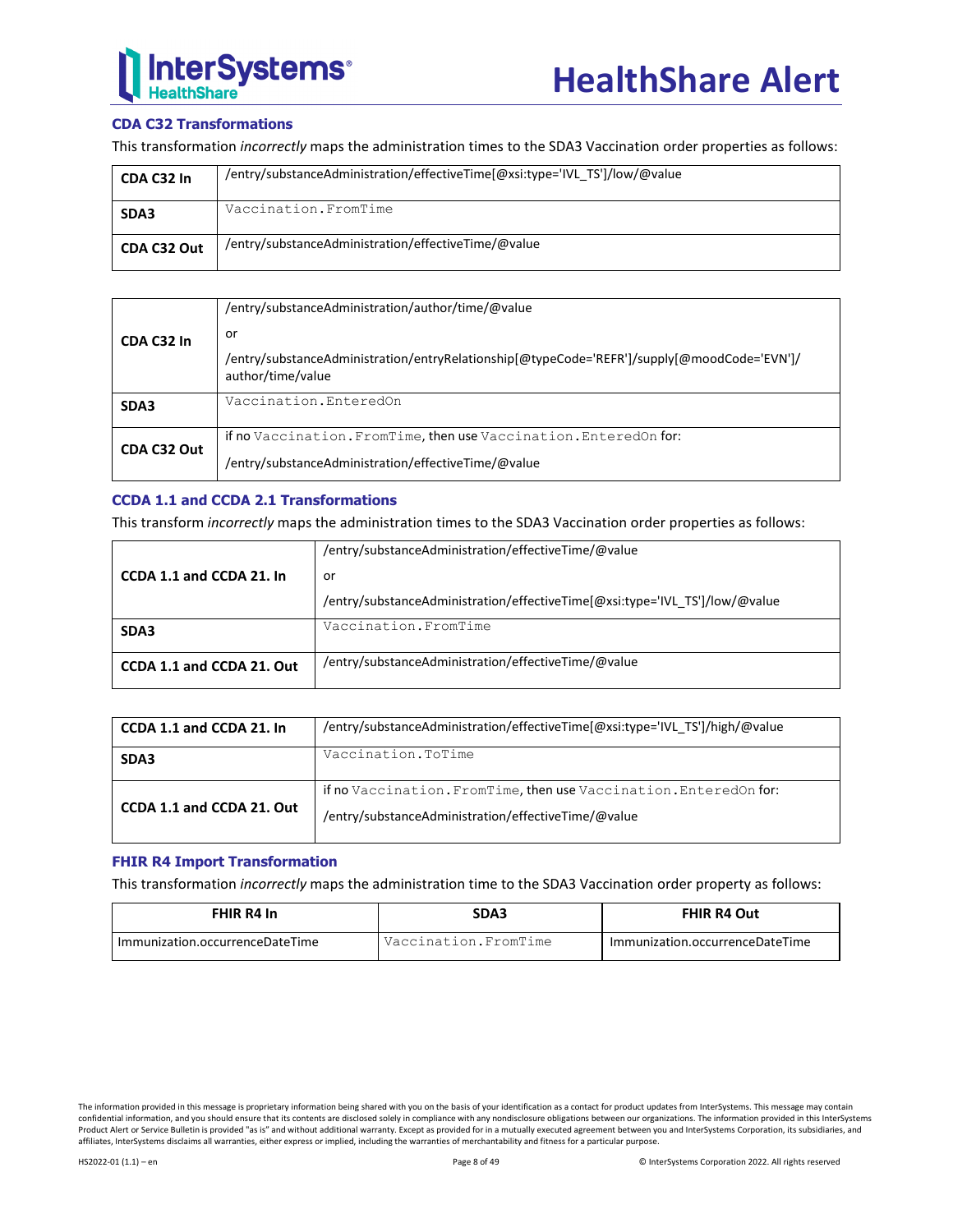

## **FHIR STU3 Import Transformation**

This transformation *incorrectly* maps the administration time to the SDA3 Vaccination order properties as follows:

| <b>FHIR STU3 In</b> | SDA3                   | <b>FHIR STU3 Out</b> |  |
|---------------------|------------------------|----------------------|--|
| Immunization.date   | Vaccination.EnteredOn  |                      |  |
|                     | Vaccination. From Time | Immunization.date    |  |

#### **Display in Clinical Viewer**

On the Immunization chart the *Start Date* field displays the value in Vaccination.FromTime. On the Details screen, the *Administration Details Start Date* field displays the value in Vaccination.FromTime . Based on the data model, these should be Vaccination.Administrations.Administration.FromTime.

However, whether the value displayed to the user is incorrect depends upon the data source:

- When the source of this data is HL7 v2, then the value displayed is the *vaccination order date* (incorrect value displayed)
- When the source of this data is CDA/C-CDA or FHIR R4, then the value displayed is the *vaccination administration date* (correct value displayed)

#### **Display in Personal Community**

The *My Immunizations* section, *Details* screen, and the *Share My Records* printout from Personal Community display the SDA order times associated with a vaccination in the *Date* field. These *Date* fields are populated from SDA3 in order of preference as follows:

- 1. Vaccination.FromTime<br>2. Vaccination.Entered0
- 2. Vaccination.EnteredOn<br>3. Vaccination.UpdatedOn
- Vaccination.UpdatedOn

#### Based on the data model, the *Date* field should be populated by

Vaccination.Administrations.Administration.FromTime .

However, whether the value displayed to the user is incorrect depends upon the data source:

- When the source of this data is HL7 v2, then the value displayed is the *vaccination order date.* The incorrect value is displayed because the source mapping was correct.
- When the source of this data is CDA/C-CDA or FHIR R4, then the value displayed is the *vaccination administration date.* In this case, the correct value is displayed because the source mapping was also incorrect.

#### **HTML Patient Reports**

The Patient Summary Report (Classic) and Patient Summary Report (Expanded) HTML reports display Vaccination.FromTime in the *Immunization Date* field. Based on the data model, the *Immunization Date* field should be populated by Vaccination.Administrations.Administration.FromTime.

However, whether the value displayed is incorrect depends upon the data source:

- When the source of this data is HL7 v2, then the value displayed is the *vaccination order date.* The incorrect value is displayed because the source mapping was correct.
- When the source of this data is CDA/C-CDA or FHIR R4, then the value displayed is the *vaccination administration date.* In this case, the correct value is displayed because the source mapping was also incorrect.

The information provided in this message is proprietary information being shared with you on the basis of your identification as a contact for product updates from InterSystems. This message may contain confidential information, and you should ensure that its contents are disclosed solely in compliance with any nondisclosure obligations between our organizations. The information provided in this InterSystems Product Alert or Service Bulletin is provided "as is" and without additional warranty. Except as provided for in a mutually executed agreement between you and InterSystems Corporation, its subsidiaries, and affiliates, InterSystems disclaims all warranties, either express or implied, including the warranties of merchantability and fitness for a particular purpose.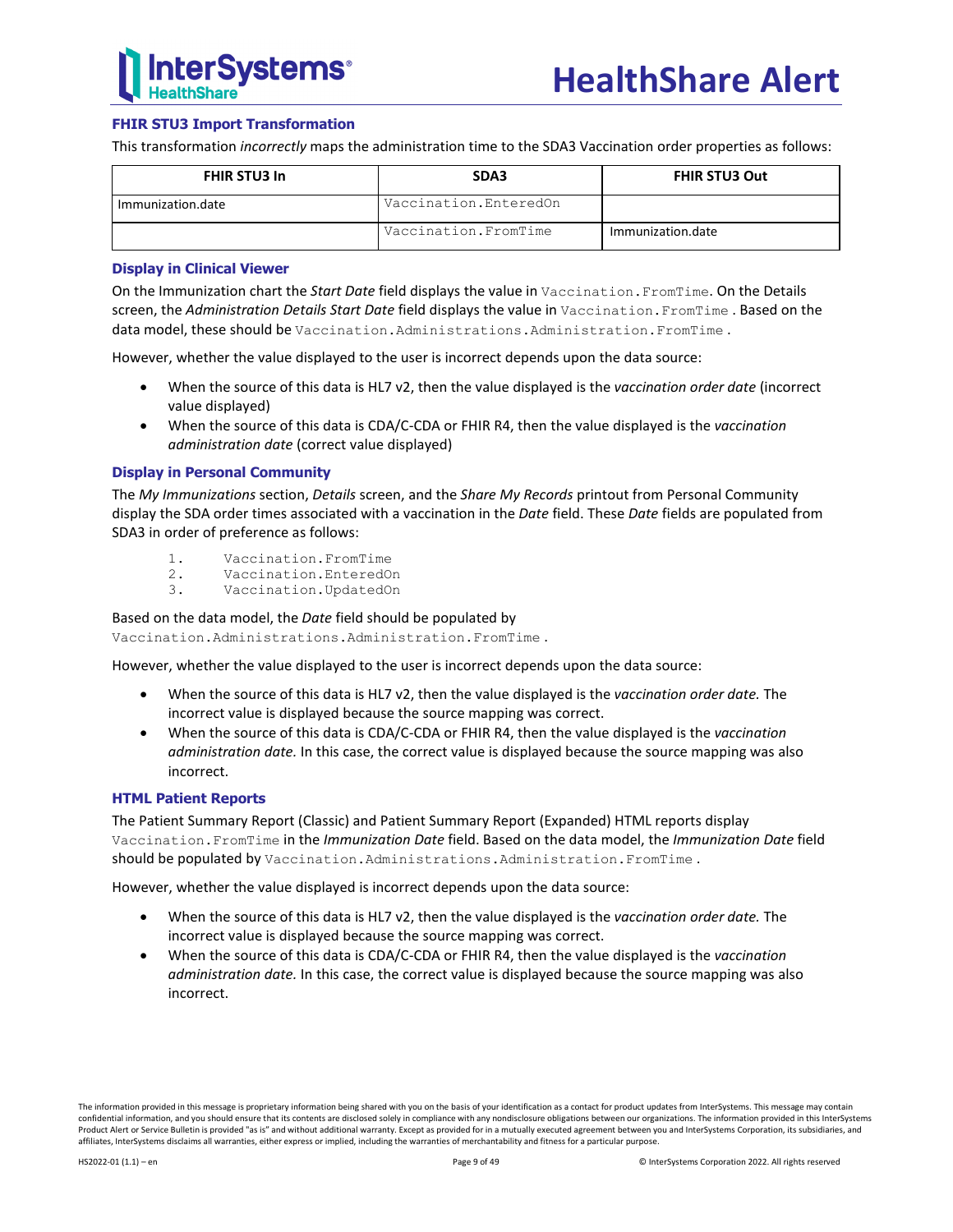

## **Health Insight**

While the mappings from SDA to Health Insight are correct, Health Insight properties will be incorrect when the source data was mapped incorrectly into SDA as follows:

| <b>Source Data Format</b> | <b>Health Insight</b>                                                                                                          |
|---------------------------|--------------------------------------------------------------------------------------------------------------------------------|
| CDA/C-CDA document        | . The administration date populates the HSAA. Vaccination: FromDate property that<br>is intended for <i>order date</i>         |
|                           | • The <i>administration date</i> property, HSAA. MedicationAdministration: FromTime,<br>does not get populated                 |
| FHIR R4 resource          | • The <i>administration date</i> populates the HSAA. Vaccination: FromDate property that<br>is intended for <i>order date</i>  |
|                           | • The <i>administration date</i> property, HSAA. MedicationAdministration: FromTime,<br>does not get populated                 |
| <b>FHIR STU3 resource</b> | • The <i>administration date</i> populates the HSAA. Vaccination: EnteredOn property<br>that is intended for <i>order date</i> |
|                           | • The <i>administration date</i> property, HSAA. MedicationAdministration: FromTime,<br>does not get populated                 |
|                           | • The <i>administration date</i> correctly populates the                                                                       |
| HL7 v2 message            | HSAA.MedicationAdministration: FromTime property                                                                               |
|                           | • The order date correctly populates the order date properties (HSAA. Vaccination)                                             |

## **Other HealthShare Components**

There are no known mapping issues from SDA to other HealthShare components, but they are subject to the original incorrect mapping from the source data into SDA.

## **Master Routing Table**

The table below illustrates all of the routes that inbound data map into the SDA and all of the downstream and outbound routes where that SDA data is used.

To accommodate page size limitations, the table displays an abbreviation of the clinical meaning of the data element, rather than the exact name or path of the data element. The exact name and paths are detailed in the tables above.

| -- |  |
|----|--|
|    |  |

| Term                 | <b>Meaning</b>                                    |
|----------------------|---------------------------------------------------|
| Admin date           | Administration date, single date                  |
| Admin date - From    | Administration date, lower end of the date range  |
| Admin date - To      | Administration date, upper end of the date range  |
| Admin date - Entered | Date the administration was entered in the system |
| Order date           | Order date, single date                           |
| Order date - From    | Order date, lower end of the date range           |
| Order date - To      | Order date, upper end of the date range           |
| Order date - Entered | Date the order was entered in the system          |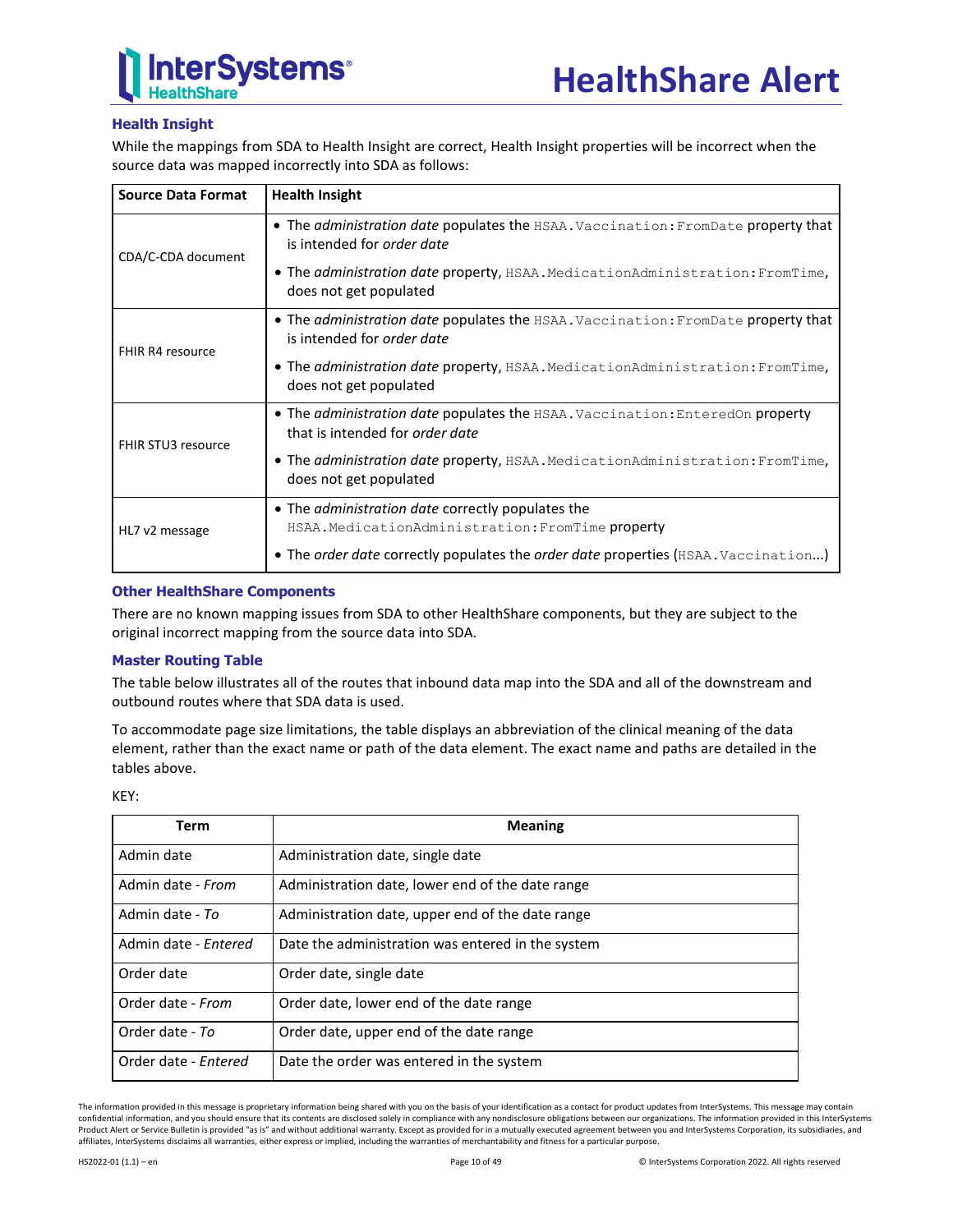

## **HealthShare Alert**

| Term                              | <b>Meaning</b>                                                                                                                                     |
|-----------------------------------|----------------------------------------------------------------------------------------------------------------------------------------------------|
| Order date - Updated              | Date the order was updated in the system                                                                                                           |
| secondary, tertiary<br>preference | Indicates that this mapping is secondary or tertiary in order of preference and<br>will only be populated if a preferred property is not available |

| <b>Inbound Transformations</b> |                          |                   | <b>Storage</b>                           | <b>Downstream HealthShare</b><br><b>Components</b> |                                | <b>Outbound Transformations</b> |                                           |                            |                                                       |                          |                     |
|--------------------------------|--------------------------|-------------------|------------------------------------------|----------------------------------------------------|--------------------------------|---------------------------------|-------------------------------------------|----------------------------|-------------------------------------------------------|--------------------------|---------------------|
| <b>FHIR</b><br>STU3            | <b>FHIR</b><br><b>R4</b> | <b>CDA</b><br>C32 | <b>CCDA</b><br>1.1<br>and<br>2.1         | <b>HL7v2</b><br><b>VXU_V04</b>                     | <b>SDA</b>                     | Clinical<br><b>Viewer</b>       | Personal<br>Community                     | <b>Health</b><br>Insight   | <b>CDA C32,</b><br><b>CCDA 1.1</b><br>and CCDA<br>2.1 | <b>FHIR</b><br><b>R4</b> | <b>FHIR</b><br>STU3 |
|                                |                          |                   |                                          | Admin<br>date -<br>From                            | Admin date -<br>From           |                                 |                                           | Admin<br>date -<br>From    |                                                       |                          |                     |
|                                |                          |                   |                                          | Admin<br>date - $To$                               | Admin date -<br>To             |                                 |                                           | Admin<br>date-To           |                                                       |                          |                     |
|                                |                          |                   |                                          | Admin<br>date -<br>Entered                         | Admin date -<br><b>Entered</b> |                                 |                                           | Admin<br>date -<br>Entered |                                                       |                          |                     |
|                                | Admin<br>date            | Admin<br>date     | Admin<br>date<br>Admin<br>date -<br>From | Order<br>date -<br>From                            | Order date -<br><b>From</b>    | Admin<br>date                   | Admin date                                | Order<br>date -<br>From    | Admin date                                            | Admin<br>date            | Admin<br>date       |
|                                |                          |                   | Admin<br>date -<br>To                    | Order<br>date $-To$                                | Order date -<br>To             |                                 |                                           | Order<br>date - $To$       |                                                       |                          |                     |
| Admin<br>date                  |                          |                   |                                          | Order<br>date -<br>Entered                         | Order date -<br><b>Entered</b> |                                 | Admin<br>date,<br>secondary<br>preference | Order<br>date -<br>Entered | Admin date,<br>secondary<br>preference                |                          |                     |
|                                |                          |                   |                                          |                                                    | Order date -<br><b>Updated</b> |                                 | Admin<br>date,<br>tertiary<br>preference  | Order<br>date -<br>Updated |                                                       |                          |                     |

## **Recommended Action**

**How to Determine Whether Necessary Conditions are Present**

- 1. Review your use of the data transformations and HealthShare components listed above.
- 2. Review whether your system uses custom transformations for vaccination data. Within any such custom transformations, identify the mappings between the source data and the SDA target properties. Review the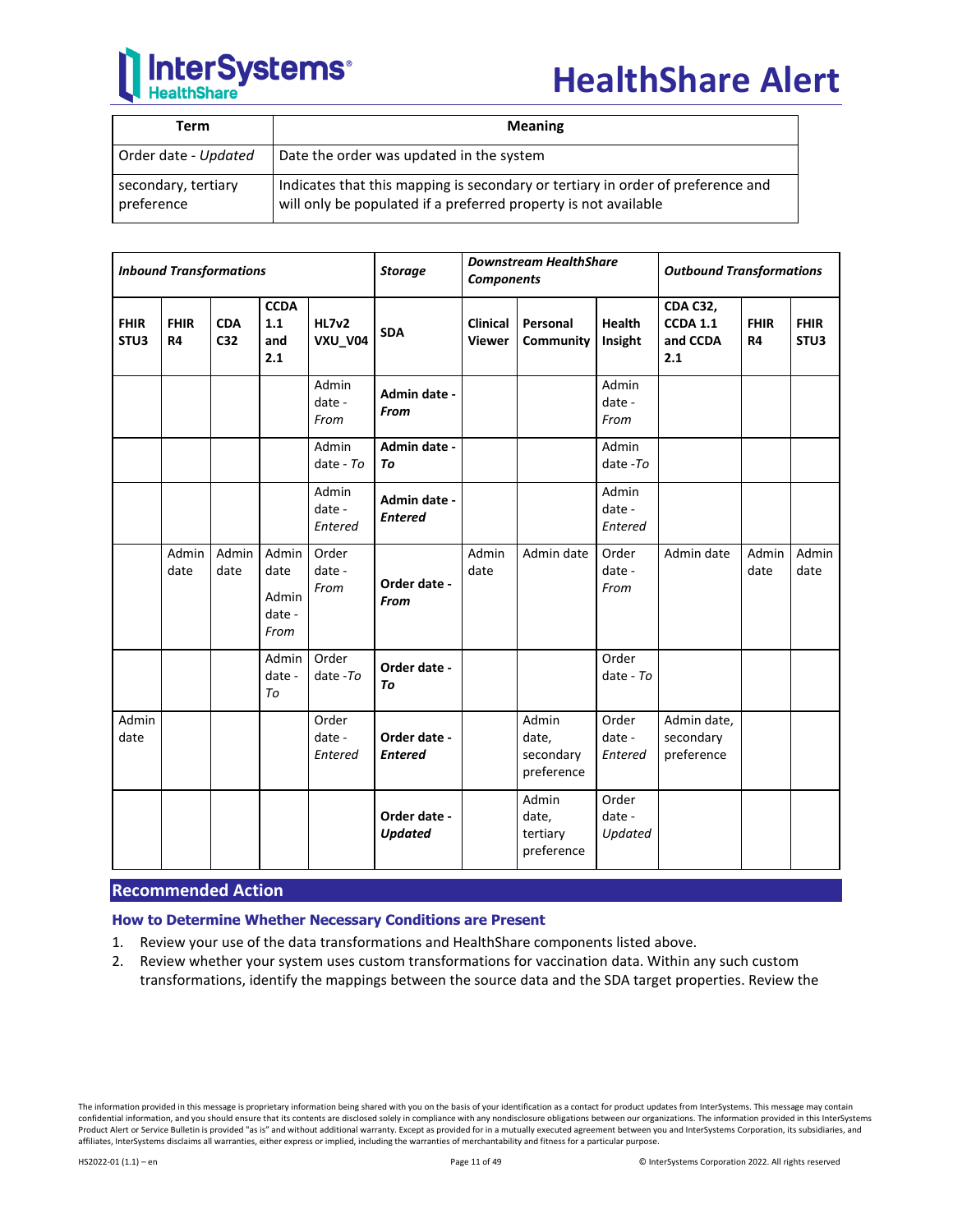

outbound data transformations and HealthShare components listed above to determine how that data is transmitted throughout and from HealthShare.

## **Steps to take if these Conditions are Present**

InterSystems is issuing this as an immediate alert while development work is ongoing. Corrections are not yet available for this issue. InterSystems will distribute alert updates when the corrections are available or if there is additional information to communicate. Monitor InterSystems alerts for this information.

While development work is ongoing, HealthShare recommends immediately taking the following actions for the relevant products:

*Unified Care Record:*

• Inform your users and the recipients of your outbound data that vaccination date information should not be relied upon for clinical decision making.

*Health Connect / InterSystems IRIS for Health:*

• If your incoming feeds contain vaccination data and you transform that data into SDA, inform your users and the recipients of your outbound data that vaccination date information should not be relied upon for clinical decision making.

## **Information about the Correction**

This defect is identified as HSIEC-5565.

Corrections are in development but not yet available. InterSystems anticipating issuing one set of corrections to cover:

- Inbound and outbound CDA, CCDA, and FHIR transformations
- Clinical Viewer
- Personal Community
- HTML Patient Reports

Along with these corrections, InterSystems will issue a utility to reprocess previously received CDA documents that contain vaccination data, if those documents are stored in one or more document repositories.

If you have any questions regarding this alert, please contact th[e Worldwide Response Center,](mailto:support@intersystems.com?subject=HealthShare%20Alert%20HS2022-01-01) and reference "Alert HS2022-01-01".

#### **End of Alert HS022-01-01**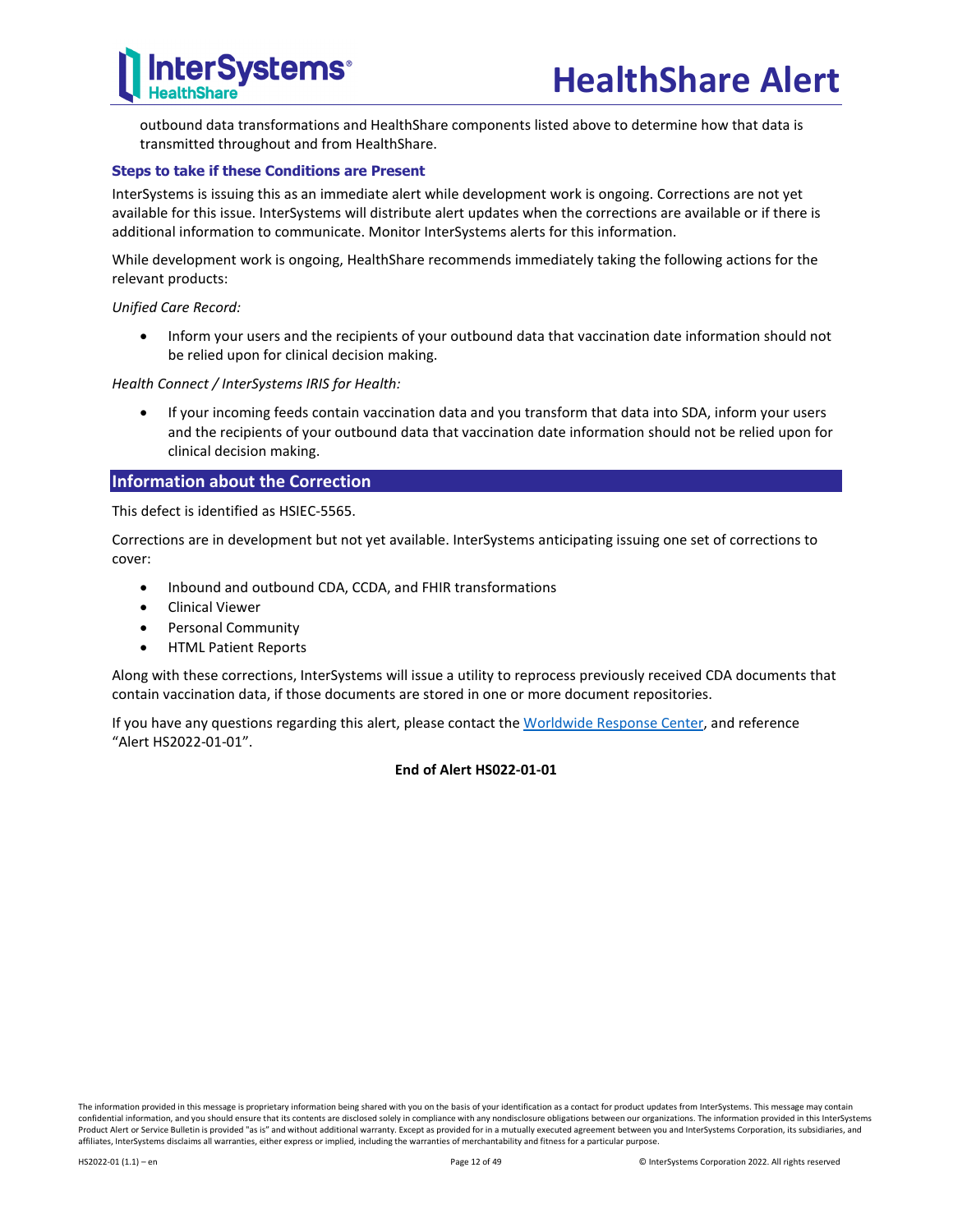

## <span id="page-12-0"></span>**HS2022-01-02: Invalid Handling of Multiple Reference Ranges in CDA and C-CDA Documents**

Issue date: 1-MAR-2022

|               | <b>Risk Category and Score:</b>         |                                                                                 |                 |                    |  |  |  |  |  |
|---------------|-----------------------------------------|---------------------------------------------------------------------------------|-----------------|--------------------|--|--|--|--|--|
|               | <b>Clinical Safety</b>                  | <b>Privacy</b>                                                                  | <b>Security</b> | <b>Operational</b> |  |  |  |  |  |
| 3-Medium Risk |                                         | Not Applicable                                                                  | Not Applicable  | Not Applicable     |  |  |  |  |  |
|               | <b>Version and System Area Affected</b> |                                                                                 |                 |                    |  |  |  |  |  |
|               |                                         | HealthShare <sup>®</sup> Products: Information Exchange and Unified Care Record |                 |                    |  |  |  |  |  |
|               | Versions:                               | All versions (through 2021.1)                                                   |                 |                    |  |  |  |  |  |
|               | System areas affected:                  | Data Transformations, Clinical Viewer, Data Transmission                        |                 |                    |  |  |  |  |  |
|               | Reference:                              | <b>HSIFC-4549</b>                                                               |                 |                    |  |  |  |  |  |

## **Summary of Issue**

InterSystems has identified a patient safety issue that occurs when laboratory results in CDA and C-CDA documents contain multiple reference ranges. Unified Care Record stores only a single reference range to represent a Lab Result Item Normal Range. For each affected result entry, the data transformations store only the last reference range in the list. This may not be the range representing the normal range for the result. For example, if the result entry lists three reference ranges in the following order of *Normal*, *Low*, and *High*, Unified Care Record records only the *High* reference range.

The system displays references ranges in the Clinical Viewer and uses them to compute *Flag* values in the Clinical Viewer in some circumstances when an interpretation is not available from the source document. This can cause *Flag* to be incorrect and could lead to users to fail to identify abnormal laboratory results or to improperly interpret results.

Full details of the identified issue appear in the [Technical Addendum for HS2022-01-02.](#page-13-0)

## **Risk Assessment**

The risk score and category were determined using InterSystems' Risk Rating process (outlined in the addendum), and based on the following assessments:

**Clinical Safety:** 3-Medium Risk Severity of typical adverse outcome = 2 out of 5 Likelihood of typical adverse outcome = 4 out of 5

## **Recommended Action**

InterSystems recommends that customer organizations apply the correction for this defect. It is identified as HSIEC-4549 and is available via ad hoc distribution from the InterSystems Worldwide Response Center (WRC). This correction will also be included in all future product releases, beginning with HealthShare 2021.2.

InterSystems is also providing utilities to repair previously processed CDA documents. The utilities are identified as HSIEC-4614. These utilities require that customers have maintained their documents in one or more repositories.

If you have any questions regarding this alert, please contact th[e Worldwide Response Center,](mailto:support@intersystems.com?subject=HealthShare%20Alert%20HS2022-01-02) and reference "Alert HS2022-01-02".

*– Additional details for this issue appear in the Technical Addendum below –*

The information provided in this message is proprietary information being shared with you on the basis of your identification as a contact for product updates from InterSystems. This message may contain confidential information, and you should ensure that its contents are disclosed solely in compliance with any nondisclosure obligations between our organizations. The information provided in this InterSystems Product Alert or Service Bulletin is provided "as is" and without additional warranty. Except as provided for in a mutually executed agreement between you and InterSystems Corporation, its subsidiaries, and affiliates, InterSystems disclaims all warranties, either express or implied, including the warranties of merchantability and fitness for a particular purpose.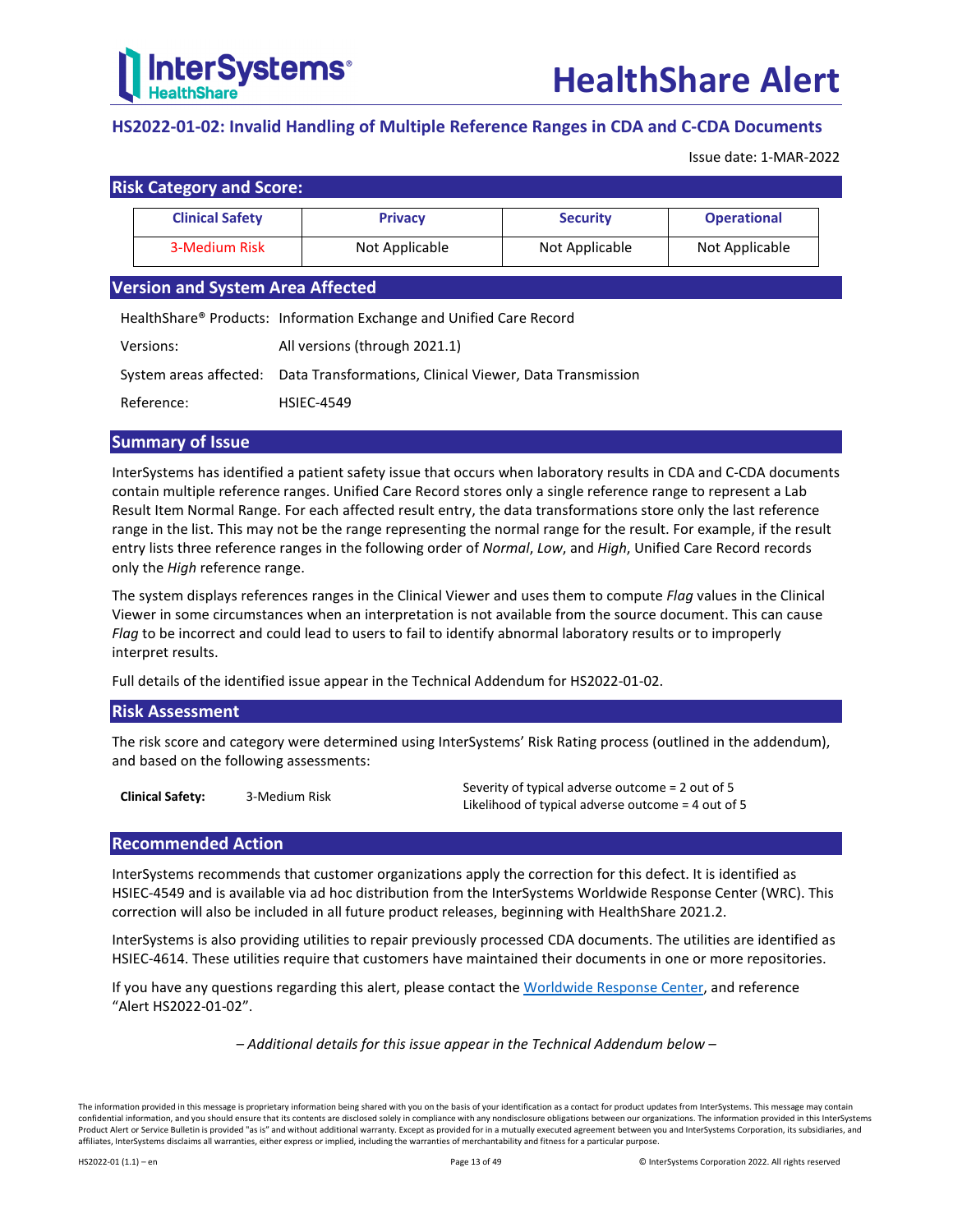

## <span id="page-13-0"></span>**Technical Addendum for HS2022-01-02**

## **Description of Issue**

InterSystems has identified a patient safety issue that occurs when laboratory results in CDA and C-CDA documents contain multiple reference ranges. Unified Care Record only stores a single reference range in the *ResultNormalRange* property of the LabResultItem streamlet. For each affected result entry, the data transformations will store whichever reference range is last in the list. This may not be the range representing the normal range for the result.

For example, the following CCDA entry lists three reference ranges:

```
<entry>
...
  <code xmlns="urn:hl7-org:v3" code="24113" codeSystem="2.16.840.1.113883.6.1"
  codeSystemName="LOINC" displayName="ALBUMIN">
   \langle/code>
...
  <value xsi:type="PQ" xmlns:xsi="http://www.w3.org/2001/XMLSchema-instance" value="4.0"
  unit="g/dL">
  </value>
   <interpretationCode code="N" codeSystem="2.16.840.1.113883.5.83"
  codeSystemName="Observation Interpretation (HL7)" displayName="Normal">
  </interpretationCode>
...
  <referenceRange>
  <observationRange>
   <value xsi:type="IVL_PQ" xmlns:xsi="http://www.w3.org/2001/XMLSchema-instance">
  <low value="3.2" unit="g/dL">
  \langle/low>
  <high value="5.5" unit="g/dL">
  </high>
  </value>
  <interpretationCode code="N" codeSystem="2.16.840.1.113883.5.83"
   codeSystemName="ObservationInterpretation" displayName="Normal">
  </interpretationCode>
   </observationRange>
  </referenceRange>
  <referenceRange>
  <observationRange>
   <value xsi:type="IVL_PQ" xmlns:xsi="http://www.w3.org/2001/XMLSchema-instance">
   <high value="3.2" unit="g/dL">
  </high>
  \langle/value>
  <interpretationCode code="L" codeSystem="2.16.840.1.113883.5.83"
  codeSystemName="ObservationInterpretation" displayName="Low">
   </interpretationCode>
  </observationRange>
```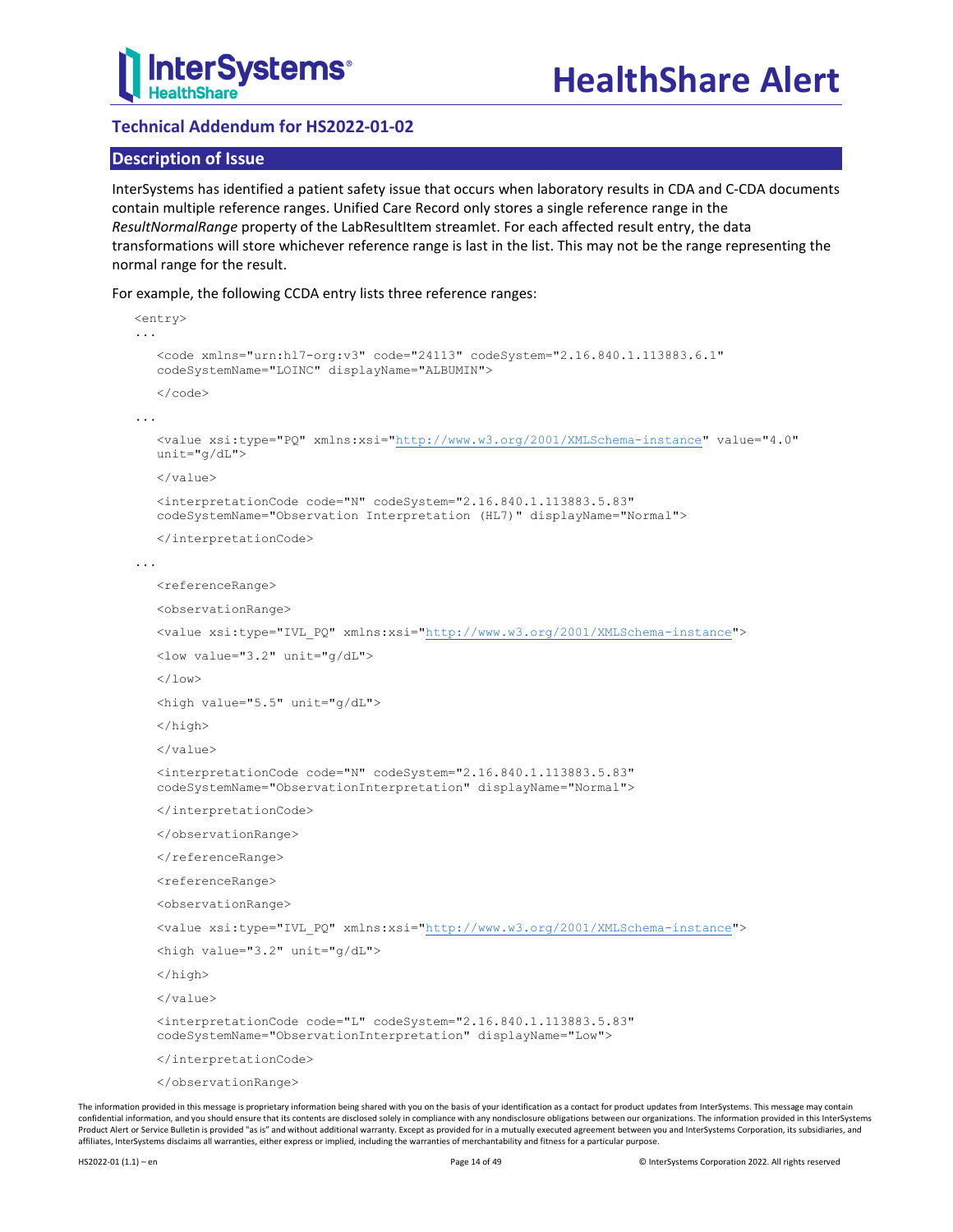

</referenceRange> <referenceRange> <observationRange> <value xsi:type="IVL\_PQ" xmlns:xsi=["http://www.w3.org/2001/XMLSchema-instance"](http://www.w3.org/2001/XMLSchema-instance)> <low value="5.5" unit="g/dL">  $\langle$ /low> </value> <interpretationCode code="H" codeSystem="2.16.840.1.113883.5.83" codeSystemName="ObservationInterpretation" displayName="High"> </interpretationCode> </observationRange> </referenceRange> ...

Unified Care Record records the final reference range listed. In the example above, this would be the *High* reference range and the value stored in *LabResultItem.ResultNormalRange* would be ">=5.5" when the true normal range is "3.2-5.5".

The Clinical Viewer displays references ranges in the **Lab Results Table** and in other lab result views and uses them to compute *Flag* values if the *interpretationCode* value is not present in the source document. This can cause *Flag* to be incorrect and could lead a user to fail to identify abnormal laboratory results or to improperly interpret results. In the example above where the value of the lab result is "4.0", the lab result would be incorrectly flagged as *Low* if the *interpretationCode* element was not present.

## **Additional Information**

If an *interpretationCode* is present in the document, that value determines the following behavior in the Clinical Viewer lab result views. If an *interpretationCode* value is not present, the flag computed by the Clinical Viewer will be used in these views instead.

- The red row indicator in all views where the red row indicator is present.
- The color of the Lab Results value in all views.
- The value in the **Test Item Details** *Other Flag* field.
- The value in the **Results Detail** *Message Flag* field.

This defect impacts all customers who process lab results from CDA or C-CDA documents.

## **Recommended Action**

InterSystems recommends that customers apply the correction for this defect. It is identified as HSIEC-4549 and is available via ad hoc distribution from the InterSystems Worldwide Response Center (WRC). It will also be included in all future product releases, beginning with HealthShare 2021.2.

The correction consists of a set of new XSLT files. If there is more than one reference range for a Result Entry, the code checks the *referenceRange/observationRange/interpretationCode/code* and only takes the value where */interpretationCode/code* = "N". If there is no *interpretation code/code*, no reference range will be ingested and *LabResult.ResultNormalRange* will be empty. If there is only one reference range for a Result Entry, that value will be ingested regardless of whether or not *interpretationCode/code* is present.

InterSystems is also providing utilities to repair previously processed CDA documents. The utilities are identified as HSIEC-4614. These utilities require that customers have maintained their documents in one or more repositories.

The information provided in this message is proprietary information being shared with you on the basis of your identification as a contact for product updates from InterSystems. This message may contain confidential information, and you should ensure that its contents are disclosed solely in compliance with any nondisclosure obligations between our organizations. The information provided in this InterSystems Product Alert or Service Bulletin is provided "as is" and without additional warranty. Except as provided for in a mutually executed agreement between you and InterSystems Corporation, its subsidiaries, and affiliates, InterSystems disclaims all warranties, either express or implied, including the warranties of merchantability and fitness for a particular purpose.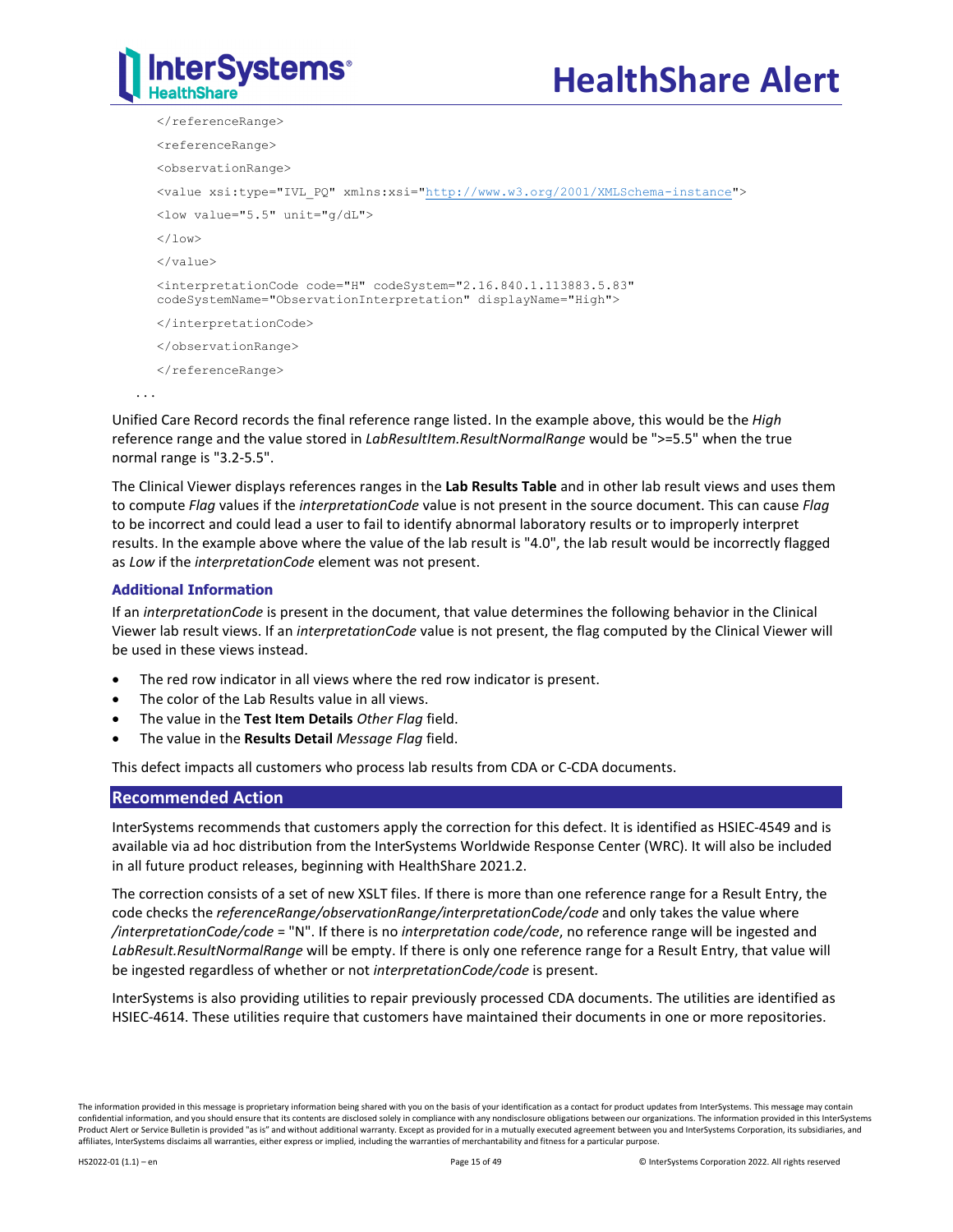

There are two utilities:

- 1. The **Census Utility** conducts a comprehensive scan of all records affected by this issue and provides a list of MRNs that will be processed by the Repair Utility.
- 2. The **Repair Utility** queues the MRNs provided by the Census Utility for reprocessing by the ECR Query Task. The ECR Query Task finds and reprocesses these MRNs during its next scheduled run.

Please contact InterSystems' Worldwide Response Center (WRC) with any questions or for additional information.

## **Information about the Correction**

This defect is identified as HSIEC-4549. The utilities are identified as HSIEC-4614. If you have any questions regarding this alert, please contact the [Worldwide Response Center,](mailto:support@intersystems.com?subject=HealthShare%20Alert%20HS2022-01-02) and reference "Alert HS2022-01-02".

**End of Alert HS022-01-02**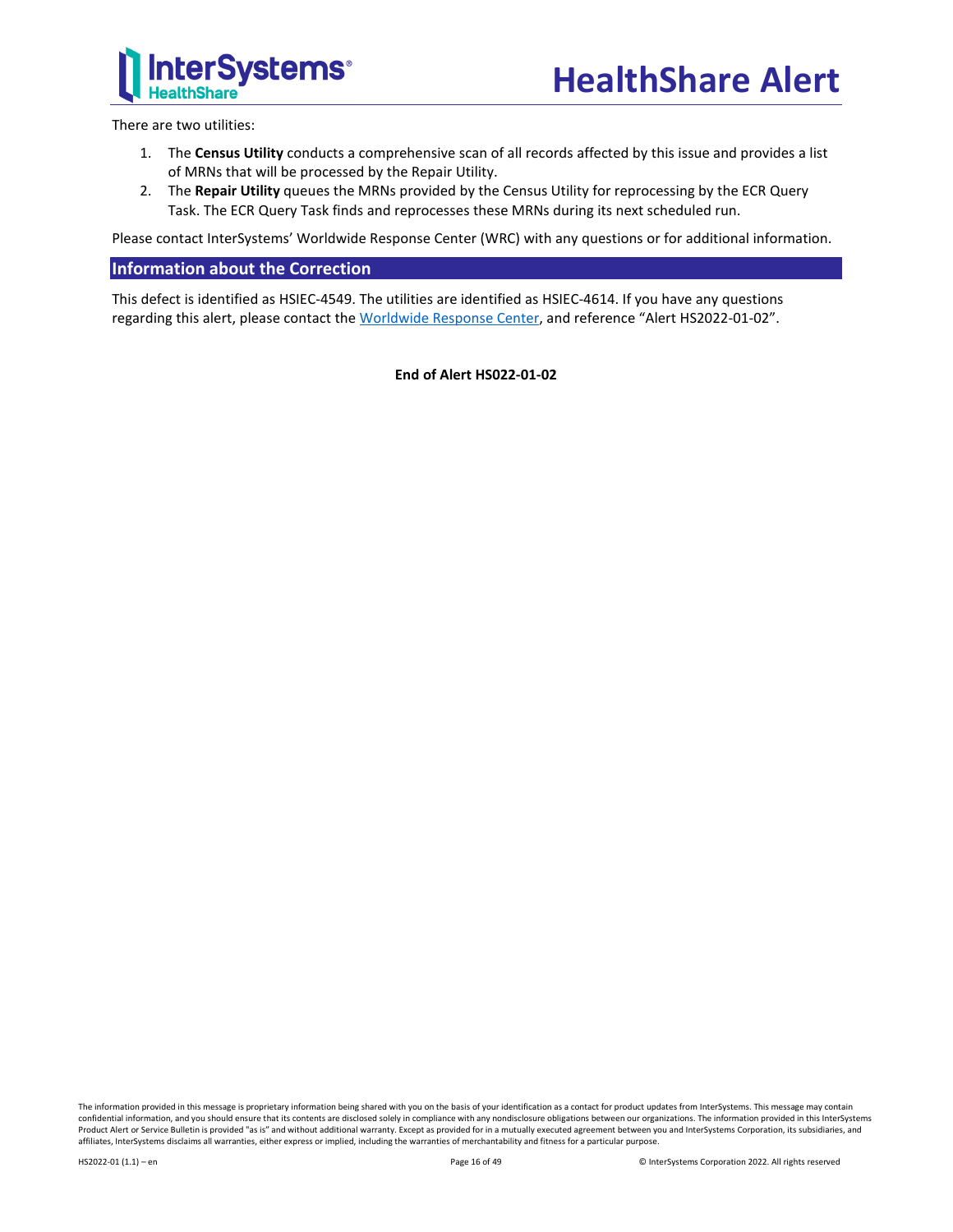

## <span id="page-16-0"></span>**HS2022-01-03: Security Check for Emergency Access to Patient Records Fails to Occur in Some Situations**

Issue date: 1-MAR-2022

| <b>Risk Category and Score:</b> |                |                 |                    |  |  |  |
|---------------------------------|----------------|-----------------|--------------------|--|--|--|
| <b>Clinical Safety</b>          | <b>Privacy</b> | <b>Security</b> | <b>Operational</b> |  |  |  |
| Not Applicable                  | 3-Medium Risk  | Not Applicable  | Not Applicable     |  |  |  |

## **Version and System Area Affected**

HealthShare® Products: Information Exchange and Unified Care Record

| Versions:  | All versions (through 2020.2)                   |
|------------|-------------------------------------------------|
|            | System areas affected: Clinical Viewer, Consent |
| Reference: | <b>HSIEC-4145</b>                               |

## **Summary of Issue**

InterSystems has corrected a patient privacy issue caused by situations where the security check fails to occur for emergency access to patient records. Emergency access is also known as "break the glass" or "overriding consent."

The issue can result in users being able to inappropriately override consent if they are permitted to search and view patient records but are restricted from overridding consent by using emergency access.

This issue only occurs if both the following criteria are met:

- 1. The system is configured to enable emergency access functionality.
- 2. One or more user roles is permitted to search and view patient records but is not permitted to override consent with emergency access.

This issue does not grant any access to unauthorized users or affect users whose roles permit emergency access.

Full details of the identified issue appear in the [Technical Addendum for HS2022-01-03.](#page-17-0)

## **Risk Assessment**

The risk score and category were determined using InterSystems' Risk Rating process (outlined in the addendum), and based on the following assessments:

**Privacy:** 3-Medium Risk Severity of typical adverse outcome = 2 out of 5 Likelihood of typical adverse outcome = 4 out of 5

## **Recommended Action**

InterSystems recommends that all customers who permit emergency access take the following actions:

- 1. Apply the correction for this defect. The correction is identified as HSIEC-4145 and is available via ad hoc distribution from the InterSystems Worldwide Response Center (WRC). It will also be included in all future product releases, beginning with HealthShare 2021.1.
- 2. Review the Emergency Access Log to check for cases of inappropriate emergency access as described in the technical addendum.

If you have any questions regarding this alert, please contact th[e Worldwide Response Center,](mailto:support@intersystems.com?subject=HealthShare%20Alert%20HS2022-01-03) and reference "Alert HS2022-01-03".

The information provided in this message is proprietary information being shared with you on the basis of your identification as a contact for product updates from InterSystems. This message may contain confidential information, and you should ensure that its contents are disclosed solely in compliance with any nondisclosure obligations between our organizations. The information provided in this InterSystems Product Alert or Service Bulletin is provided "as is" and without additional warranty. Except as provided for in a mutually executed agreement between you and InterSystems Corporation, its subsidiaries, and affiliates, InterSystems disclaims all warranties, either express or implied, including the warranties of merchantability and fitness for a particular purpose.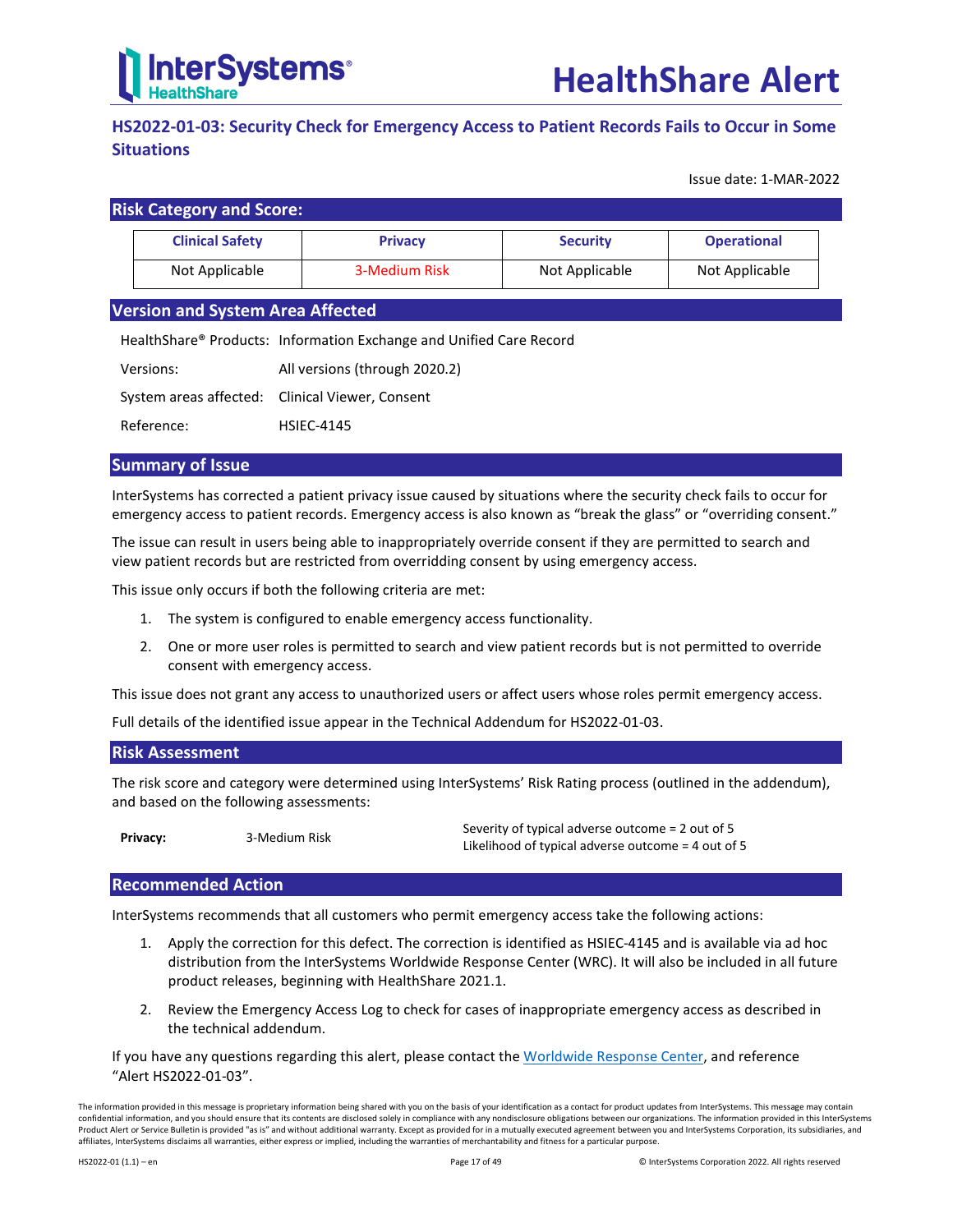## <span id="page-17-0"></span>**Technical Addendum for HS2022-01-03**

## **Description of Issue**

InterSystems has corrected a patient privacy issue caused by situations where the security check fails to occur for emergency access to patient records. The issue can result in users being able to inappropriately override consent if their user roles allow them to search for and view patient records but not to override consent by using emergency access. If such a user does override consent, this event *will be logged* in the Emergency Access Log.

This issue does not grant any access to unauthorized users or affect users whose roles permit emergency access.

This issue occurs only if *both* the following criteria are met. Customers should verify whether their system is configured as described below:

- 1. The system is configured to enable emergency access "Allow Override Consent Policy" is selected in the consent registry for system-level MPI consent.
- 2. One or more user roles has permission to search and view patient records, but does not have permission to invoke emergency access:
	- a. User role has permissions for these resources: %HS\_PatientSearch, %HS\_PatientRetrieval
	- b. User role has *does not have* permissions for this resource: %HS\_EmergencyAccess

Among the set of roles provided by default in Unified Care Record, \$HS\_Nurse and \$HS\_Clerical have the combination of permissions described above.

Because the default %HS\_Clinician role is granted %HS\_EmergencyAccess, it is *not affected* by this issue.

To determine which default roles are in use in your system and also whether any custom roles are in use that may be affected, review the list of roles in your system by navigating to **Home > System Administration > Security Management > Roles**. Select each role and view the **General** tab to see which privilege resources are granted.

## **Recommended Action**

InterSystems recommends that all customers who enable emergency access take the following actions:

- 1. Apply the correction for this defect.
- 2. Review the Emergency Access Log to check for cases of inappropriate emergency access. The Emergency Access Log may be accessed via **Home > HealthShare > HSREGISTRY > Report Management > Run Management Reports > Select Report: Emergency Access Log**. Enter a *From Date* and *Thru Date* and select the *Format* in which to view the results.

Please contact InterSystems' Worldwide Response Center (WRC) with any questions or for additional information.

## **Information about the Correction**

The correction for this defect is identified as HSIEC-4145 and is available as an ad hoc patch or full kit distribution from the InterSystems Worldwide Response Center (WRC). It will also be included in all future product releases, beginning with HealthShare 2021.1.

If you have any questions regarding this alert, please contact th[e Worldwide Response Center,](mailto:support@intersystems.com?subject=HealthShare%20Alert%20HS2022-01-03) and reference "Alert HS2022-01-03".

**End of Alert HS022-01-03**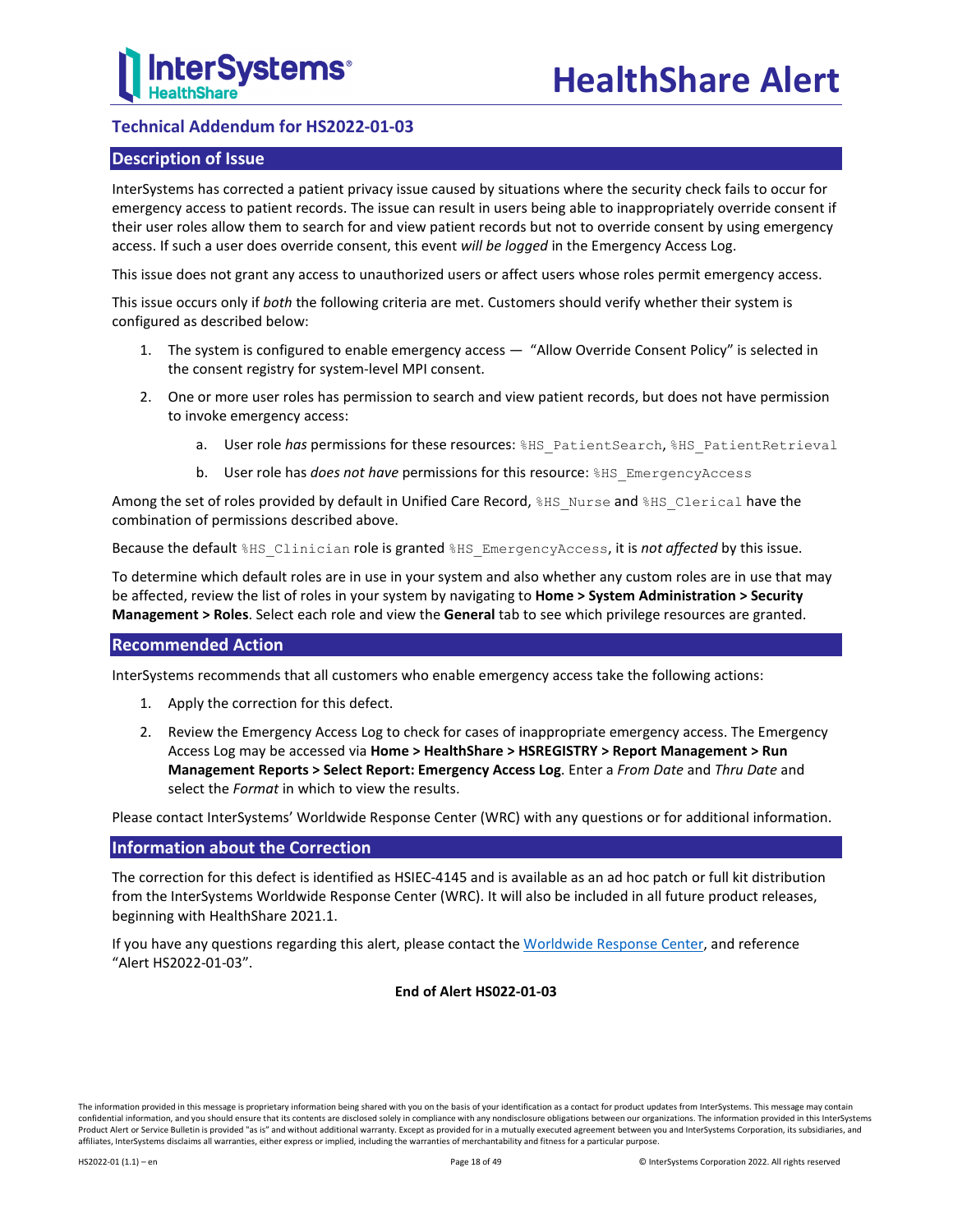

## <span id="page-18-0"></span>**HS2022-01-04: Security Vulnerability in Unified Care Record 2020.2.0**

Issue date: 1-MAR-2022

| <b>Clinical Safety</b>                     | <b>Privacy</b>                           | <b>Security</b>     | <b>Operational</b> |  |  |  |
|--------------------------------------------|------------------------------------------|---------------------|--------------------|--|--|--|
| Not Applicable                             | Not Applicable                           | High Risk CVSS: 7.7 | Not Applicable     |  |  |  |
| <b>Version and System Area Affected</b>    |                                          |                     |                    |  |  |  |
| HealthShare® Products: Unified Care Record |                                          |                     |                    |  |  |  |
| Versions:                                  | Unified Care Record 2020.2.0, Build 8620 |                     |                    |  |  |  |
| System areas affected:                     | Security                                 |                     |                    |  |  |  |
| Reference:                                 | <b>HSIEO-3532</b>                        |                     |                    |  |  |  |

## **Summary of Issue**

A security vulnerability has been found in the initial release of Unified Care Record 2020.2 which may allow a user with insufficient permissions to access resources on the system.

| <b>Risk Assessment</b> |           |                  |
|------------------------|-----------|------------------|
| Security:              | High Risk | <b>CVSS: 7.7</b> |

## **Recommended Action**

The initial release of Unified Care Record 2020.2.0 Build 8620 was removed from the WRC Distribution site in 2021. It was replaced by maintenance release 2020.2.1 Build 8624. If you have downloaded or installed version 2020.2, check whether you have Build 8620. If so, please download the maintenance kit or contact the WRC to request an ad hoc patch for HSIEO-3532.

If you have any questions regarding this alert, please contact th[e Worldwide Response Center,](mailto:support@intersystems.com?subject=HealthShare%20Alert%20HS2022-01-04) and reference "Alert HS2022-01-04".

**End of Alert HS022-01-04**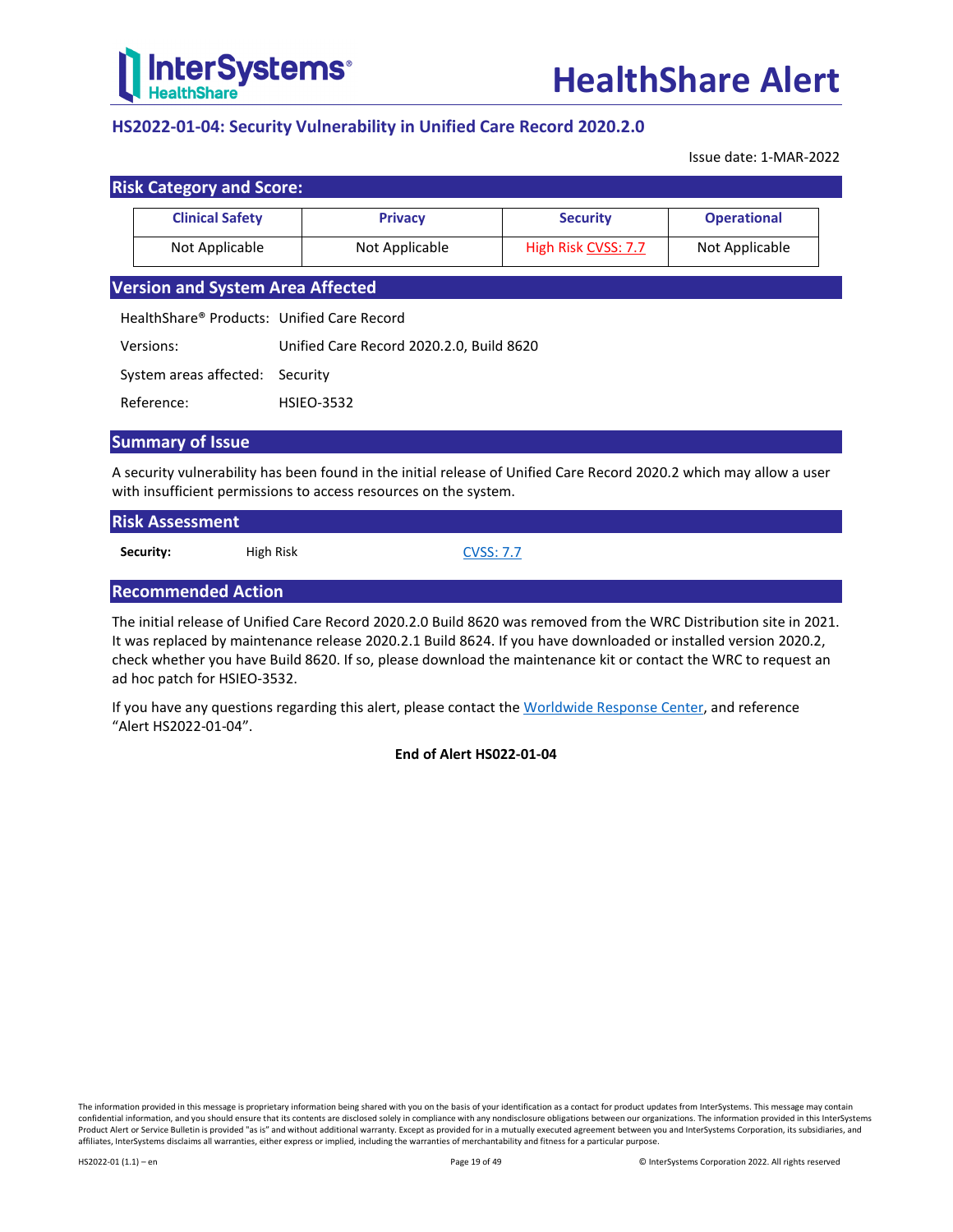

## <span id="page-19-0"></span>**HS2022-01-05: Customers on Unified Care Record 2020.2 and 2021.1 Must Install a Patch Before Upgrading to a Later Version**

Issue date: 1-MAR-2022

|                                                                                                                                                          | <b>Risk Category and Score:</b>                                                                                                        |  |                |                 |                    |  |  |  |
|----------------------------------------------------------------------------------------------------------------------------------------------------------|----------------------------------------------------------------------------------------------------------------------------------------|--|----------------|-----------------|--------------------|--|--|--|
|                                                                                                                                                          | <b>Clinical Safety</b>                                                                                                                 |  | <b>Privacy</b> | <b>Security</b> | <b>Operational</b> |  |  |  |
| Not Applicable                                                                                                                                           |                                                                                                                                        |  | Not Applicable | Not Applicable  | 4-High Risk        |  |  |  |
|                                                                                                                                                          | <b>Version and System Area Affected</b>                                                                                                |  |                |                 |                    |  |  |  |
| Unified Care Record, Clinical Viewer, Health Insight, Patient Index, Personal<br>HealthShare® Products:<br>Community, Provider Directory, Care Community |                                                                                                                                        |  |                |                 |                    |  |  |  |
|                                                                                                                                                          | 2020.2, 2021.1 for all products<br>$\bullet$<br>Versions:<br>For Provider Directory only, also versions 2021.2 and 2021.3<br>$\bullet$ |  |                |                 |                    |  |  |  |
|                                                                                                                                                          | System areas affected:<br>Upgrades to later versions                                                                                   |  |                |                 |                    |  |  |  |
|                                                                                                                                                          | Reference:<br><b>HSIEO-5568</b>                                                                                                        |  |                |                 |                    |  |  |  |

## **Summary of Issue**

Customers using either version 2020.2 or 2021.1 of HealthShare products must *install a patch* and *run a utility method* before they upgrade to version 2021.2 or any later version. A mismatch in a versioning global will prevent users from logging into the system after the upgrade if the utility method is not run on the system prior to the upgrade.

InterSystems strongly recommends that all customers who have installed these versions take this action now in order to prevent a problem later.

## **Risk Assessment**

The risk score and category were determined using InterSystems' Risk Rating process (outlined in the addendum), and based on the following assessments:

**Operational:** 4-High Risk Severity of typical adverse outcome = 4 out of 5 Likelihood of typical adverse outcome = 4 out of 5

## **Recommended Action**

All HealthShare Unified Care Record customers on version 2020.2 or 2021.1 should obtain the ad hoc patch for HSIEO-5568 and follow the instructions provided with the patch to run the *FixSystemSecurityVersion()* utility method on all of their HealthShare instances. If you do not run this utility prior to upgrading to a later version, all users will be locked out when you complete your upgrade.

While the kits for version 2020.2 and 2021.1 on the WRC download site have been replaced with a maintenance version that remediates this issue, customers who already have those versions installed must install the patch and run the utility.

If you have any questions regarding this alert, please contact th[e Worldwide Response Center,](mailto:support@intersystems.com?subject=HealthShare%20Alert%20HS2022-01-05) and reference "Alert HS2022-01-05".

## **End of Alert HS022-01-05**

The information provided in this message is proprietary information being shared with you on the basis of your identification as a contact for product updates from InterSystems. This message may contain confidential information, and you should ensure that its contents are disclosed solely in compliance with any nondisclosure obligations between our organizations. The information provided in this InterSystems Product Alert or Service Bulletin is provided "as is" and without additional warranty. Except as provided for in a mutually executed agreement between you and InterSystems Corporation, its subsidiaries, and affiliates, InterSystems disclaims all warranties, either express or implied, including the warranties of merchantability and fitness for a particular purpose.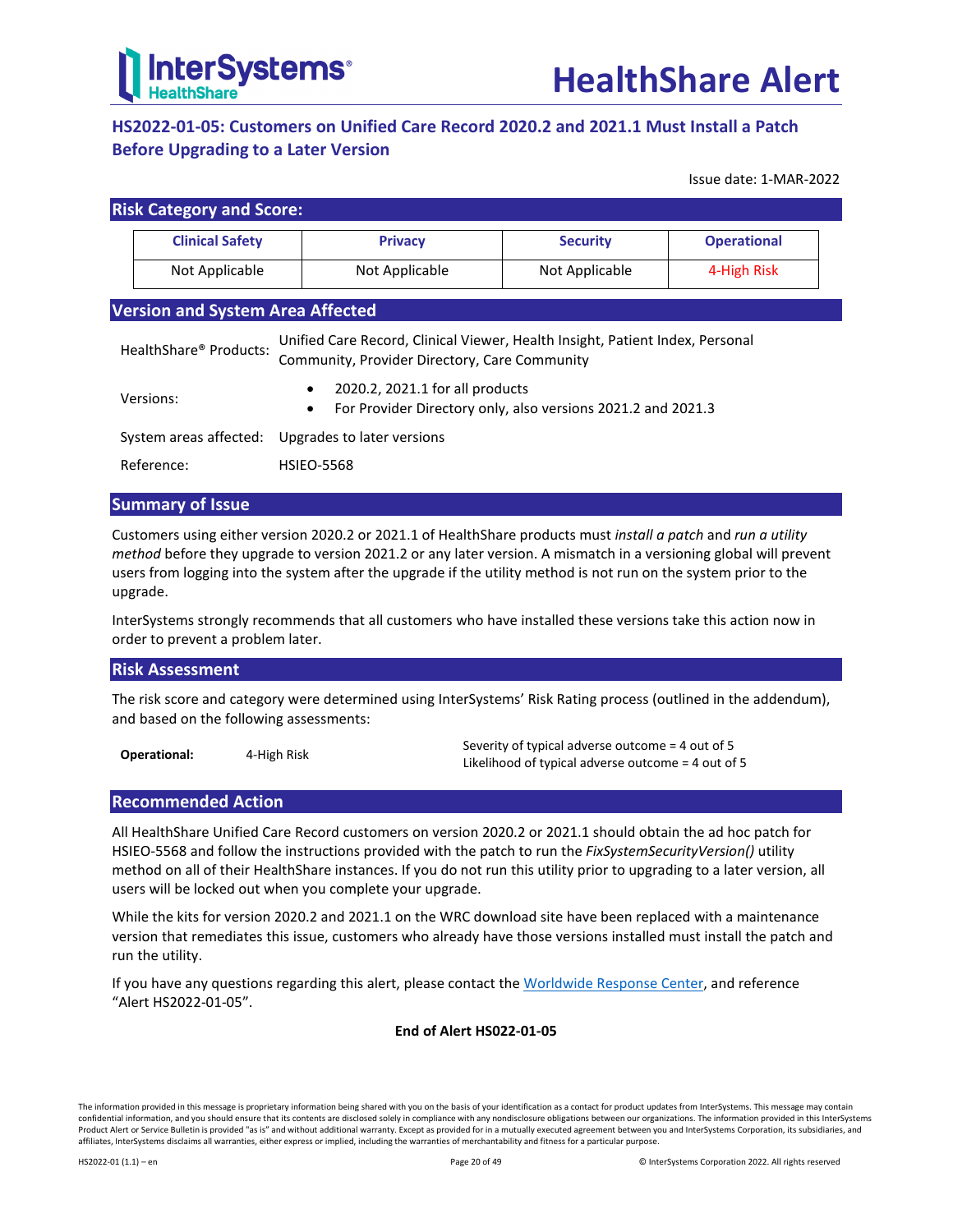

## <span id="page-20-0"></span>**HS2022-01-06: Configuring the Classic Clinical Viewer Requires Outdated Third-Party Software**

Issue date: 1-MAR-2022

## **Risk Category and Score:**

| <b>Clinical Safety</b> | <b>Privacy</b> | <b>Security</b>     | <b>Operational</b> |
|------------------------|----------------|---------------------|--------------------|
| Not Applicable         | Not Applicable | High Risk CVSS: 9.3 | Not Applicable     |

## **Version and System Area Affected**

HealthShare® Products: Information Exchange and Unified Care Record

| Versions:  | All versions, when using Classic Clinical Viewer                             |
|------------|------------------------------------------------------------------------------|
|            | System areas affected: Classic Clinical Viewer, Layout Editor, DHTML Control |
| Reference: | <b>HSCV-7178</b>                                                             |

## **Summary of Issue**

The DHTML Editing Control and Internet Explorer are required to access the Layout Editor in order to configure the Classic Clinical Viewer. Internet Explorer is being deprecated by Microsoft. The DHTML Editing Control is no longer available from Microsoft. Customers who do not have copies in their internal systems will need to this access control from third party sites.

As this control and the browser are not considered secure, customers who need to use the Layout Editor should isolate any system where this software is installed as described in the [Recommended Action](#page-20-1) section.

## **Risk Assessment**

The risk score and category were determined using InterSystems' Risk Rating process (outlined in the addendum), and based on the following assessments:

**Security:** High Risk [CVSS: 9.3](https://nvd.nist.gov/vuln-metrics/cvss/v2-calculator?name=CVE-2009-2519&vector=(AV:N/AC:M/Au:N/C:C/I:C/A:C)&version=2.0&source=NIST)

## <span id="page-20-1"></span>**Recommended Action**

Create a VM and install Internet Explorer and the DHTML Editing Control. If the VM is on the same subnet as the Classic Clinical Viewer, update the network configuration on the VM to *not have* a default Gateway. This will block routing to any other subnet.

HealthShare continues to recommend customers migrate to the new Clinical Viewer.

If you have any questions regarding this alert, please contact th[e Worldwide Response Center,](mailto:support@intersystems.com?subject=HealthShare%20Alert%20HS2022-01-06) and reference "Alert HS2022-01-06".

## **End of Alert HS022-01-06**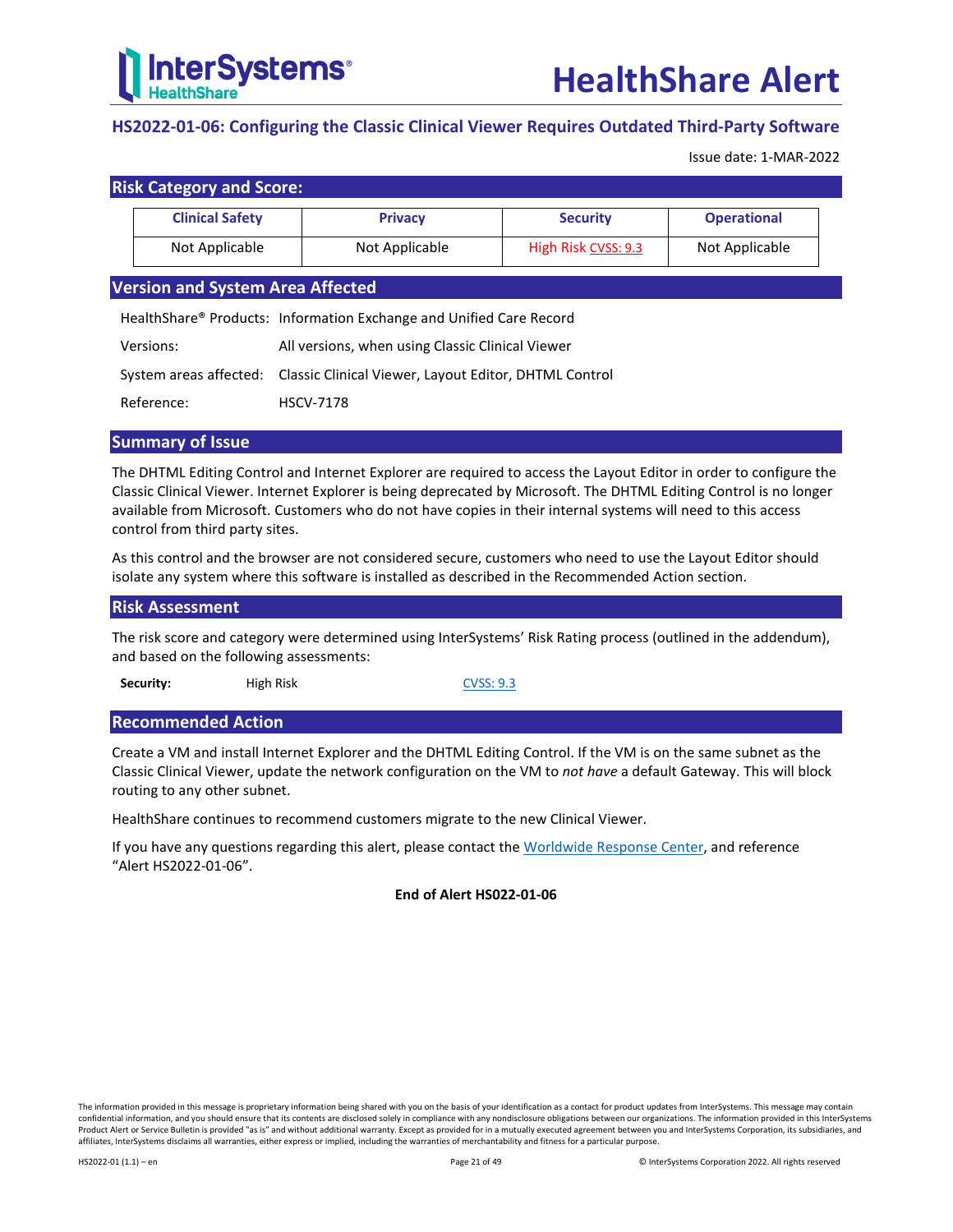

## <span id="page-21-0"></span>**HS2022-01-07: Users may not be able to Log Out of Clinical Viewer**

Issue date: 1-MAR-2022

|  |  | <b>Risk Category and Score:</b> |
|--|--|---------------------------------|
|--|--|---------------------------------|

| .                      |                |                 |                    |
|------------------------|----------------|-----------------|--------------------|
| <b>Clinical Safety</b> | <b>Privacy</b> | <b>Security</b> | <b>Operational</b> |
| Not Applicable         | 4-High Risk    | Not Applicable  | Not Applicable     |

## **Version and System Area Affected**

HealthShare® Products: Information Exchange and Unified Care Record

| Versions:                              | 2018.1, 2019.1, 2019.2, 2020.1, 2020.2 |
|----------------------------------------|----------------------------------------|
| System areas affected: Clinical Viewer |                                        |
| Reference:                             | <b>HSCV-6780</b>                       |

#### **Summary of Issue**

**User A** logs into the Clinical Viewer on a shared system followed within minutes by **User B**. When **User B** clicks "Log Out", the page may instead reload. Because **User B** was not logged out, another user may access the screen after **User B** departs. This occurs only on secure (https) connections with back-to-back logins by different users.

## **Risk Assessment**

The risk score and category were determined using InterSystems' Risk Rating process (outlined in the addendum), and based on the following assessments:

|          |             | Severity of typical adverse outcome = 3 out of 5     |
|----------|-------------|------------------------------------------------------|
| Privacy: | 4-High Risk | Likelihood of typical adverse outcome $=$ 5 out of 5 |

## **Recommended Action**

To resolve this issue, access the TrakCare user interface:

- 1. Select **Tools > Technical Tools > Configuration Manager**
- 2. Locate *External Authentication Settings*

## **For IRIS-based HealthShare versions**

Change the *External Authentication Logout URL* setting from:

/csp/healthshare/hsviewer/web/HS.UI.ClinicianPortalV2.Launch.cls

#### to:

/csp/healthshare/hsviewer/web/HS.UI.ClinicianPortalV2.Launch.cls?IRISLogout=end

#### **For Cache-based HealthShare versions**

#### Change the *External Authentication Logout URL* setting from:

/csp/healthshare/hsviewer/web/HS.UI.ClinicianPortalV2.Launch.cls

#### to:

csp/healthshare/hsviewer/web/HS.UI.ClinicianPortalV2.Launch.cls?CacheLogout=end

If you have any questions regarding this alert, please contact th[e Worldwide Response Center,](mailto:support@intersystems.com?subject=HealthShare%20Alert%20HS2022-01-07) and reference "Alert HS2022-01-07".

#### **End of Alert HS022-01-07**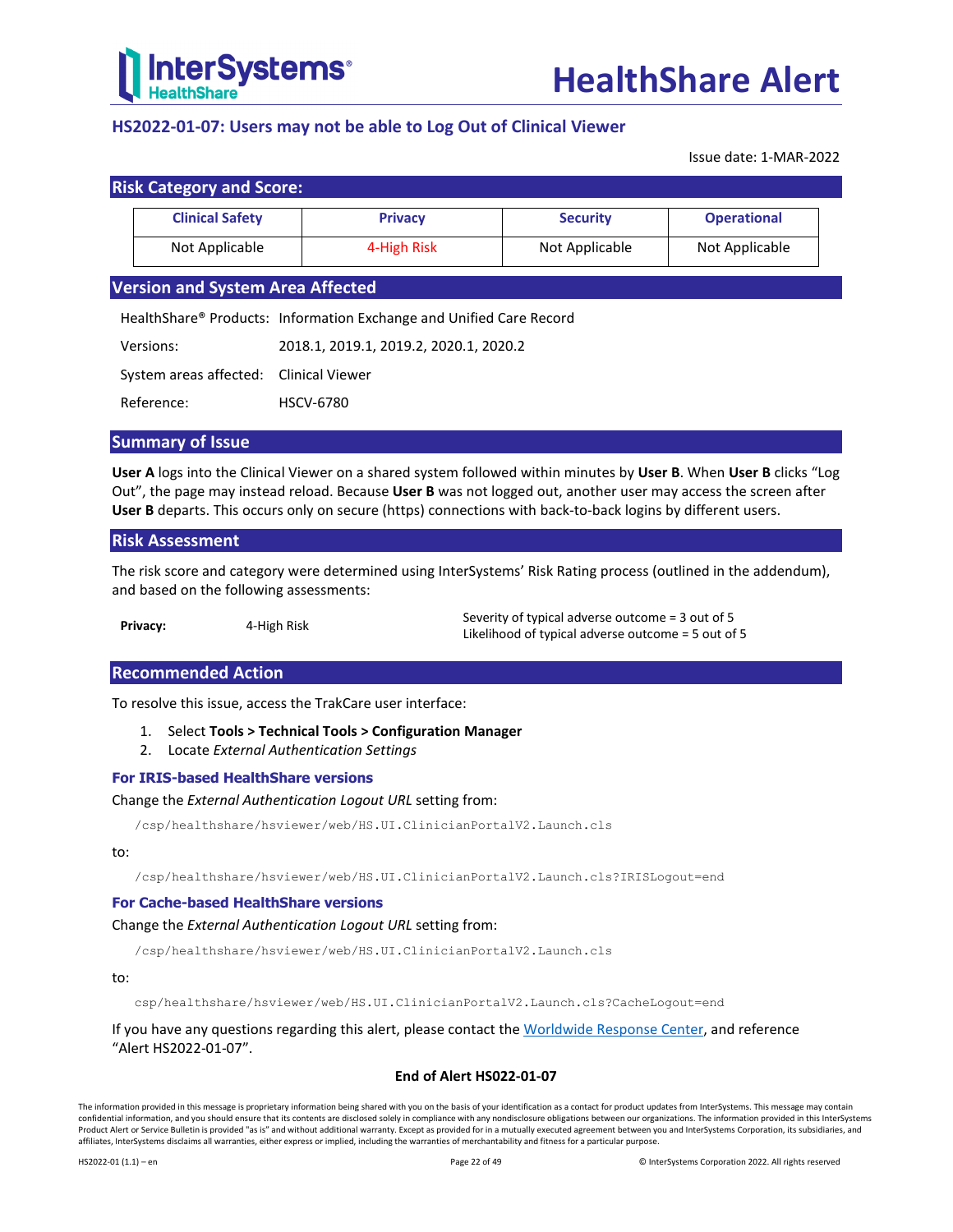

## <span id="page-22-0"></span>**HS2022-01-08: Access Gateway Aggregation Cache Grows over Time**

Issue date: 1-MAR-2022

| <b>Clinical Safety</b> | <b>Privacy</b> | <b>Security</b> | <b>Operational</b> |
|------------------------|----------------|-----------------|--------------------|
| Not Applicable         | Not Applicable | Not Applicable  | 2-Low Risk         |

HealthShare® Products: HealthShare Unified Care Record

Versions: 2020.1, 2020.2, 2021.1, and 2021.2

System areas affected: Access Gateway

Reference: HSIEO-5562

## **Summary of Issue**

InterSystems has detected a system stability concern in HealthShare Unified Care Record systems that have been upgraded from version *2019.2 or earlier* to version *2020.1 or later*.

Streamlets in the aggregation cache of Access Gateway namespaces are not purged correctly during routine operation. This will cause the storage on the Access Gateway's server to grow slowly over time. If the server disk space becomes full, the system will stop. The streamlets are purged if the Access Gateway is reset.

- For customers who have upgraded and are impacted by this issue, a workaround is described below.
- For customers who are planning an upgrade, the relevant Terminal command is now detailed in the upgrade documentation for each affected version.

The fix for this issue will also be included in all future versions of HealthShare, beginning with HealthShare Unified Care Record 2022.1.

## **Risk Assessment**

The risk score and category were determined using InterSystems' Risk Rating process (outlined in the addendum), and based on the following assessments:

**Operational:** 2-Low Risk Severity of typical adverse outcome = 2 out of 5 Likelihood of typical adverse outcome = 2 out of 5

## **Recommended Action**

For customers who have upgraded and are impacted by this issue, run the following Terminal command on each Access Gateway namespace. This will ensure that routine purging of the streamlets executes successfully:

k ^rINDEXEXT("F")

Do \$System.OBJ.RebuildExtentIndex(0,1)

Routine monitoring of disk space helps to reduce the likelihood of encountering system stability issues. For information on monitoring disk space, see the [HealthShare Monitoring and Operations Guide.](https://docs.intersystems.com/hslatest/csp/docbook/DocBook.UI.Page.cls?KEY=HEOPS_disk_space)

If you have any questions regarding this alert, please contact th[e Worldwide Response Center,](mailto:support@intersystems.com?subject=HealthShare%20Alert%20HS2022-01-08) and reference "Alert HS2022-01-08".

## **End of Alert HS022-01-08**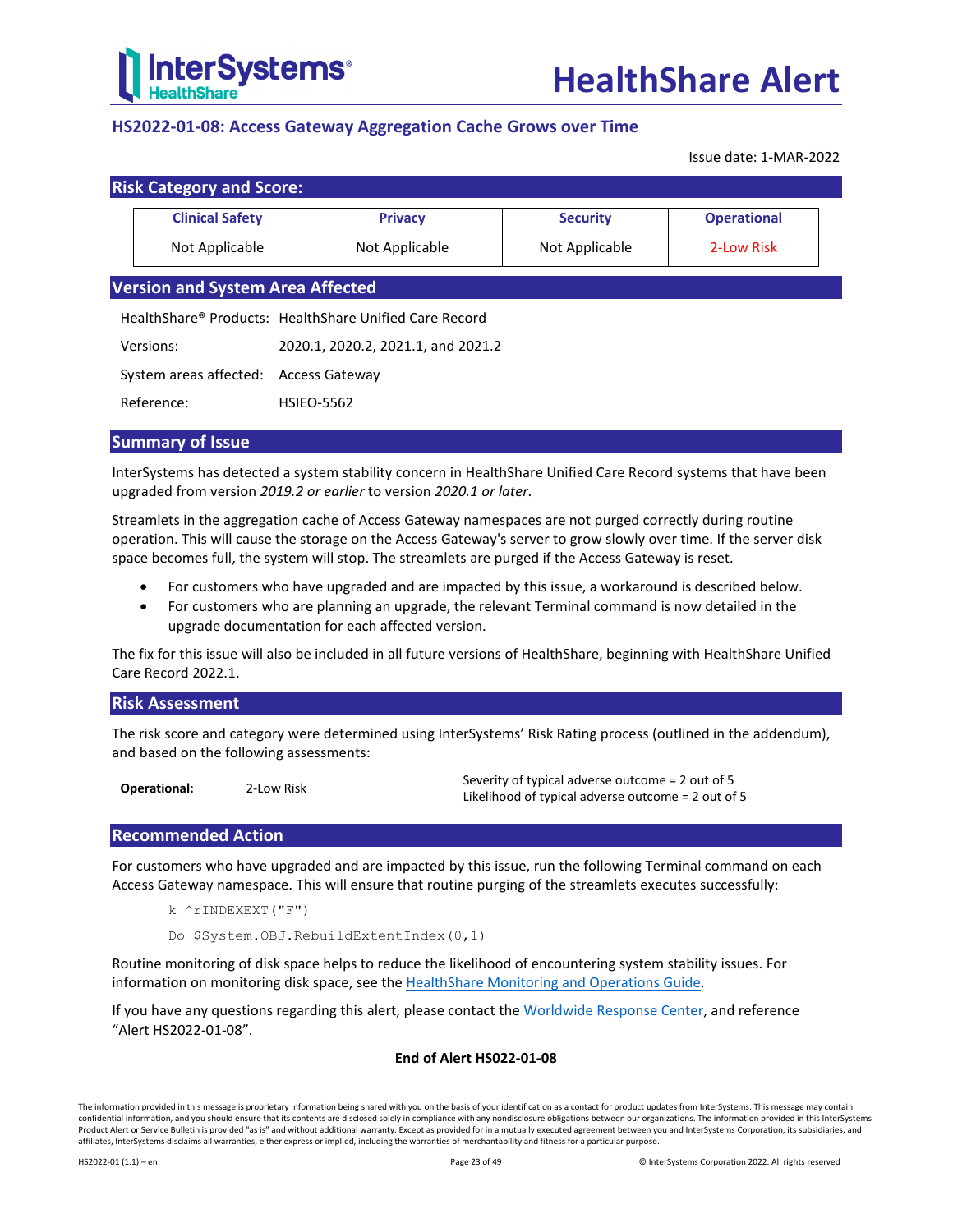

## <span id="page-23-0"></span>**HS2022-01-09: Incompatibility in HL7toSDA3 Customizations when Upgrading from HealthShare 15.03 or earlier**

Issue date: 1-MAR-2022

## **Risk Category and Score:**

As this issue involves overriding standard code with custom code, it did not receive a risk score.

| <b>Version and System Area Affected</b>     |                                                                                                                          |  |  |  |
|---------------------------------------------|--------------------------------------------------------------------------------------------------------------------------|--|--|--|
| HealthShare® Products: Information Exchange |                                                                                                                          |  |  |  |
| Versions:                                   | Upgrades from Information Exchange 15.03 or earlier to a later version of Information<br>Exchange or Unified Care Record |  |  |  |
| System areas affected: Data Transformations |                                                                                                                          |  |  |  |
| Reference:                                  | <b>HSIEC-4291</b>                                                                                                        |  |  |  |

## **Summary of Issue**

HealthShare transforms patient data that it receives into an internal data format called SDA (Summary Document Architecture). Customers may extend or modify the standard transformations to fit their needs.

InterSystems has received reports of an incompatibility between *custom* and *standard* HL7 to SDA transformations that may cause the custom transformation to mix data from separate HL7 v2 messages. This may result in error messages that cause HL7 v2 messages to fail to save correctly or result in data being stored incorrectly. The exact results of this issue depend on the details of the custom transformation.

This issue is caused by a change to a method in the standard transformation that occurred in version 2018.1 of Information Exchange. InterSystems recommends that customers review their custom code against standard transformations for any differences when they perform an upgrade. Customers should also thoroughly test all functionality impacted by custom code at each upgrade.

Full details of the identified issue appear in th[e Technical Addendum for HS2022-01-09.](#page-24-0)

## **Risk Assessment**

As this issue involves overriding standard code with custom code, it did not receive a risk score.

## **Recommended Action**

InterSystems strongly recommends that customers who have upgraded or are planning an upgrade from HealthShare Information Exchange 15.03 review their custom *HS.Gateway.HL7.HL7ToSDA3* class to determine if they are affected by this issue and update the class if needed.

If you have any questions regarding this alert, please contact th[e Worldwide Response Center,](mailto:support@intersystems.com?subject=HealthShare%20Alert%20HS2022-01-09) and reference "Alert HS2022-01-08".

*– Additional details for this issue appear in the Technical Addendum below –*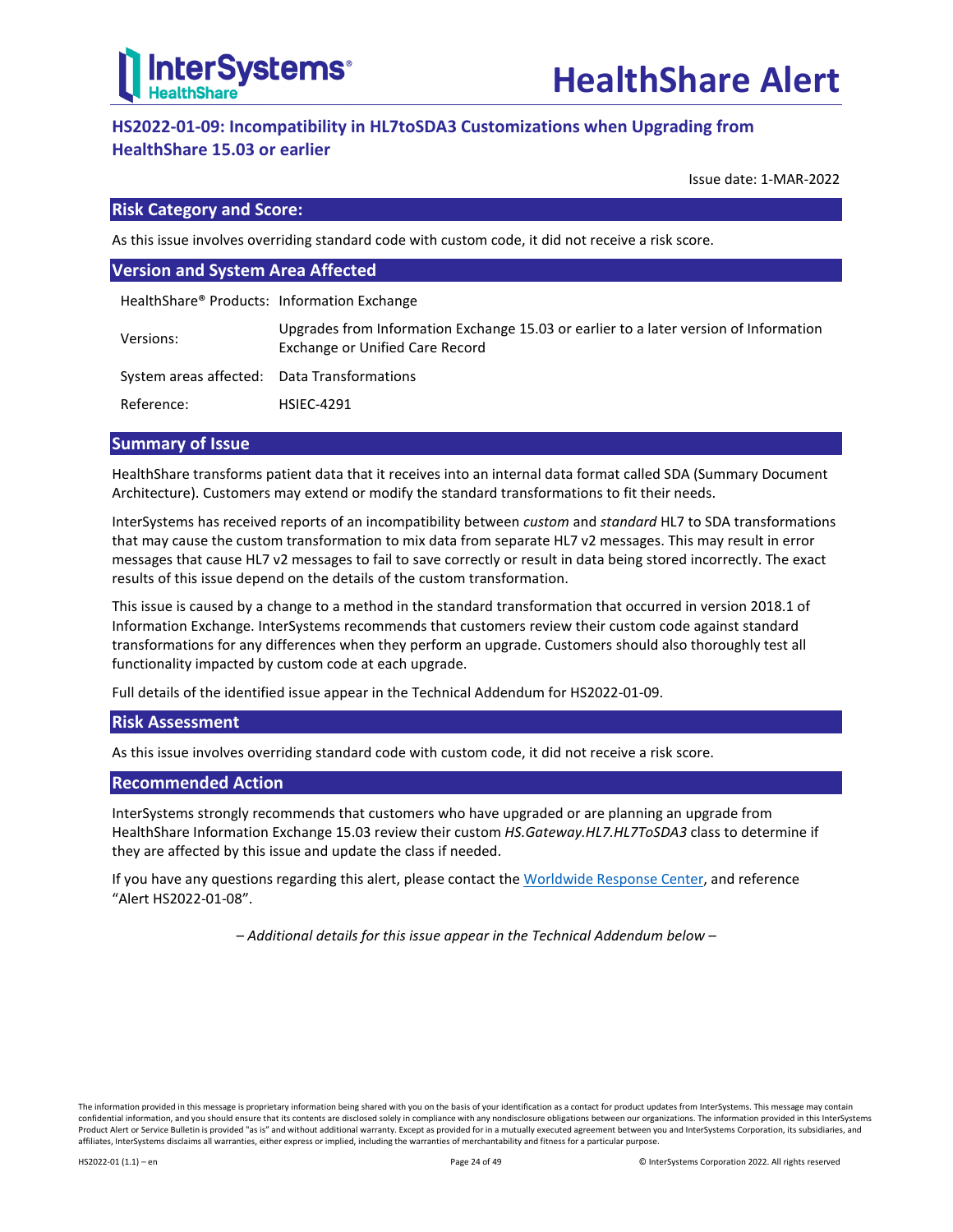

## <span id="page-24-0"></span>**Technical Addendum for HS2022-01-09**

## **Description of Issue**

In HealthShare Information Exchange 15.03 and earlier, the *GetSDA()* class method in *HS.Gateway.HL7.HL7ToSDA3* referenced a global named  $\wedge$ ||d. This global was renamed to  $\wedge$ ||HS. Data in version 2018.1 of Information Exchange (and in all versions of Unified Care Record).

Customers who copied the *HS.Gateway.HL7.HL7ToSDA3* class to create a custom class may still be attempting to reference the  $\wedge$  | |d global and therefore will not kill the  $\wedge$  | HS. Data global when needed. As a result, ^||HS.Data may contain data from both the current HL7 message and previous HL7 messages. This can trigger error messages that cause HL7 v2 messages to fail to save correctly or may result in data being stored incorrectly. The exact results of this issue depend on the details of the custom transformation. Affected customers are encouraged to test their transformations to determine how they are impacted by this issue.

This issue only impacts customers who meet the following criteria:

- Have upgraded or are planning an upgrade from HealthShare Information Exchange 15.03 or earlier to a later version of HealthShare Information Exchange or Unified Care Record.
- Implemented a custom transformation of the *HS.Gateway.HL7.HL7ToSDA3* class by copying the class.
- Did not review the changes made to the *HS.Gateway.HL7.HL7ToSDA3* class when upgrading and did not update the global name from the  $\wedge$ ||d to  $\wedge$ ||HS.Data.

## **Recommended Action**

InterSystems recommends that customers who have upgraded or are planning an upgrade from HealthShare Information Exchange 15.03 review their custom *HS.Gateway.HL7.HL7ToSDA3* class to determine if ^||d is used and update all instances to  $\wedge$  | |HS.Data.

As a general principle, InterSystems recommends that customers always review their custom code against standard transformations for any differences when they perform an upgrade. Customers should also ensure they thoroughly test all functionality impacted by custom code at each upgrade.

If you have any questions regarding this alert, please contact th[e Worldwide Response Center,](mailto:support@intersystems.com?subject=HealthShare%20Alert%20HS2022-01-09) and reference "Alert HS2022-01-09".

## **End of Alert HS022-01-09**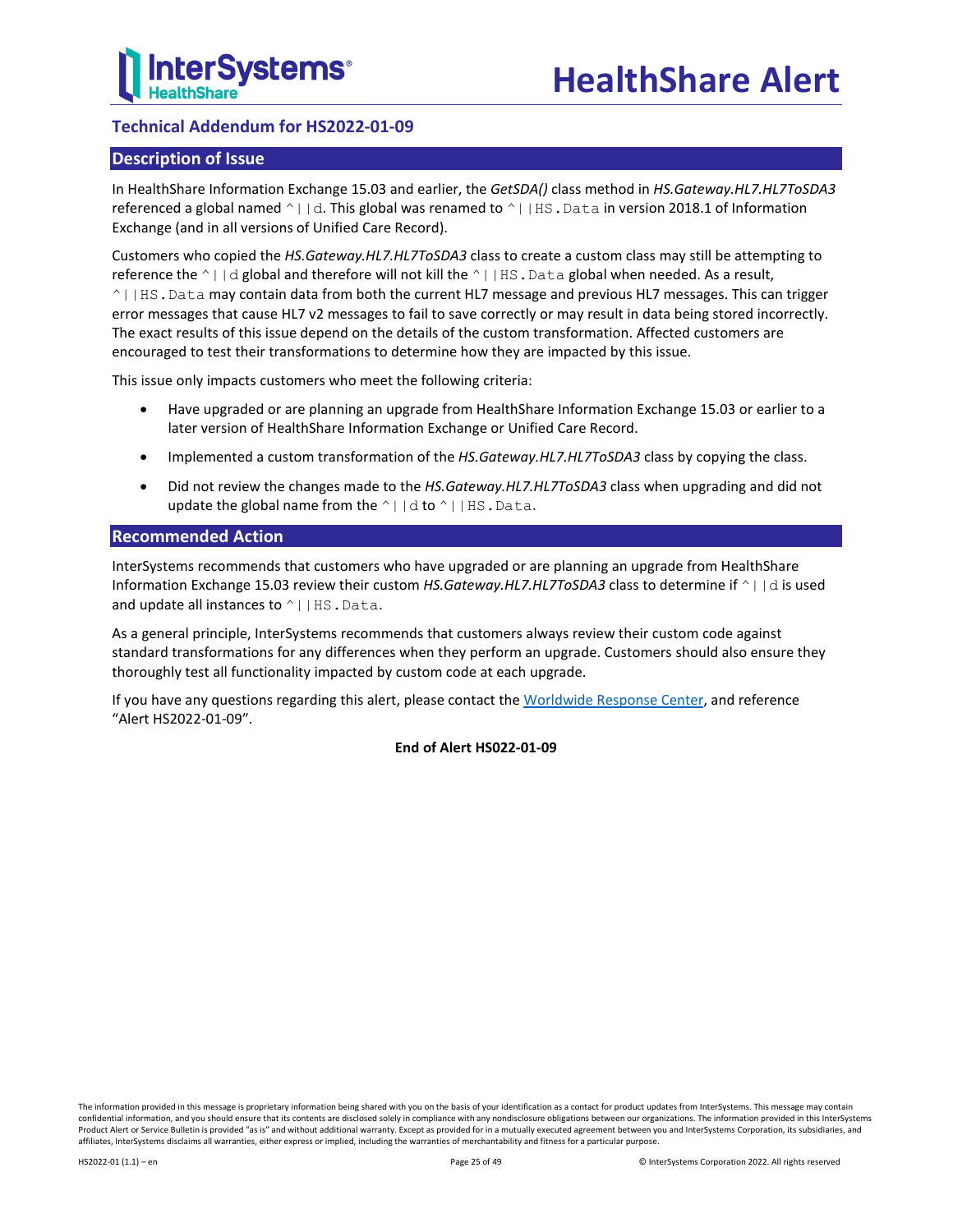

## <span id="page-25-0"></span>**HS2022-01-10: IHE Endpoints should use Appropriate Credentials**

Issue date: 1-MAR-2022

| <b>Risk Category and Score:</b> |                |                 |                    |
|---------------------------------|----------------|-----------------|--------------------|
| <b>Clinical Safety</b>          | <b>Privacy</b> | <b>Security</b> | <b>Operational</b> |
| Not Applicable                  | Not Applicable | 3-Medium Risk   | Not Applicable     |

## **Version and System Area Affected**

HealthShare® Products: Information Exchange and Unified Care Record

| Versions: | All versions |
|-----------|--------------|
|-----------|--------------|

System areas affected: IHE Endpoints (PIX, PDQ, XDS.b, XCPD, XCA, DSUB)

Reference: HSIEO-4036

## **Summary of Issue**

When you configure an IHE endpoint, you must provide third parties with credentials so they can access that endpoint.

The user credential for your IHE endpoints should:

- include a resource specific to IHE transactions and include no other resources.
- not be the same credential used for other purposes in your HealthShare system, such as the "HS\_Services" credential used to access API endpoints.

User credentials that provide access to a broader range of resources than are required to complete IHE transactions present a potential security vulnerability.

Complete details on how to identify if your IHE credentials are secure and how to remediate the issue if they are not, appear in the [Technical Addendum for HS2022-01-10.](#page-26-0)

## **Risk Assessment**

The risk score and category were determined using InterSystems' Risk Rating process (outlined in the addendum), and based on the following assessments:

**Security:** 3-Medium Risk Severity of typical adverse outcome = 3 out of 5 Likelihood of typical adverse outcome = 3 out of 5

## **Recommended Action**

If you are using IHE and any of the following are true about your endpoint credentials, then follow the instructions in th[e Technical Addendum for HS2022-01-10](#page-26-0) to remediate the issue:

- The IHE credential is the HS\_Services user and password.
- The IHE credential is a custom user that has the \$HS\_WebServices resource.
- The IHE credential is a custom user with no resources.

If you have any questions regarding this alert, please contact th[e Worldwide Response Center,](mailto:support@intersystems.com?subject=HealthShare%20Alert%20HS2022-01-10) and reference "Alert HS2022-01-10".

*– Additional details for this issue appear in the Technical Addendum below –*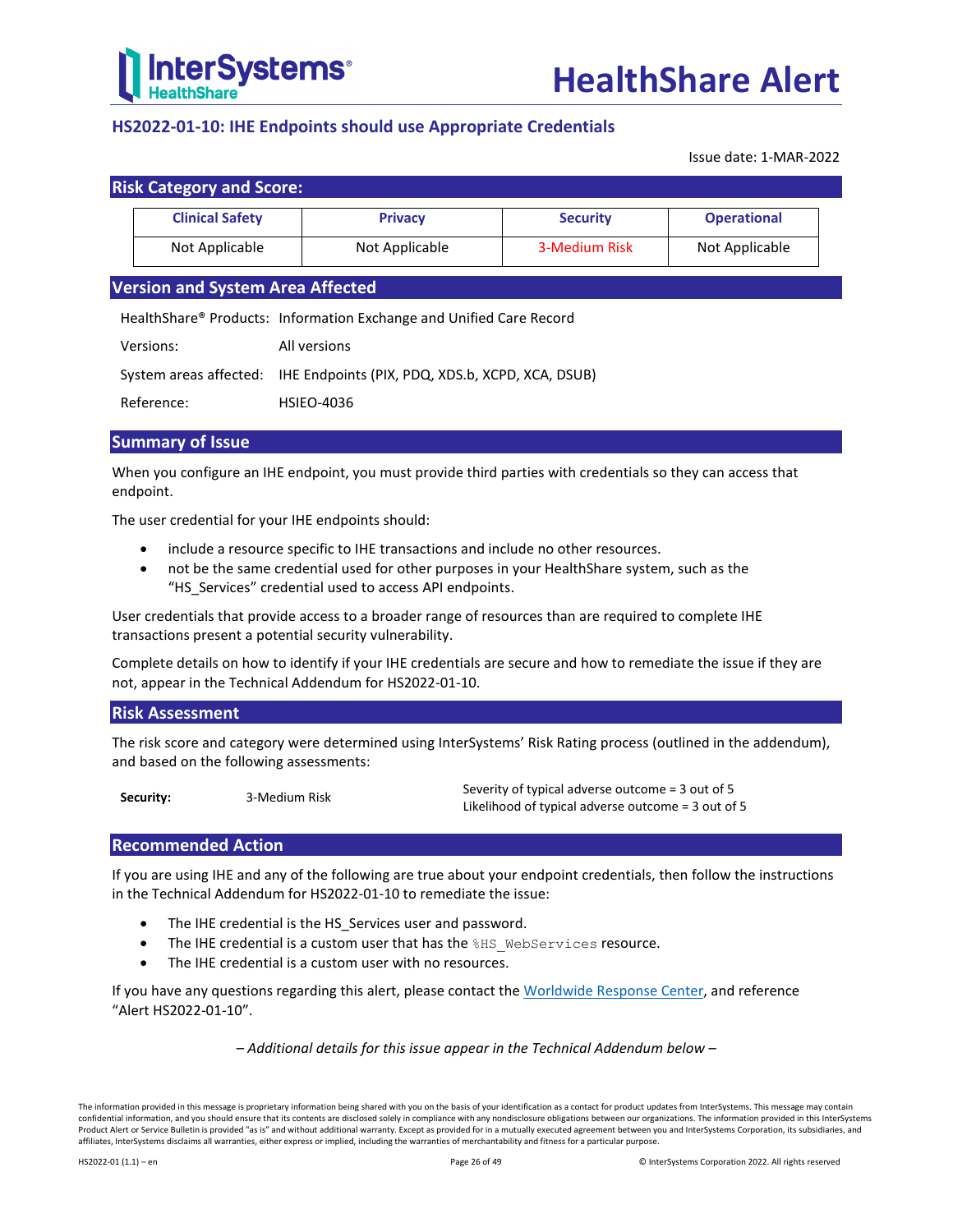

## <span id="page-26-0"></span>**Technical Addendum for HS2022-01-10**

## **Description of Issue**

In order to provide third parties with access to IHE endpoints in a secure manner, you should:

- 1. Create a resource specific to IHE.
- 2. Require that resource in order to access your IHE endpoints.
- 3. Create a user and password that has privileges only for that resource, and distribute those credentials to third parties.

You *should not* distribute to third parties the credential for the HS\_Services user or any other user that has privileges for the %HS\_WebServices resource.

If any of the following are true about the IHE credentials that you have distributed to third parties:

- The IHE credential is the HS Services user and password
- The IHE credential is a custom user that has privileges for the %HS\_WebServices resource
- The IHE credential is a custom user with no resource privileges

then follow the instructions below to create new a new resource and credentials that you can safely distribute to third parties.

#### **Creating a New Resource, Role, and User for IHE**

Follow the steps below to secure your IHE endpoints:

- 1. [Create a new resource](https://docs.intersystems.com/hs20212/csp/docbook/DocBook.UI.Page.cls?KEY=GAUTHZ_rsrcs#GAUTHZ_rsrcs_creating) that is specific to IHE endpoints, for example  $8HS$  IHEWebServices.
- 2. [Create a new role,](https://docs.intersystems.com/hs20212/csp/docbook/DocBook.UI.Page.cls?KEY=GAUTHZ_roles#GAUTHZ_roles_creating) for example, \$HS\_IHEServices.
- 3. [Add privileges](https://docs.intersystems.com/hs20212/csp/docbook/DocBook.UI.Page.cls?KEY=GAUTHZ_roles#GAUTHZ_roles_privsgrnt) for the %HS\_IHEWebServices resource to the %HS\_IHEServices role.
- 4. [Create a new IRIS user,](https://docs.intersystems.com/hs20212/csp/docbook/DocBook.UI.Page.cls?KEY=GAUTHZ_users#GAUTHZ_users_creating) for example "HS\_IHEServices", an[d add that user](https://docs.intersystems.com/hs20212/csp/docbook/DocBook.UI.Page.cls?KEY=GAUTHZ_users#GAUTHZ_users_modroles) to the %HS\_IHEServices role.
- 5. Modify each public-facing IHE endpoint to require the new \RS IHEWebServices resource by setting it as the *ResourceRequired* in each IHE production web service business host.
- 6. Distribute the new credentials to any third-party systems that require access your IHE endpoints.

For a list of potential IHE endpoint names, see the section ["Securing IHE Endpoints"](https://docs.intersystems.com/hs20212/csp/docbook/DocBook.UI.Page.cls?KEY=HESUP_ch_IHE#HESUP_IHE_security) in the "Setting Up Unified Care Record to Use IHE" chapter of the book *Setting Up Unified Care Record*.

#### **Changing the HS\_Services Password, if necessary**

Once you have properly secured your IHE endpoints, if you previously distributed the HS\_Services password to third parties, change the HS\_Services password as described in the section "Change [HS\\_Services Password"](https://docs.intersystems.com/hs20212/csp/docbook/DocBook.UI.Page.cls?KEY=HEMAP_ch_deploy#HEMAP_services_password) in the "Things to Check Before you Deploy" chapter of *Roadmap to Implementing Unified Care Record*.

#### **Modifying Existing IHE User Credentials**

- If the credential that you previously distributed was a custom user with privileges for the %HS WebServices resource, modify that user to have the new IHE-specific role you created above, and remove the role that granted them the %HS\_WebServices resource.
- If the credential that you previously distributed was a custom user with no resource privileges, modify that user to have the new IHE-specific role you created above.

## **Recommended Action**

Follow the instructions above to remediate the issue.

Please contact InterSystems' Worldwide Response Center (WRC) with any questions or for additional information.

#### **End of Alert HS022-01-10**

The information provided in this message is proprietary information being shared with you on the basis of your identification as a contact for product updates from InterSystems. This message may contain confidential information, and you should ensure that its contents are disclosed solely in compliance with any nondisclosure obligations between our organizations. The information provided in this InterSystems Product Alert or Service Bulletin is provided "as is" and without additional warranty. Except as provided for in a mutually executed agreement between you and InterSystems Corporation, its subsidiaries, and affiliates, InterSystems disclaims all warranties, either express or implied, including the warranties of merchantability and fitness for a particular purpose.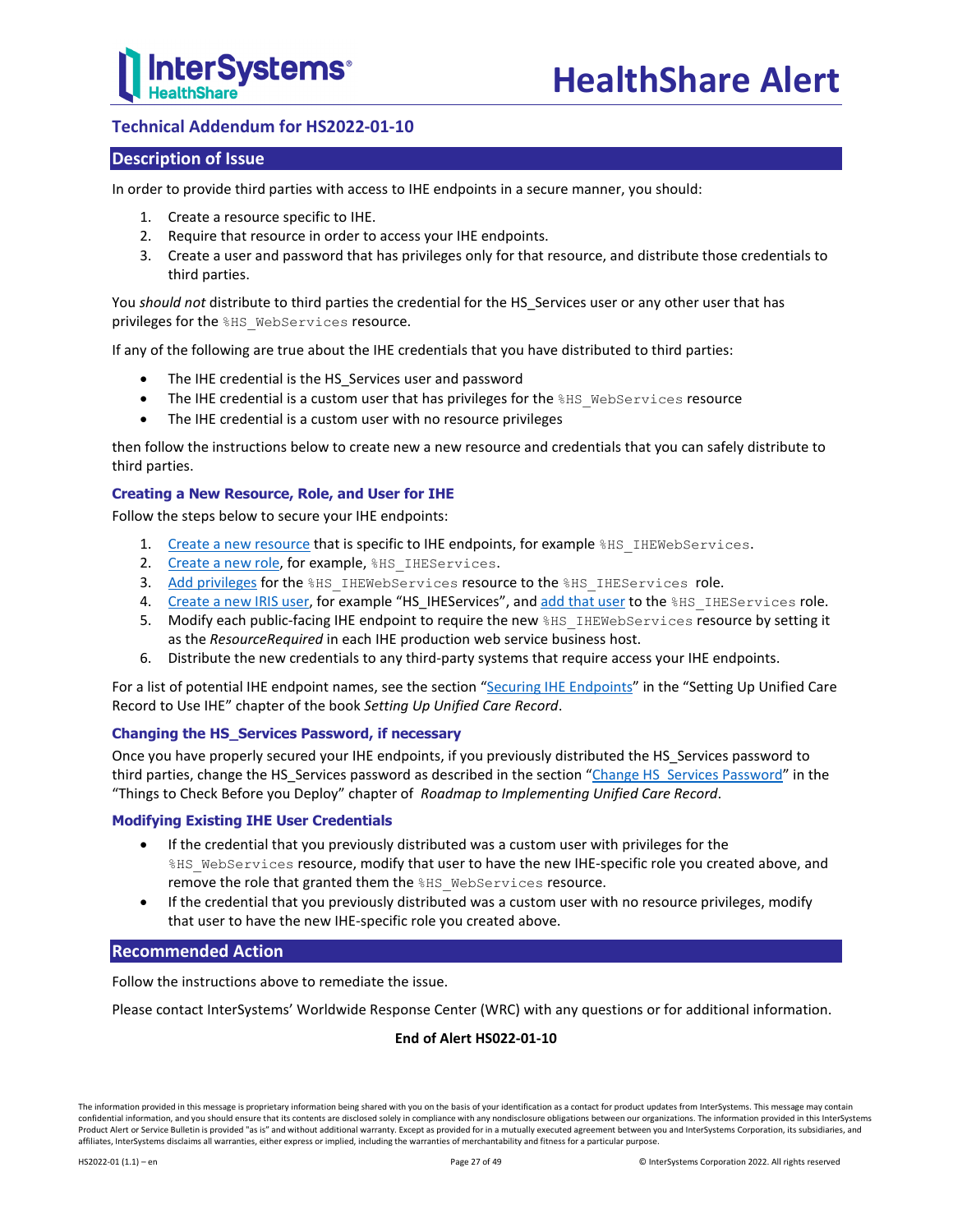

## <span id="page-27-0"></span>**HS2022-01-11: ODS Namespace Reactivation Can Result in Prolonged Downtime**

Issue date: 1-MAR-2022

| <b>Risk Category and Score:</b> |                        |                |                 |                    |  |
|---------------------------------|------------------------|----------------|-----------------|--------------------|--|
|                                 | <b>Clinical Safety</b> | <b>Privacy</b> | <b>Security</b> | <b>Operational</b> |  |
|                                 | 1-Very Low Risk        | Not Applicable | Not Applicable  | 4-High Risk        |  |

## **Version and System Area Affected**

HealthShare® Products: Unified Care Record

| Versions:                                | 2019.1, 2019.2 |
|------------------------------------------|----------------|
| System areas affected: ODS, FHIR Gateway |                |

Reference: IF-1028 (HSIEC-6189)

## **Summary of Issue**

This issue impacts only customers who meet all of the following criteria:

- You are using version 2019.1 or 2019.2 of Unified Care Record.
- You have deployed the Operational Data Store (ODS) component.
- You have enabled a FHIR Gateway endpoint on the ODS.

You can experience a prolonged downtime if you reactivate an existing ODS namespace.

In versions 2019.1 and 2019.2, the activation task erroneously re-indexes the FHIR resources on the server. For customers with a large set of FHIR resources on the ODS, this can take a significant amount of time. While this reindexing is occurring, the ODS will be offline. If you do start a reactivation, *you must wait for the process to complete*.

## **Risk Assessment**

The risk score and category were determined using InterSystems' Risk Rating process (outlined in the addendum), and based on the following assessments:

| <b>Clinical Safety:</b> | 1-Verv Low Risk | Severity of typical adverse outcome = 2 out of 5<br>Likelihood of typical adverse outcome $=$ 1 out of 5 |
|-------------------------|-----------------|----------------------------------------------------------------------------------------------------------|
| <b>Operational:</b>     | 4-High Risk     | Severity of typical adverse outcome = 5 out of 5<br>Likelihood of typical adverse outcome = 2 out of 5   |

## **Recommended Action**

Two options are available to resolve this issue:

- 1. Apply the ad hoc patch for IF-1028 (HSIEC-6189) and follow the instructions provided by the WRC.
- 2. If you are on version 2019.1, you may upgrade the ODS to Version 2020.2. The ODS component can be upgraded without upgrading the entire Unified Care Record system. Please contact the WRC for instructions on how to use a 2020.2 ODS with version 2019.1 of Unified Care Record.

If you have any questions regarding this alert, please contact th[e Worldwide Response Center,](mailto:support@intersystems.com?subject=HealthShare%20Alert%20HS2022-01-11) and reference "Alert HS2022-01-11".

## **End of Alert HS022-01-11**

The information provided in this message is proprietary information being shared with you on the basis of your identification as a contact for product updates from InterSystems. This message may contain confidential information, and you should ensure that its contents are disclosed solely in compliance with any nondisclosure obligations between our organizations. The information provided in this InterSystems Product Alert or Service Bulletin is provided "as is" and without additional warranty. Except as provided for in a mutually executed agreement between you and InterSystems Corporation, its subsidiaries, and affiliates, InterSystems disclaims all warranties, either express or implied, including the warranties of merchantability and fitness for a particular purpose.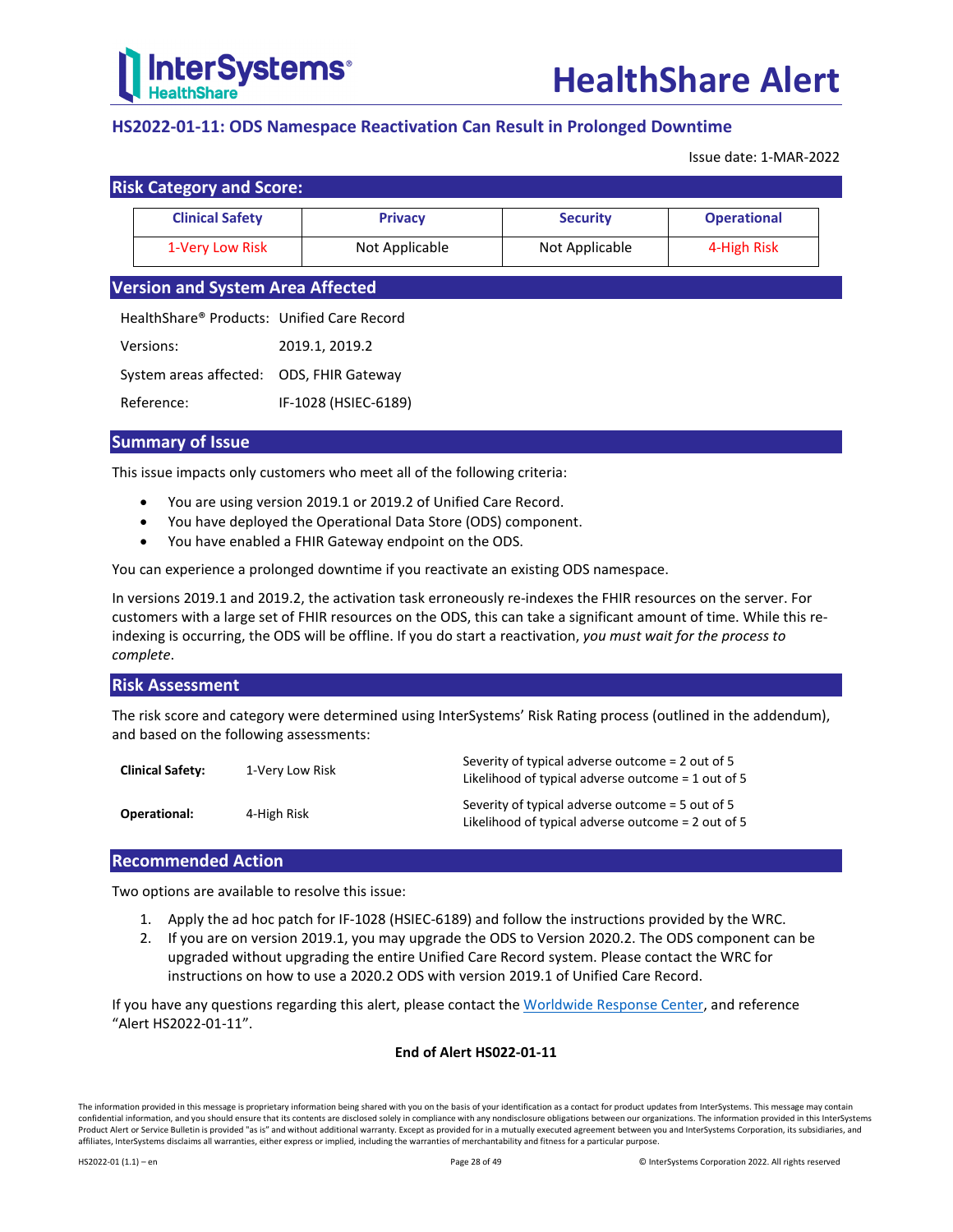

## <span id="page-28-0"></span>**HS2022-01-12: Upgrade of ODS may Require Manual Intervention to Complete**

Issue date: 1-MAR-2022

| <b>Risk Category and Score:</b>            |                                                                                                                                                                                                                                                                                                                                    |                 |                    |  |
|--------------------------------------------|------------------------------------------------------------------------------------------------------------------------------------------------------------------------------------------------------------------------------------------------------------------------------------------------------------------------------------|-----------------|--------------------|--|
| <b>Clinical Safety</b>                     | <b>Privacy</b>                                                                                                                                                                                                                                                                                                                     | <b>Security</b> | <b>Operational</b> |  |
| Not Applicable                             | Not Applicable                                                                                                                                                                                                                                                                                                                     | Not Applicable  | 5-Very High Risk   |  |
| <b>Version and System Area Affected</b>    |                                                                                                                                                                                                                                                                                                                                    |                 |                    |  |
| HealthShare® Products: Unified Care Record |                                                                                                                                                                                                                                                                                                                                    |                 |                    |  |
| $\mathbf{v}$                               | $\mathbf{a}$ $\mathbf{b}$ $\mathbf{c}$ $\mathbf{c}$ $\mathbf{c}$ $\mathbf{c}$ $\mathbf{c}$ $\mathbf{c}$ $\mathbf{c}$ $\mathbf{c}$ $\mathbf{c}$ $\mathbf{c}$ $\mathbf{c}$ $\mathbf{c}$ $\mathbf{c}$ $\mathbf{c}$ $\mathbf{c}$ $\mathbf{c}$ $\mathbf{c}$ $\mathbf{c}$ $\mathbf{c}$ $\mathbf{c}$ $\mathbf{c}$ $\mathbf{c}$ $\mathbf{$ |                 |                    |  |

Versions: Upgrades from version 2020.1 to version 2020.2

System areas affected: Upgrades, ODS

Reference: IF-1770 (HSIEC-6166)

## **Summary of Issue**

If a 2020.1 Operational Data Store (ODS) had a FHIR endpoint that was later decommissioned, it will fail to properly upgrade to version 2020.2. During the upgrade, the system will be left in a state that requires manual intervention before the upgrade can succeed.

Because this issue will lead to extended system downtime during an upgrade, it presents an operational risk.

This issue has been fixed in versions 2021.1 and later. An ad hoc patch is available for upgrades to version 2020.2.

## **Risk Assessment**

The risk score and category were determined using InterSystems' Risk Rating process (outlined in the addendum), and based on the following assessments:

**Operational:** 5-Very High Risk Severity of typical adverse outcome = 4 out of 5 Likelihood of typical adverse outcome = 5 out of 5

## **Recommended Action**

ODS customers on version 2020.1 who plan to upgrade to 2020.2 should obtain and apply an ad hoc patch for IF-1770 (HSIEC-6166) prior to performing the upgrade.

If a customer has upgraded and encounters a system stuck mid-transaction, they should WRC to obtain manual recovery steps, and then obtain the ad hoc patch before upgrading again.

If you have any questions regarding this alert, please contact th[e Worldwide Response Center,](mailto:support@intersystems.com?subject=HealthShare%20Alert%20HS2022-01-12) and reference "Alert HS2022-01-12".

## **End of Alert HS022-01-12**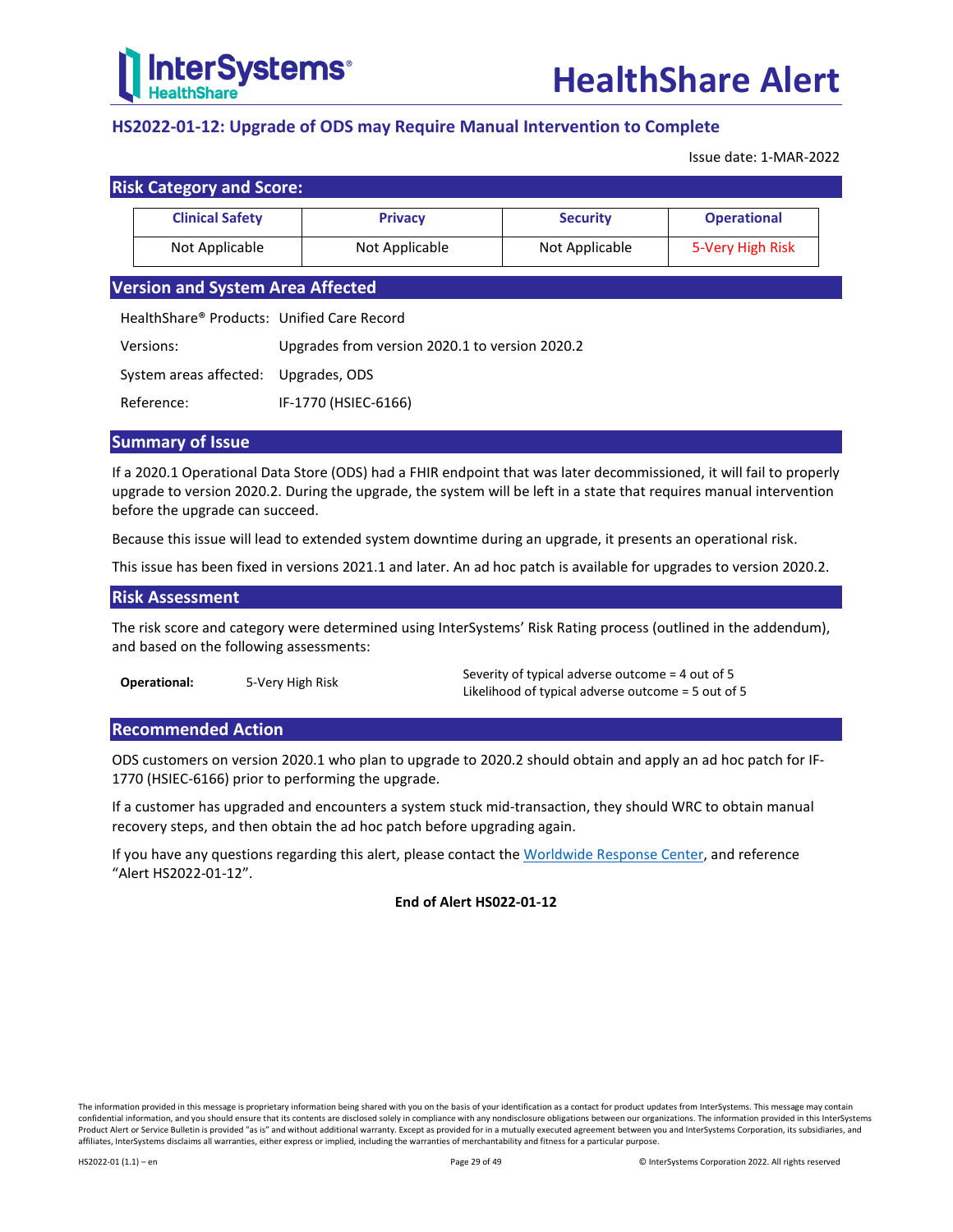

## <span id="page-29-0"></span>**HS2022-01-13: ODS Audit Data Inaccessible after Upgrade to Version 2020.1**

Issue date: 1-MAR-2022

| <b>Risk Category and Score:</b> |                |                 |                    |
|---------------------------------|----------------|-----------------|--------------------|
| <b>Clinical Safety</b>          | <b>Privacy</b> | <b>Security</b> | <b>Operational</b> |
| Not Applicable                  | 3-Medium Risk  | Not Applicable  | Not Applicable     |

## **Version and System Area Affected**

HealthShare® Products: Unified Care Record

| Versions:                            | • Upgrades from 2019.1 to version 2020.1<br>• Upgrades from 2019.2 to version 2020.1 |
|--------------------------------------|--------------------------------------------------------------------------------------|
| System areas affected: Upgrades, ODS |                                                                                      |
| Reference:                           | IF-1320 (HSIEC-6248, IF-1219)                                                        |

## **Summary of Issue**

This issue impacts customers who have upgraded from Unified Care Record 2019.1 or 2019.2 to version 2020.1 and use the Operational Data Store (ODS).

In the upgrade, audit data for user access events was not properly migrated to a new storage location in the ODS. While no data is lost, existing ODS user access event audit data is inaccessible until the issue is fixed, making it difficult to report on user access events for patient data in the ODS from before the upgrade.

Full details of the identified issue appear in the [Technical Addendum for HS2022-01-13.](#page-30-0)

## **Risk Assessment**

The risk score and category were determined using InterSystems' Risk Rating process (outlined in the addendum), and based on the following assessments:

**Privacy:** 3-Medium Risk Severity of typical adverse outcome = 1 out of 5 Likelihood of typical adverse outcome = 5 out of 5

## **Recommended Action**

- If you upgraded from version 2019.1 or 2019.2 to version 2020.1, request and apply the correction, IF-1219, from the WRC, and follow the ad hoc instructions.
- If you are planning to upgrade from 2019.1 or 2019.2 of Unified Care Record, upgrade to a version later than 2020.1 in order to avoid the issue.

If you have any questions regarding this alert, please contact th[e Worldwide Response Center,](mailto:support@intersystems.com?subject=HealthShare%20Alert%20HS2022-01-13) and reference "Alert HS2022-01-13".

*– Additional details for this issue appear in the Technical Addendum below –*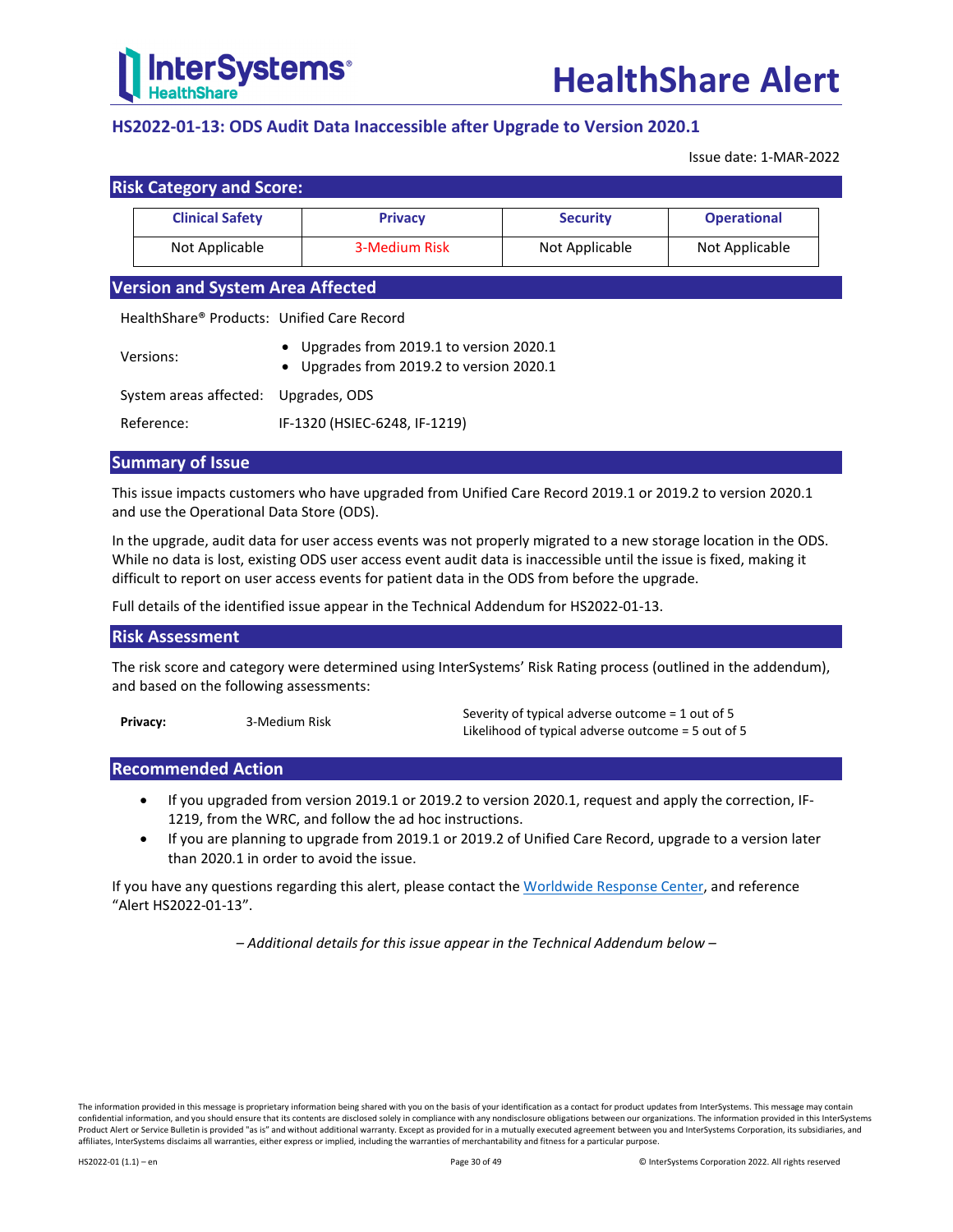

## <span id="page-30-0"></span>**Technical Addendum for HS2022-01-13**

## **Description of Issue**

Some audit data related to user access events was not properly migrated to a new storage location in the upgrade steps from Version 2019.1 and 2019.2 of the Operational Data Store (ODS) to version 2020.1. While no data is lost, this audit data is inaccessible until the issue is fixed, making it difficult to report on user access events for patient data in the ODS from before the upgrade.

In version 2020.1 of the ODS, the global ^HS.Flash.AccTS was renamed to ^HS.ODS.AccTS. This global is responsible for helping track when to purge data from the ODS and is also used to audit the data that was sent to requesting systems. While this issue may temporarily prevent the ODS from purging some data, this is not considered an operational risk.

The old global is still present after the upgrade and all new data is written to the correct global. No data is lost as a result of this issue, but audit reports and purging will not work for the data referred to by the old global until the data is migrated. The correction correctly maps the data.

## **Recommended Action**

- If you upgraded from version 2019.1 or 2019.2 to version 2020.1, request and apply the correction, IF-1219, from the WRC, and follow the ad hoc instructions.
- If you are planning to upgrade from 2019.1 or 2019.2 of Unified Care Record, upgrade to a version later than 2020.1 in order to avoid the issue.

Please contact InterSystems' Worldwide Response Center (WRC) with any questions or for additional information.

## **Information about the Correction**

The correction IF-1219 will be included in all future releases and is available as an ad hoc distribution from the Worldwide Response Center (WRC).]

If you have any questions regarding this alert, please contact th[e Worldwide Response Center,](mailto:support@intersystems.com?subject=HealthShare%20Alert%20HS2022-01-13) and reference "Alert HS2022-01-13".

#### **End of Alert HS022-01-13**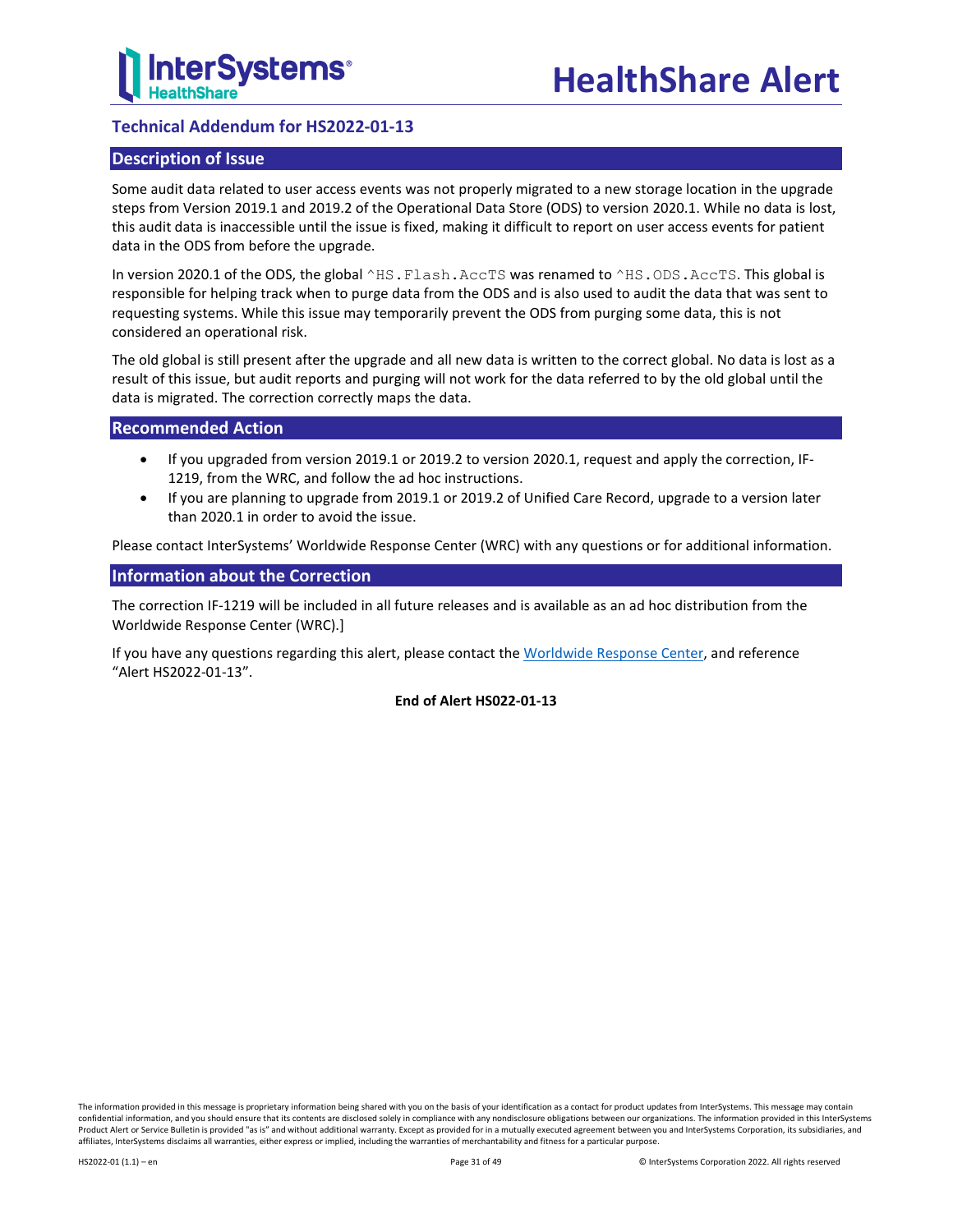

## <span id="page-31-0"></span>**HS2022-01-14: System-wide and Facility-level Clinical Consent Policies Ignore Event Dates**

Issue date: 1-MAR-2022

|  |  | <b>Risk Category and Score:</b> |
|--|--|---------------------------------|
|--|--|---------------------------------|

| <b>Clinical Safety</b> | <b>Privacy</b> | <b>Security</b> | <b>Operational</b> |
|------------------------|----------------|-----------------|--------------------|
| Not Applicable         | 2 – Low Risk   | Not Applicable  | Not Applicable     |

## **Version and System Area Affected**

HealthShare® Products: Information Exchange and Unified Care Record

| Versions: | All versions (through 2021.1) |  |
|-----------|-------------------------------|--|
|           |                               |  |

System areas affected: Consent

Reference: HSIEC-5062

## **Summary of Issue**

There are two kinds of consent policies in Unified Care Record:

- *MPI Consent* These policies determine whether a patient appears in the search results.
- *Clinical Consent* These policies control what data appears in the clinical record.

A consent policy may be applied at one of three levels:

- System-wide
- Facility level
- Patient level

The issue in this advisory applies only to *clinical* consent policies that are applied *system-wide* or at the *facility* level.

Clinical consent policies specify a *Clinical Information Type (CIT)*. A clinical consent policy may optionally specify an *event start date* and *event end date* which should block or show data for events defined in the CIT based on those dates.

- When a clinical consent policy is configured at the *patient level*, the event start and event end dates for the CIT are respected.
- When a clinical consent policy is configured at the *system-wide* or *facility* level, event start and event end dates for the CIT may be specified, but those dates are ignored when the consent policy is evaluated.

An example scenario is as follows:

- A system-level clinical consent policy is set to "Default Block" a CIT for diagnosis data.
- A facility-level clinical consent policy for facility X is set to "Show" the CIT for diagnosis data with an Event Start Date of 2020-01-01.

The expected result is that only diagnoses occurring after January 1, 2020 at facility X will be shown. The actual result is that all diagnoses from facility X, regardless of the date they occurred, will be shown, because the *event start date* is ignored.

This issue has been identified as a patient privacy concern as it could result in *inappropriate* access to patient data by an *authorized* HealthShare user. This issue does not cause an increased risk of disclosure outside of HealthShare. A fix is not yet available for this issue.

The information provided in this message is proprietary information being shared with you on the basis of your identification as a contact for product updates from InterSystems. This message may contain confidential information, and you should ensure that its contents are disclosed solely in compliance with any nondisclosure obligations between our organizations. The information provided in this InterSystems Product Alert or Service Bulletin is provided "as is" and without additional warranty. Except as provided for in a mutually executed agreement between you and InterSystems Corporation, its subsidiaries, and affiliates, InterSystems disclaims all warranties, either express or implied, including the warranties of merchantability and fitness for a particular purpose.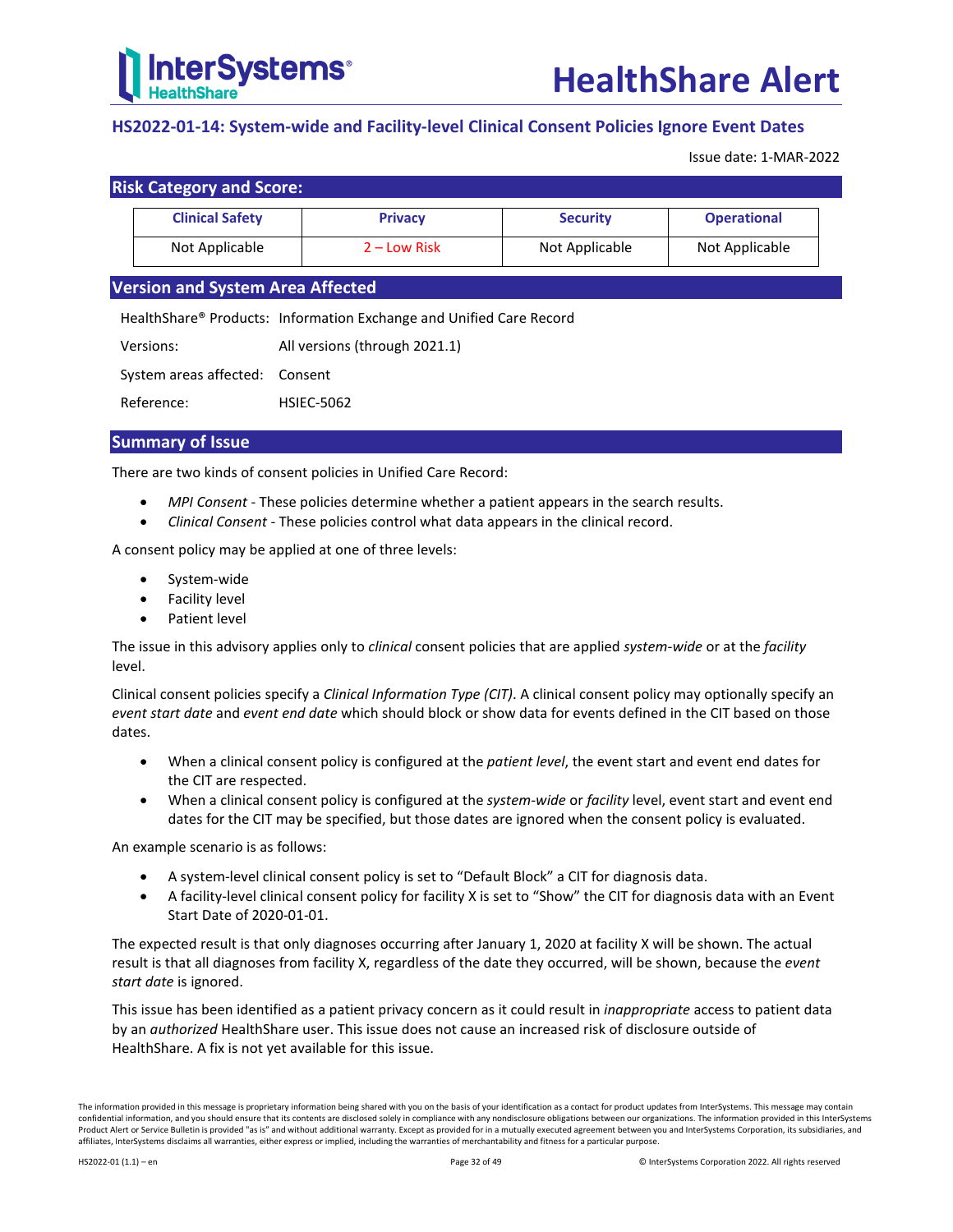

## **Risk Assessment**

The risk score and category were determined using InterSystems' Risk Rating process (outlined in the addendum), and based on the following assessments:

**Privacy:** 2-Low Risk Severity of typical adverse outcome = 2 out of 5 Likelihood of typical adverse outcome = 2 out of 5

## **Recommended Action**

InterSystems recommends that customers review their consent policies to determine whether they use *event start date* or *event end date* in clinical consent policies at the system-wide or facility level.

As a remediation, customers may choose to configure patient-level clinical consent policies to produce the correct behavior and should consider removing or modifying system-wide and facility-level policies clinical consent policies that rely on event start and event end dates.

If you have any questions regarding this alert, please contact th[e Worldwide Response Center,](mailto:support@intersystems.com?subject=HealthShare%20Alert%20HS2022-01-14) and reference "Alert HS2022-01-14".

**End of Alert HS022-01-14**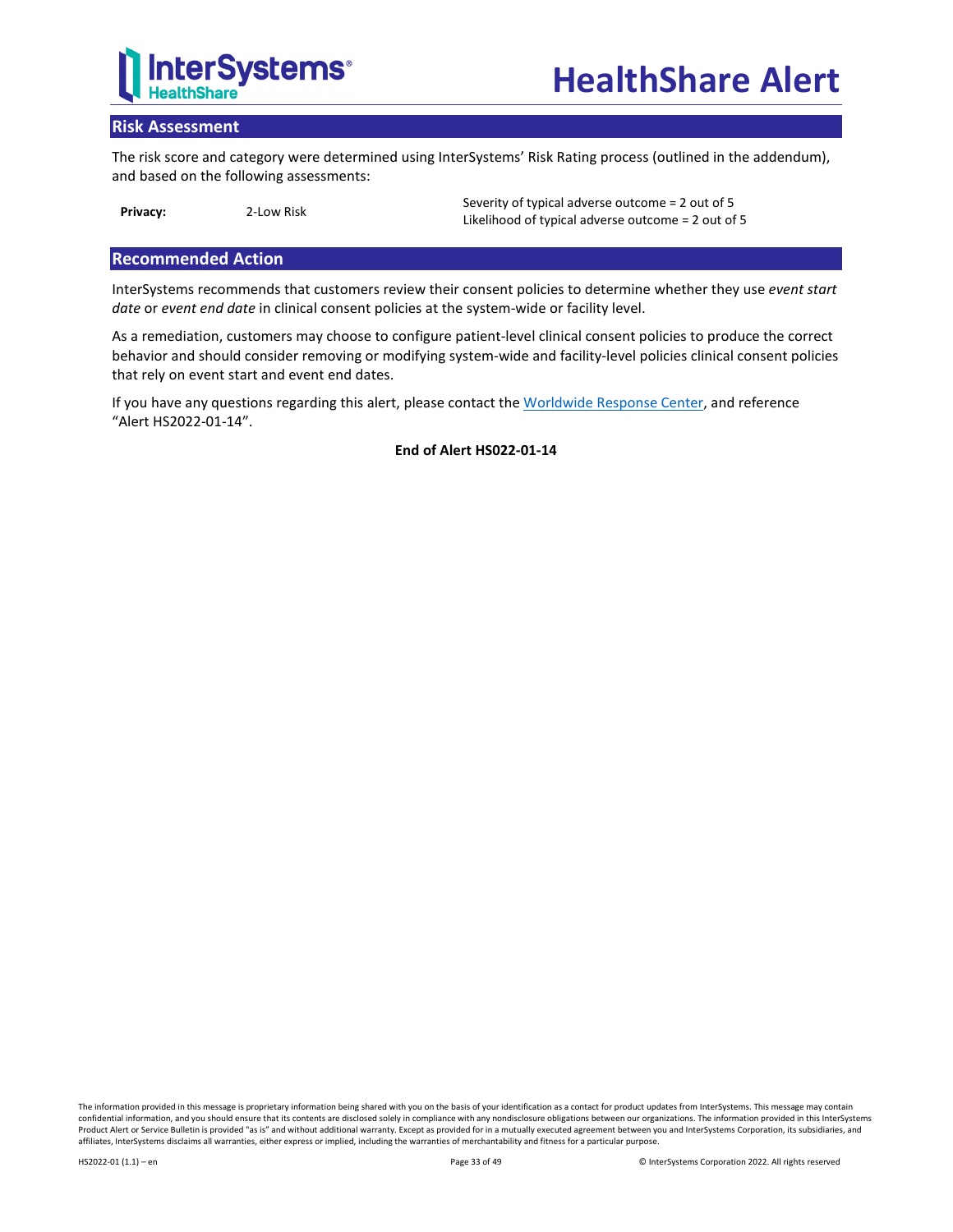

## <span id="page-33-0"></span>**HS2022-01-15: FHIR Requests Not Being Evaluated Properly for Consent**

Issue date: 1-MAR-2022

| <b>Risk Category and Score:</b> |                        |                |                 |                    |
|---------------------------------|------------------------|----------------|-----------------|--------------------|
|                                 | <b>Clinical Safety</b> | <b>Privacy</b> | <b>Security</b> | <b>Operational</b> |
|                                 | Not Applicable         | 4-High Risk    | Not Applicable  | Not Applicable     |

## **Version and System Area Affected**

HealthShare® Products: Unified Care Record

Versions: 2020.1

System areas affected: ODS, FHIR Gateway, Consent

Reference: IF-1218 (HSIEC-6257)

## **Summary of Issue**

This issue impacts only customers who meet all of the following criteria:

- You are using version 2020.1 of Unified Care Record.
- You have deployed the Operational Data Store (ODS) component.
- You have enabled a FHIR Gateway endpoint on the ODS.
- You use consent policies to grant or restrict access to PHI.

This alert and the associated correction address two related issues:

- 1. FHIR clients that send "patient search" requests to the FHIR Gateway will receive search results that do not follow consent policies defined in the system. This is a concern if a patient's address also discloses information about their care, such as a nursing home, prison, substance abuse, or mental health facility address.
- 2. When FHIR clients "read" resources from the FHIR Gateway, role-based consent policies that are intended to block or grant access to clinical data are not executed. This can result in FHIR clients either receiving or not receiving data erroneously due to consent policies.

Because these issues can result in improper disclosure of PHI to the requesting application, they are considered a privacy risk.

## **Risk Assessment**

The risk score and category were determined using InterSystems' Risk Rating process (outlined in the addendum), and based on the following assessments:

**Privacy:** 4-High Risk Severity of typical adverse outcome = 3 out of 5 Likelihood of typical adverse outcome = 5 out of 5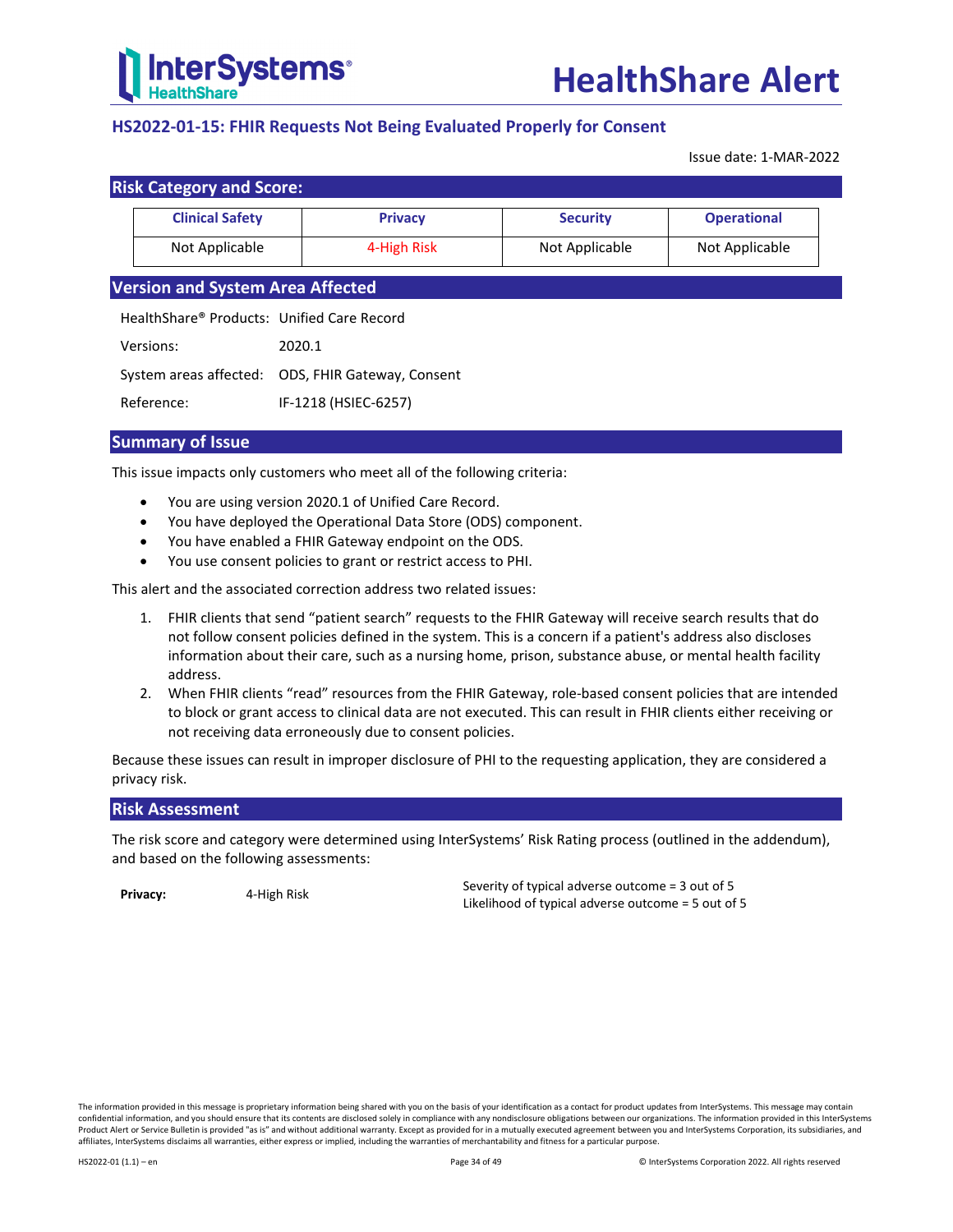

## **Recommended Action**

Two options are available to resolve this issue:

- 1. Obtain the ad hoc patch for IF-1218 (HSIEC-6257) and follow the WRC instructions for installation of the patch.
- 2. Upgrade the ODS to Version 2020.2. The ODS component can be upgraded without upgrading the entire Unified Care Record system. Please contact the WRC for instructions on how to use a 2020.2 ODS with version 2020.1 of Unified Care Record.

In addition, there are several immediate courses of action available to customers to prevent the improper disclosure of PHI related to this issue:

- 1. To prevent leakage of search demographics due to failure to evaluate consent, customers may disable the FHIR endpoint until the issue is resolved with a patch or upgrade.
- 2. To prevent disclosure (or lack of disclosure) of patient data due to lack of role-based consent evaluation, customers may temporarily implement a more restrictive consent model to avoid accidental disclosure of sensitive information such as protected mental health data.

If you have any questions regarding this alert, please contact th[e Worldwide Response Center,](mailto:support@intersystems.com?subject=HealthShare%20Alert%20HS2022-01-15) and reference "Alert HS2022-01-15".

## **End of Alert HS022-01-15**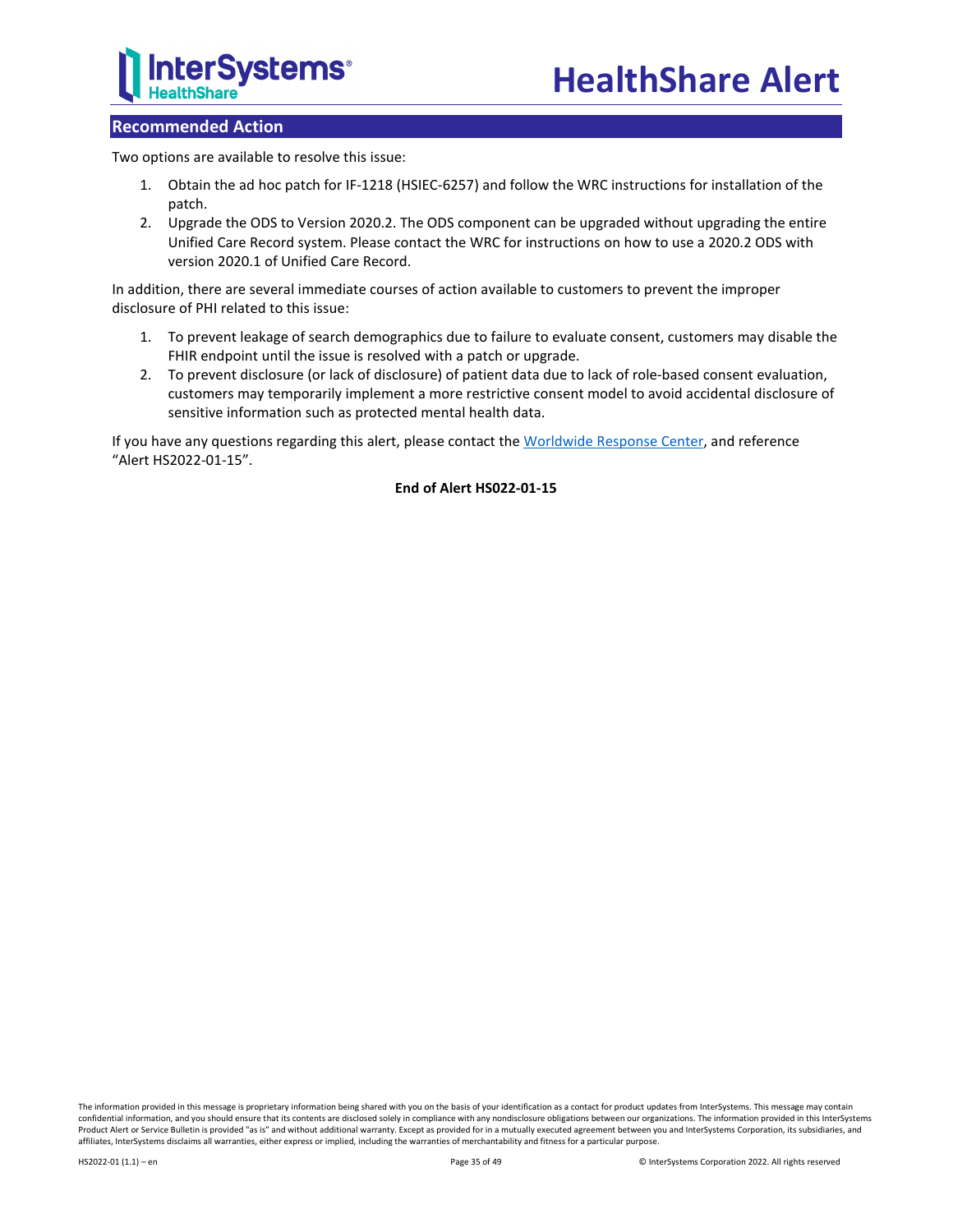

## <span id="page-35-0"></span>**HS2022-01-16: FHIR "\$everything" Operation Can Return Unconsented Demographics**

Issue date: 1-MAR-2022

| <b>Clinical Safety</b> | <b>Privacy</b> | <b>Security</b> | <b>Operational</b> |
|------------------------|----------------|-----------------|--------------------|
| Not Applicable         | 3-Medium Risk  | Not Applicable  | Not Applicable     |

## **Version and System Area Affected**

| HealthShare® Products: Unified Care Record |                                                 |
|--------------------------------------------|-------------------------------------------------|
| Versions:                                  | 2018.1. 2019.1. 2019.2. 2020.1. 2020.2          |
|                                            | System areas affected: Consent, FHIR API on ODS |
| Reference:                                 | IF-1667 (HSIEC-6186)                            |

## **Summary of Issue**

The Unified Care Record Operational Data Store (ODS) provides an API to retrieve FHIR resources. Consent is applied to FHIR resource requests. However, when a FHIR query specifies the Severything operation, consent is ignored for "Organization" resources. The Organization resource indicates the healthcare facility that contributed the clinical data. While the actual clinical data is properly blocked by consent, the Organization resource is not.

A user of a client application that performed a  $$everything query$  would have an indication that the patient had received care from a sensitive facility such as a mental health or substance abuse facility where the clinical data had been blocked by consent rules.

If you have a HealthShare Unified Care Record version mentioned above that meets all of the following criteria, you are impacted by this issue:

- You have deployed the Operational Data Store component.
- You have enabled a FHIR endpoint on the Operational Data Store.
- You have facilities that are blocked by facility-based consent policies.

Full details of the identified issue appear in the [Technical Addendum for HS2022-01-16.](#page-36-0)

## **Risk Assessment**

The risk score and category were determined using InterSystems' Risk Rating process (outlined in the addendum), and based on the following assessments:

**Privacy:** 3-Medium Risk Severity of typical adverse outcome = 3 out of 5 Likelihood of typical adverse outcome = 3 out of 5

#### **Recommended Action**

The correction, IF-1667 (HSIEC-6186), will be included in all future releases and is available as an ad hoc distribution from the Worldwide Response Center (WRC). Affected customers should request and apply the correction and may choose to apply the short-term mitigation actions described in th[e technical addendum.](#page-36-0)

If you have any questions regarding this alert, please contact th[e Worldwide Response Center,](mailto:support@intersystems.com?subject=HealthShare%20Alert%20HS2022-01-16) and reference "Alert HS2022-01-16".

#### *– Additional details for this issue appear in the Technical Addendum below –*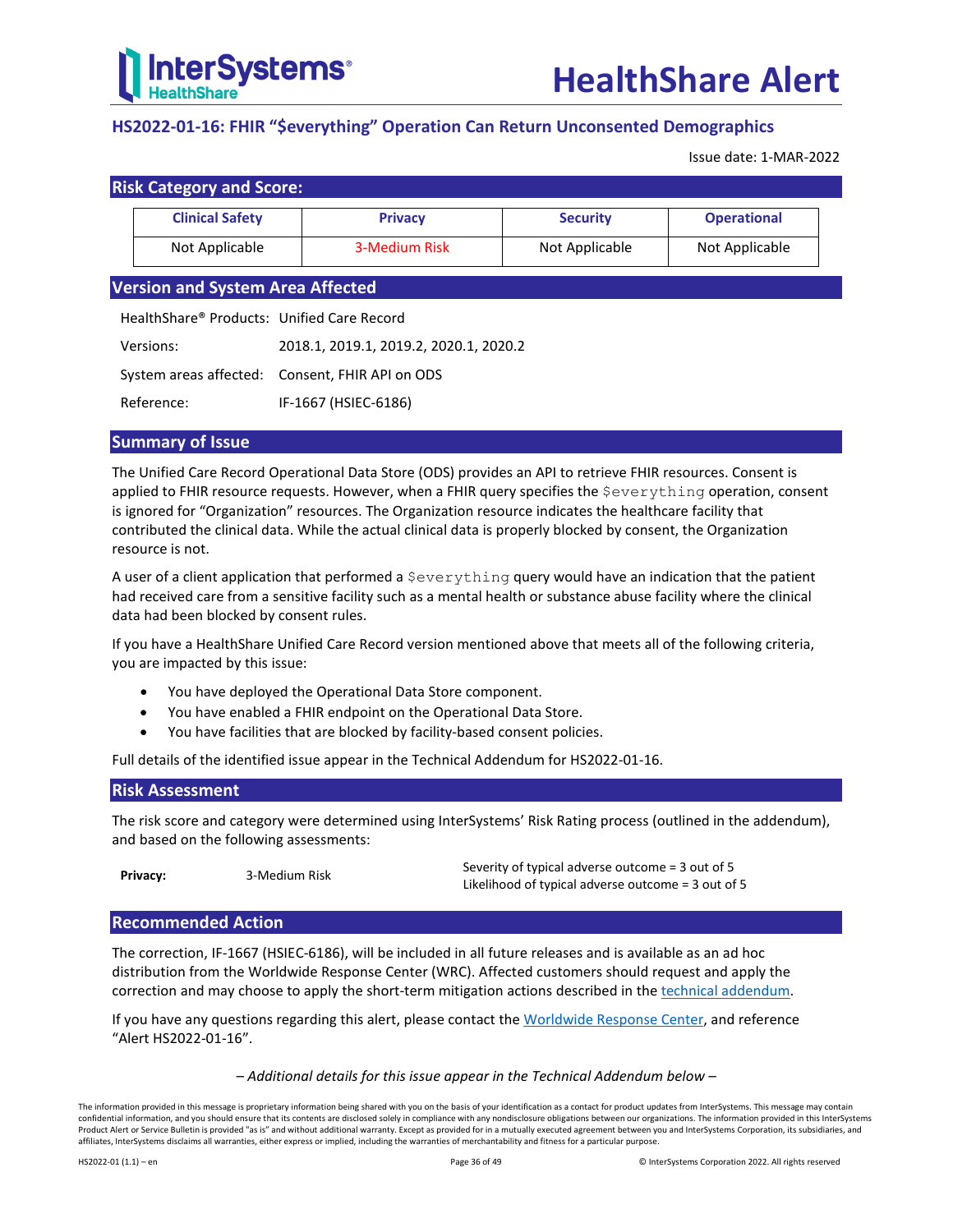## <span id="page-36-0"></span>**Technical Addendum for HS2022-01-16**

## **Description of Issue**

When querying for a patient using the FHIR  $\xi$ everything operation, consent is ignored for Organization resources. The Organization resource is populated from SDA data and indicates the healthcare facility that contributed the data. While the actual clinical data is properly blocked by consent, the Organization resource is not. The unconsented Organization data would allow a user of a client application to infer that a patient had received care from a sensitive facility such as a mental health or substance abuse facility for which the clinical data was blocked by consent.

If you have a HealthShare Unified Care Record version mentioned above that meets all of the following criteria, you are impacted by this issue:

- You have deployed the Operational Data Store component.
- You have enabled a FHIR endpoint on the Operational Data Store.
- You have facilities that are blocked by facility-based consent policies.

Patient streamlets are the only type of streamlet where data is combined from multiple source records into a single record. This facilitates activities such as aggregating all Telecom contacts into a single record. It was discovered that the *Patient.EnteredAt* value was being included in the aggregated *Patient* streamlet, if the source streamlet was deemed the best record, even if facility-level consent resulted in that streamlet being excluded. This results in that data leaking out in a FHIR Organization resource when the FHIR \$everything operation is used.

## **Recommended Action**

If you are affected by this issue, request and apply the correction, HSIEC-6168, from the WRC.

As a workaround for this issue before you apply the correction, you may choose to:

- Ensure that any facility with facility-level consent in place is not the highest ranked facility by lowering the facility tier ranking for sensitive facilities in the facility registry.
- Deauthorize applications or users from using the \$everything operation
- Limit access to the FHIR endpoint.

Please contact InterSystems' Worldwide Response Center (WRC) with any questions or for additional information.

## **Information about the Correction**

The correction, IF-1667 (HSIEC-6186), will be included in all future releases and is available as an ad hoc distribution from the Worldwide Response Center (WRC).

If you have any questions regarding this alert, please contact th[e Worldwide Response Center,](mailto:support@intersystems.com?subject=HealthShare%20Alert%20HS2022-01-16) and reference "Alert HS2022-01-16".

## **End of Alert HS022-01-16**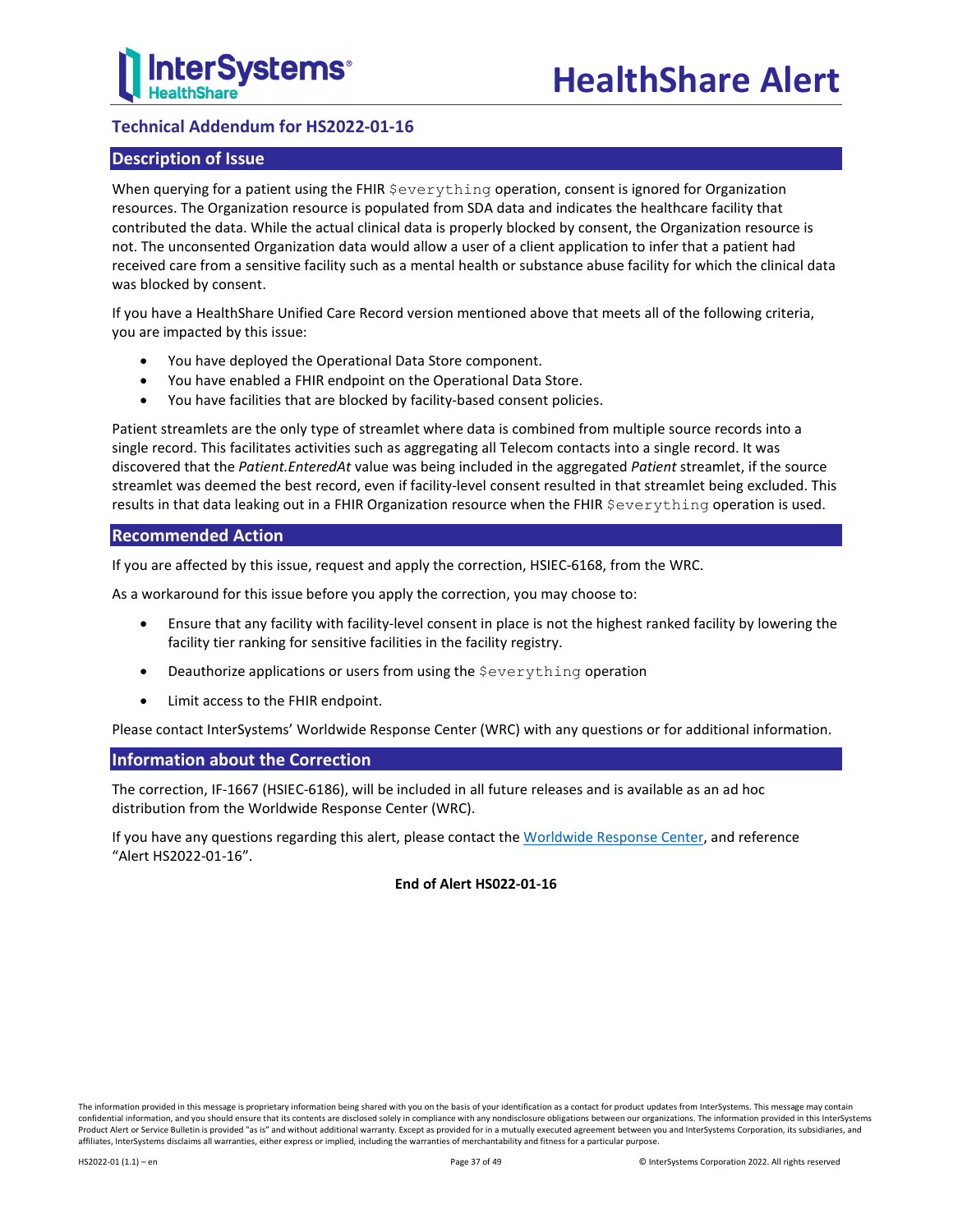

## <span id="page-37-0"></span>**HS2022-01-17: FHIR Index Performance Issue Can Cause ODS Instability**

Issue date: 1-MAR-2022

| <b>Risk Category and Score:</b> |                        |                |                 |                    |
|---------------------------------|------------------------|----------------|-----------------|--------------------|
|                                 | <b>Clinical Safety</b> | <b>Privacy</b> | <b>Security</b> | <b>Operational</b> |
|                                 | Not Applicable         | Not Applicable | Not Applicable  | 5-Very High Risk   |

## **Version and System Area Affected**

HealthShare® Products: Unified Care Record and Information Exchange

| Versions:                                | 2018.1, 2019.1, 2019.2 |
|------------------------------------------|------------------------|
| System areas affected: ODS, FHIR Gateway |                        |
| Reference:                               | IF-971                 |

## **Summary of Issue**

Operational Data Store (ODS) performance will degrade over time as the amount of data in the FHIR Gateway grows, due to an incorrect implementation of indexing on FHIR Resources that are shared between patient records, such as Practitioner resources.

Eventually, the number of shared FHIR Resources could grow to the point where excessive table scanning effectively takes the ODS offline.

This issue is corrected in version 2020.1 and later.

## **Risk Assessment**

The risk score and category were determined using InterSystems' Risk Rating process (outlined in the addendum), and based on the following assessments:

| Operational: | 5-Very High Risk |
|--------------|------------------|
|              |                  |

Severity of typical adverse outcome = 4 out of 5 Likelihood of typical adverse outcome = 5 out of 5

## **Recommended Action**

There are three resolutions available for this issue:

- 1. Apply the ad hoc patch for IF-971 and follow the instructions provided by the WRC.
- 2. Upgrade the Unified Care Record deployment to version 2020.1 or later.
- 3. If you are on version 2019.1, you may alternatively upgrade only the ODS component to Version 2020.2. The ODS can be upgraded without upgrading the entire Unified Care Record system. Please contact the WRC for instructions on how to use a 2020.2 ODS with version 2019.1 of Unified Care Record.

As interim mitigation steps, customers may:

- Disable the FHIR endpoints on the ODS.
- Limit the growth of the FHIR Gateway by turning off the auto-load feature.

If you have any questions regarding this alert, please contact th[e Worldwide Response Center,](mailto:support@intersystems.com?subject=HealthShare%20Alert%20HS2022-01-17) and reference "Alert HS2022-01-17".

## **End of Alert HS022-01-17**

The information provided in this message is proprietary information being shared with you on the basis of your identification as a contact for product updates from InterSystems. This message may contain confidential information, and you should ensure that its contents are disclosed solely in compliance with any nondisclosure obligations between our organizations. The information provided in this InterSystems Product Alert or Service Bulletin is provided "as is" and without additional warranty. Except as provided for in a mutually executed agreement between you and InterSystems Corporation, its subsidiaries, and affiliates, InterSystems disclaims all warranties, either express or implied, including the warranties of merchantability and fitness for a particular purpose.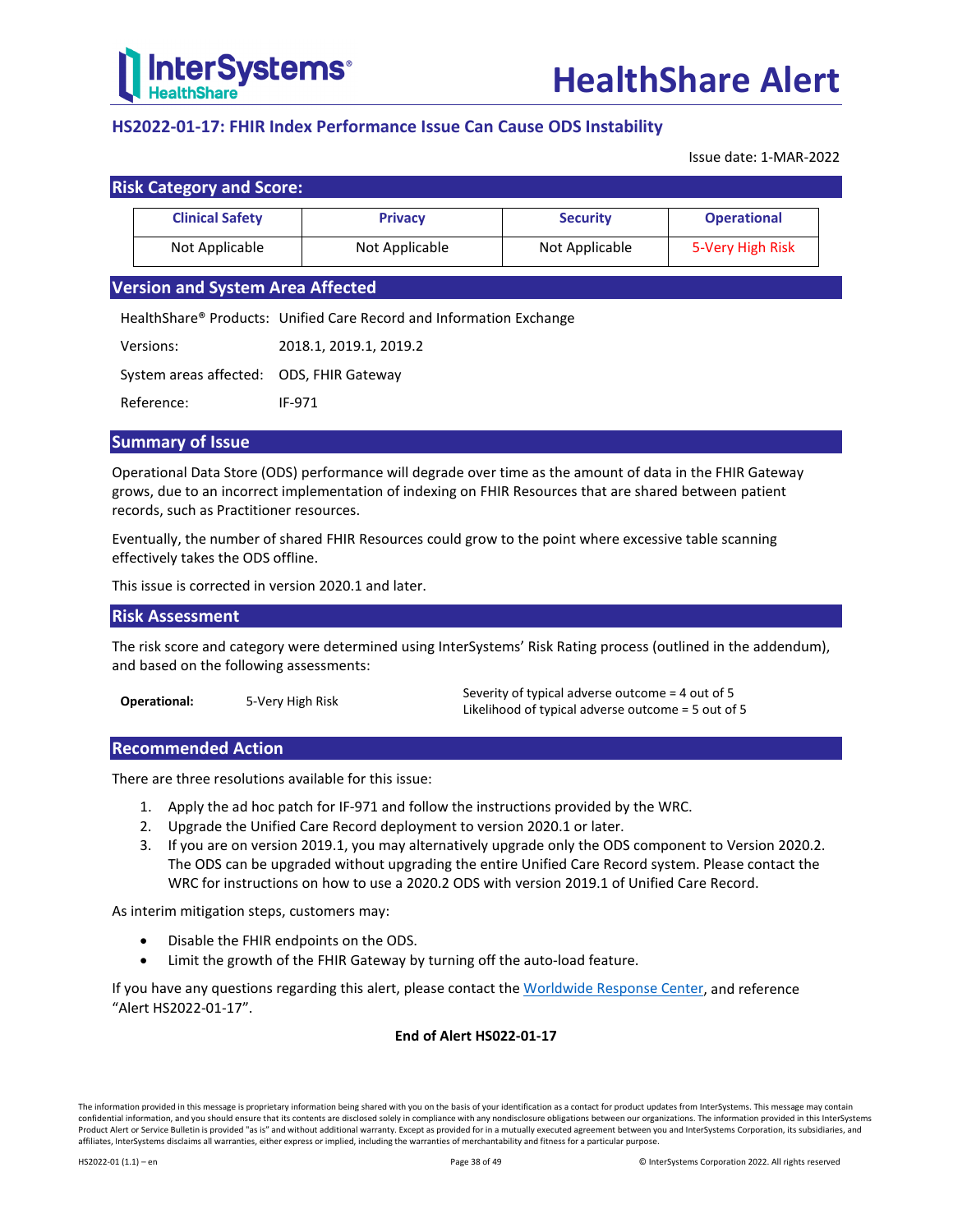

## <span id="page-38-0"></span>**HS2022-01-18: Security Vulnerability in FHIR Gateway/FHIR Server**

Issue date: 1-MAR-2022

| <b>Risk Category and Score:</b>         |                                                      |                             |                    |
|-----------------------------------------|------------------------------------------------------|-----------------------------|--------------------|
| <b>Clinical Safety</b>                  | <b>Privacy</b>                                       | <b>Security</b>             | <b>Operational</b> |
| Not Applicable                          | Not Applicable                                       | <b>Medium Risk CVSS 5.9</b> | Not Applicable     |
| <b>Version and System Area Affected</b> |                                                      |                             |                    |
| HealthShare® Products:                  | Unified Care Record and InterSystems IRIS for Health |                             |                    |
| Versions:                               | 2021.1                                               |                             |                    |
| System areas affected:                  | <b>FHIR, Security</b>                                |                             |                    |
| Reference:                              | IF-2099                                              |                             |                    |
|                                         |                                                      |                             |                    |

## **Summary of Issue**

A security vulnerability has been found in the FHIR Gateway and FHIR Server that allows an *authorized system user with administrative privileges* to view information that should be hidden.

## **Risk Assessment**

The risk score and category were determined using InterSystems' Risk Rating process (outlined in the addendum), and based on the following assessments:

**Security:** Medium Risk [CVSS 5.9](https://nvd.nist.gov/vuln-metrics/cvss/v3-calculator?vector=AV:N/AC:L/PR:H/UI:R/S:U/C:H/I:H/A:H/E:U/RL:O/RC:C/CR:H/IR:H/AR:H/MAV:N/MAC:L/MPR:H/MUI:R/MS:U/MC:H/MI:H/MA:H&version=3.1)

## **Recommended Action**

InterSystems recommends that you obtain and apply the ad hoc correction for IF-2099 if you use the FHIR Gateway or FHIR Server in an affected version. This correction is also included in all later versions.

If you have any questions regarding this alert, please contact th[e Worldwide Response Center,](mailto:support@intersystems.com?subject=HealthShare%20Alert%20HS2022-01-18) and reference "Alert HS2022-01-18".

## **End of Alert HS022-01-18**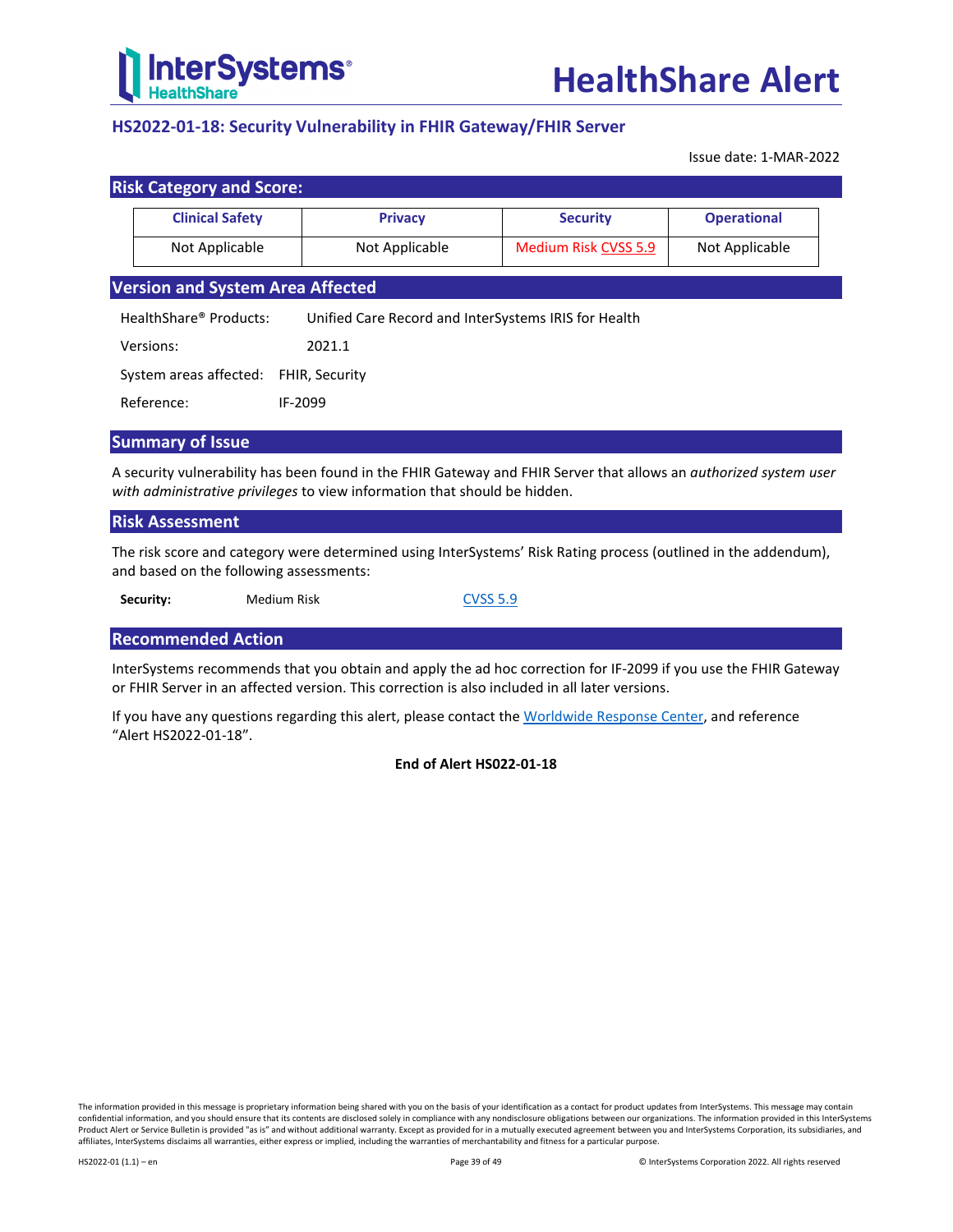

## <span id="page-39-0"></span>**HS2022-01-19: FHIR Server Does Not Verify Token Revocation**

Issue date: 1-MAR-2022

| <b>Risk Category and Score:</b>                                                                                                                                      |                                                     |                                                                      |                    |
|----------------------------------------------------------------------------------------------------------------------------------------------------------------------|-----------------------------------------------------|----------------------------------------------------------------------|--------------------|
| <b>Clinical Safety</b>                                                                                                                                               | <b>Privacy</b>                                      | <b>Security</b>                                                      | <b>Operational</b> |
| Not Applicable                                                                                                                                                       | Not Applicable                                      | 3-Medium Risk                                                        | Not Applicable     |
| <b>Version and System Area Affected</b>                                                                                                                              |                                                     |                                                                      |                    |
| HealthShare® Products:                                                                                                                                               |                                                     | Unified Care Record, Health Connect and InterSystems IRIS for Health |                    |
| Unified Care Record: 2020.1, 2020.2, 2021.1<br>$\bullet$<br>Versions:<br>Health Connect: 2020.4, 2021.1<br>InterSystems IRIS for Health: 2020.4, 2021.1<br>$\bullet$ |                                                     |                                                                      |                    |
|                                                                                                                                                                      | System areas affected: FHIR Server and FHIR Gateway |                                                                      |                    |
| Reference:                                                                                                                                                           | IF-2103                                             |                                                                      |                    |

## **Summary of Issue**

The FHIR Server and FHIR Gateway properly validate an access token on initial requests. However, subsequent requests do not properly check for access token revocation. This could allow an attacker with access to a recently used FHIR session to access the server for a period of time even if the original client had properly logged out.

This could result in a revoked token being used by a malicious attacker.

Token expiration is properly handled and is part of the recommended mitigation.

## **Risk Assessment**

The risk score and category were determined using InterSystems' Risk Rating process (outlined in the addendum), and based on the following assessments:

| Security: | 3-Medium Risk | Severity of typical adverse outcome = 3 out of 5   |
|-----------|---------------|----------------------------------------------------|
|           |               | Likelihood of typical adverse outcome = 3 out of 5 |

## **Recommended Action**

Affected customers should request and apply an ad hoc patch for IF-2103 from the Worldwide Response Center (WRC). The correction will be included in all future releases.

Customers may choose pursue the following short-term mitigation as well:

• Decrease the expiration time on tokens to reduce the risk of a revoked token being used.

If you have any questions regarding this alert, please contact th[e Worldwide Response Center,](mailto:support@intersystems.com?subject=HealthShare%20Alert%20HS2022-01-19) and reference "Alert HS2022-01-19".

## **End of Alert HS022-01-19**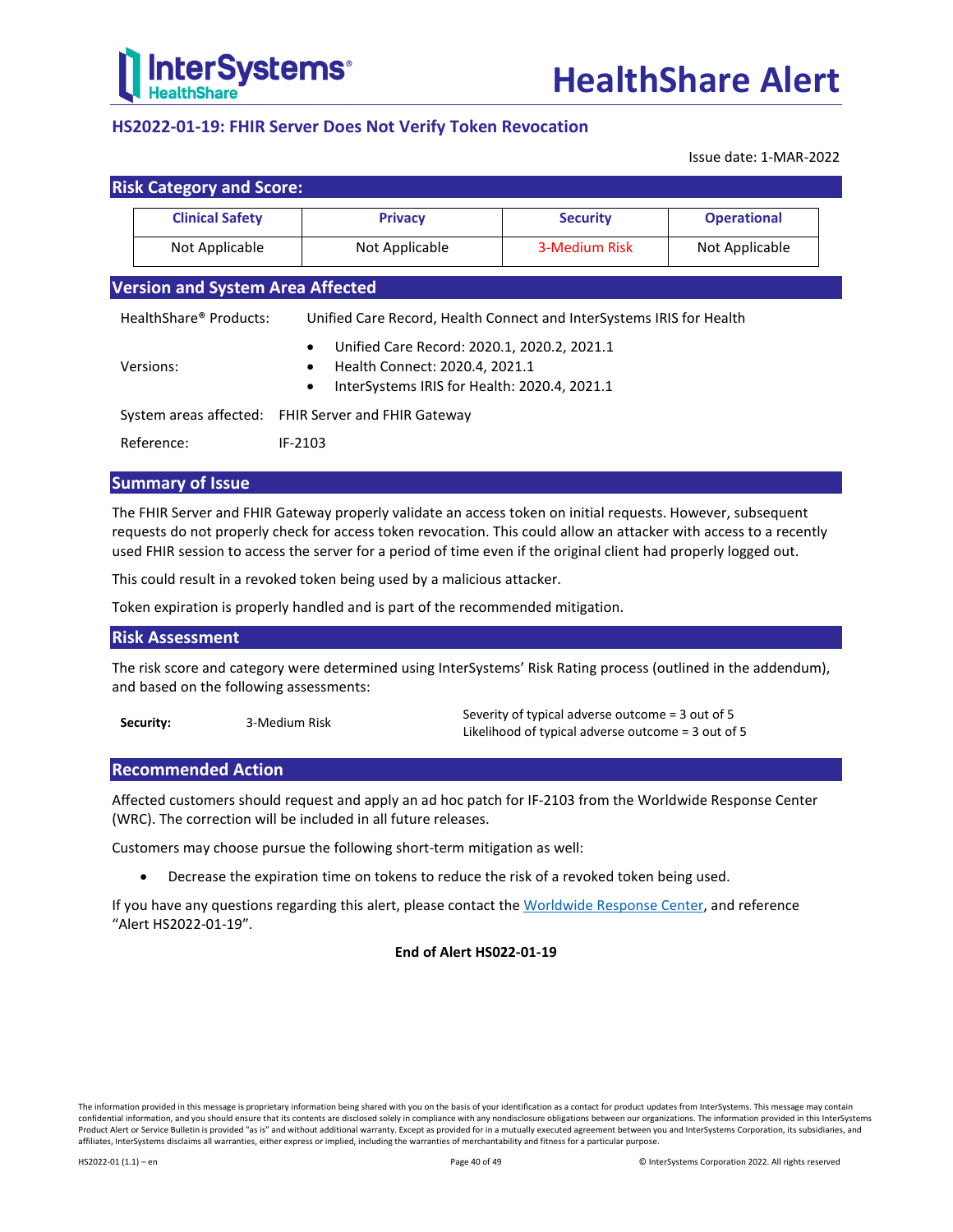

## <span id="page-40-0"></span>**HS2022-01-20: OAuth Token Scope Not Applied in FHIR Batch Transaction Bundles**

Issue date: 1-MAR-2022

| <b>Risk Category and Score:</b> |
|---------------------------------|
|---------------------------------|

| <b>Clinical Safety</b> | <b>Privacy</b> | <b>Security</b> | <b>Operational</b> |
|------------------------|----------------|-----------------|--------------------|
| Not Applicable         | 3-Medium Risk  | 2-Low Risk      | 3-Medium Risk      |

## **Version and System Area Affected**

HealthShare® Products: InterSystems IRIS for Health

| Versions: | 2021.1 |
|-----------|--------|
|           |        |

System areas affected: FHIR Server, Security

Reference: IF-1855

## **Summary of Issue**

When the FHIR Server receives a batch transaction bundle, the OAuth2 token is validated; but when the FHIR Server processes the individual transactions contained within, the OAuth2 token scope is not evaluated against each individual interaction.

For example, a valid OAuth token that is scoped only for read access would allow write-based interactions if they were sent in a batch transaction bundle.

## **Risk Assessment**

The risk score and category were determined using InterSystems' Risk Rating process (outlined in the addendum), and based on the following assessments:

| Privacy:     | 3-Medium Risk | Severity of typical adverse outcome = 3 out of 5<br>Likelihood of typical adverse outcome = 3 out of 5 |
|--------------|---------------|--------------------------------------------------------------------------------------------------------|
| Security:    | 2-Low Risk    | Severity of typical adverse outcome = 2 out of 5<br>Likelihood of typical adverse outcome = 3 out of 5 |
| Operational: | 3-Medium Risk | Severity of typical adverse outcome = 3 out of 5<br>Likelihood of typical adverse outcome = 3 out of 5 |

## **Recommended Action**

A correction for the issue, IF-1855, is available as an ad hoc distribution from the Worldwide Response Center (WRC). The correction will be included in all future releases.

If you have any questions regarding this alert, please contact th[e Worldwide Response Center,](mailto:support@intersystems.com?subject=HealthShare%20Alert%20HS2022-01-20) and reference "Alert HS2022-01-20".

## **End of Alert HS022-01-20**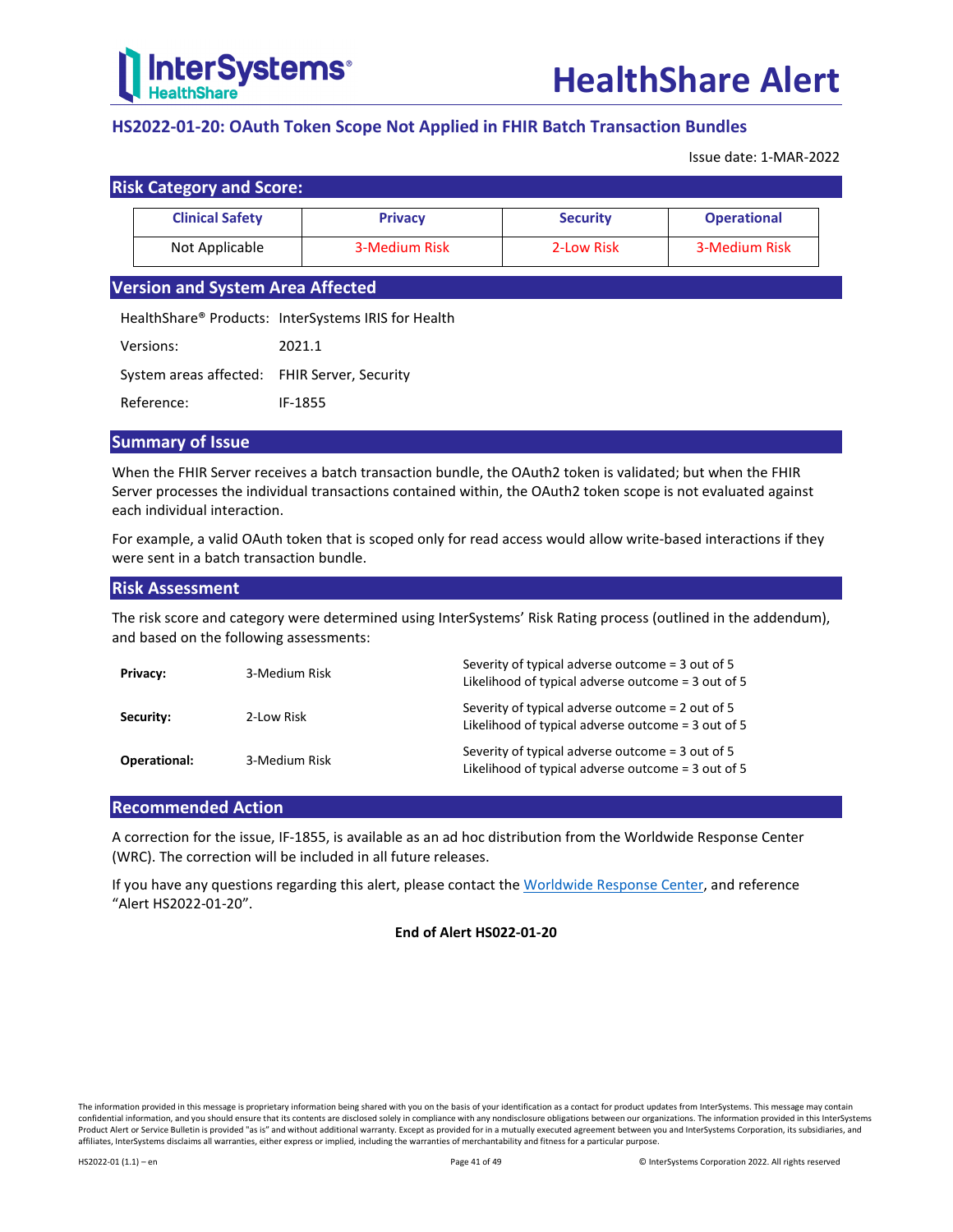

## <span id="page-41-0"></span>**HS2022-01-21: FHIR Server Interoperability REST Client does not Properly Clean Up Data**

Issue date: 1-MAR-2022

| <b>Risk Category and Score:</b>         |                                                               |                 |                    |
|-----------------------------------------|---------------------------------------------------------------|-----------------|--------------------|
| <b>Clinical Safety</b>                  | <b>Privacy</b>                                                | <b>Security</b> | <b>Operational</b> |
| Not Applicable                          | Not Applicable                                                |                 | 4-High Risk        |
| <b>Version and System Area Affected</b> |                                                               |                 |                    |
| HealthShare® Products:                  | Health Share Health Connect and Inter Systems IRIS for Health |                 |                    |
| Versions:                               | 2020.2, 2020.3                                                |                 |                    |
| System areas affected:                  | <b>FHIR Server</b>                                            |                 |                    |
| Reference:                              | IF-982                                                        |                 |                    |
|                                         |                                                               |                 |                    |

## **Summary of Issue**

A potential stability issue has been identified for customers developing on some versions of InterSystems IRIS for Health and Health Connect who use the FHIR Server "interoperability REST client" class. Because this class does not properly clean up temporary data, the IRISTEMP global can continue to grow and could potentially consume all available storage.

Full details of the identified issue appear in the [Technical Addendum for HS2022-01-21.](#page-42-0)

#### **Risk Assessment**

The risk score and category were determined using InterSystems' Risk Rating process (outlined in the addendum), and based on the following assessments:

| Operational: | 4-High Risk | Severity of typical adverse outcome = 5 out of 5   |
|--------------|-------------|----------------------------------------------------|
|              |             | Likelihood of typical adverse outcome = 2 out of 5 |

## **Recommended Action**

Several options are available to remediate this issue. Please refer to the [Technical Addendum for HS2022-01-21.](#page-42-0)

If you have any questions regarding this alert, please contact th[e Worldwide Response Center,](mailto:support@intersystems.com?subject=HealthShare%20Alert%20HS2022-01-21) and reference "Alert HS2022-01-21".

*– Additional details for this issue appear in the Technical Addendum below –*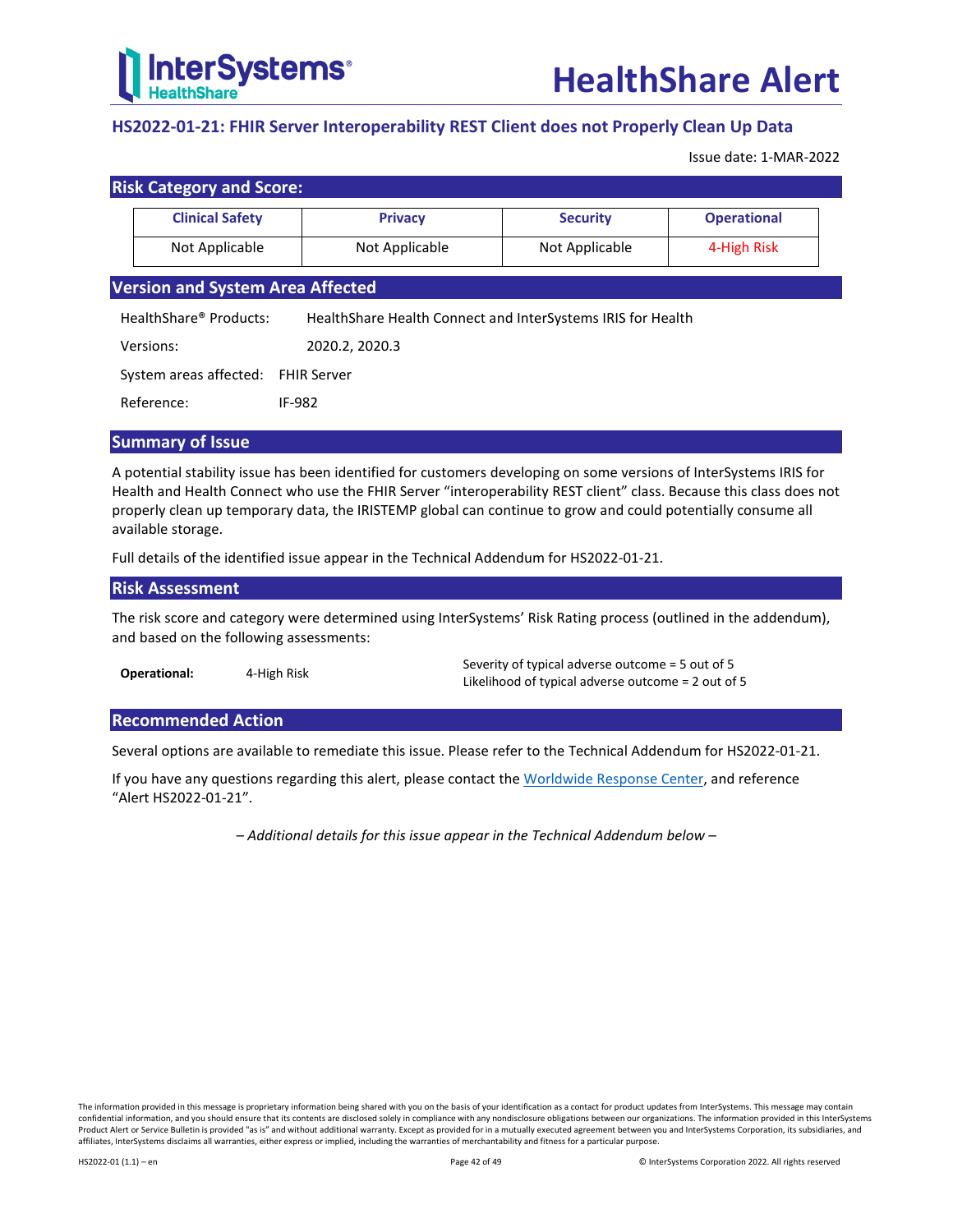

## <span id="page-42-0"></span>**Technical Addendum for HS2022-01-21**

## **Description of Issue**

Developers who use the *HS.FHIRServer.RestClient.Interop* class to carry out write interactions such as Create and Update can see rapid growth in the IRISTEMP global. This happens if the input payload is supplied as a string or as any type of stream that *is not* a QuickStream. *HS.FHIRServer.RestClient.Interop* creates a QuickStream from the input and places a pointer to it in the *HS.FHIRServer.Interop.Request* object, but fails to clean up the QuickStreams in IRISTEMP after completing the call to the Business Host.

This poses a potential stability issue for customers developing on InterSystems IRIS for Health or Health Connect and using the functionality described. IRISTEMP will continue to grow and could potentially consume all available storage.

## **Recommended Action**

The following actions can resolve the issue:

- 1. Restarting the impacted IRIS or Health Connect instance will clear the IRISTEMP database.
- 2. Developers should update their code to manually manage the creation and cleanup of QuickStreams and supply a QuickStream to the *RestClient.Interop* class.
- 3. Upgrade to InterSystems IRIS for Health or HealthShare Health Connect version 2020.4 or later.
- 4. Request an ad hoc patch for IF-982 and follow the instructions provided by the WRC to apply the patch.

Please contact InterSystems' Worldwide Response Center (WRC) with any questions or for additional information.

## **Information about the Correction**

The correction, IF-982, will be included in all future releases and is available as an ad hoc distribution from the Worldwide Response Center (WRC).]

If you have any questions regarding this alert, please contact th[e Worldwide Response Center,](mailto:support@intersystems.com?subject=HealthShare%20Alert%20HS2022-01-21) and reference "Alert HS2022-01-21".

## **End of Alert HS022-01-21**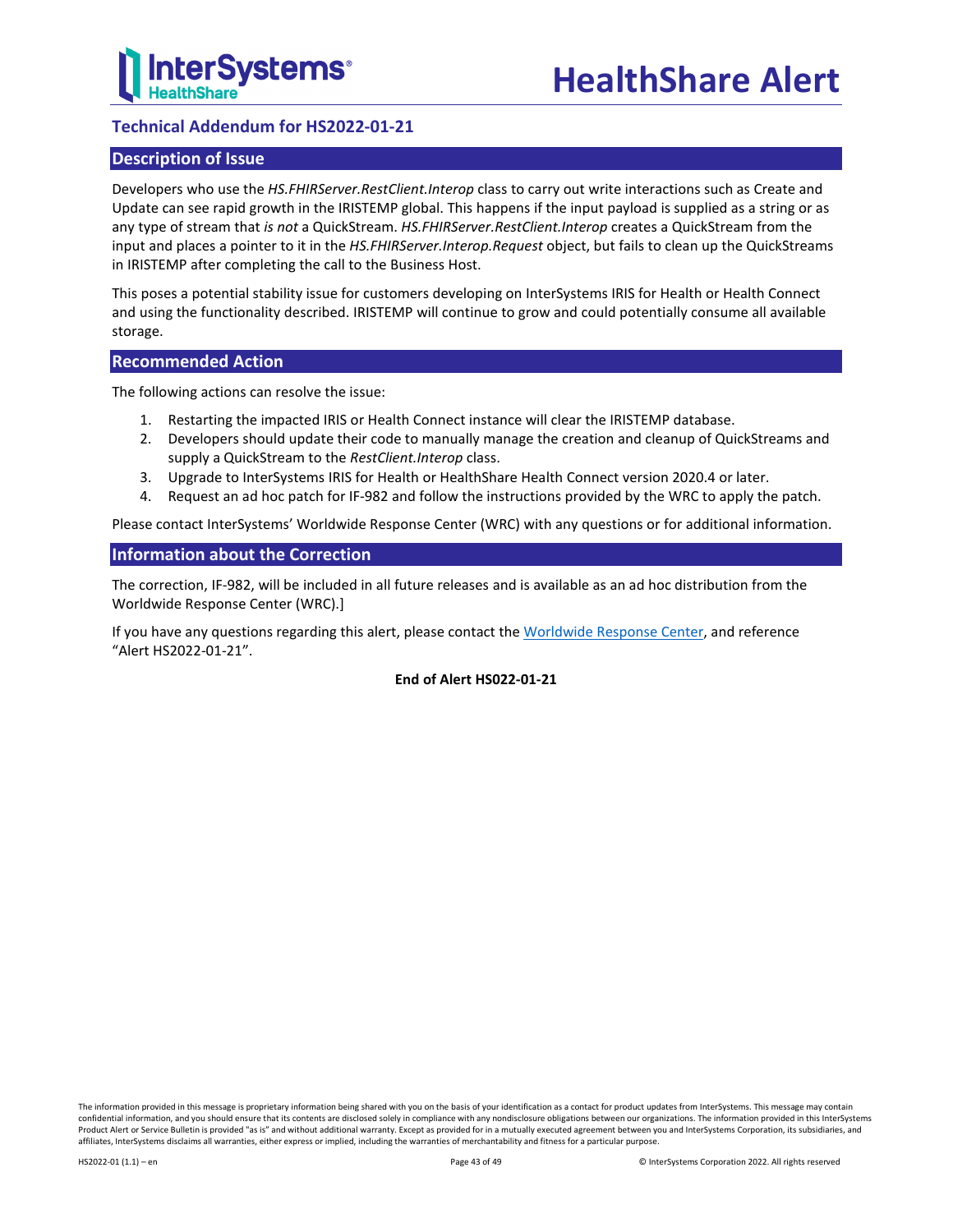

## <span id="page-43-0"></span>**HS2022-01-22: Security Issue in Patient Index**

Issue date: 1-MAR-2022

| <b>Clinical Safety</b>                  | <b>Privacy</b>                                                                 | <b>Security</b> | <b>Operational</b> |
|-----------------------------------------|--------------------------------------------------------------------------------|-----------------|--------------------|
| Not Applicable                          | Not Applicable<br>High Risk CVSS: 8.7<br>Not Applicable                        |                 |                    |
| <b>Version and System Area Affected</b> |                                                                                |                 |                    |
| HealthShare® Products: Patient Index    |                                                                                |                 |                    |
| Versions:                               | All versions: 15, 15.02, 15.03, 2018.1, 2019.1, 2019.2, 2020.1, 2021.1, 2021.2 |                 |                    |
| System areas affected:<br>Security      |                                                                                |                 |                    |
|                                         | <b>HSPI-2329</b>                                                               |                 |                    |

All versions of Patient Index through version 2021.2 contain a vulnerability described by thi[s CVSS](https://www.first.org/cvss/calculator/3.1#CVSS:3.1/AV:N/AC:H/PR:L/UI:R/S:C/C:L/I:H/A:N/E:P/RL:O/CR:H/IR:H/AR:H/MAV:N/MAC:L/MPR:N/MUI:R/MS:C) vector.

| <b>Risk Assessment</b> |           |                  |  |
|------------------------|-----------|------------------|--|
| Security:              | High Risk | <b>CVSS: 8.7</b> |  |

## **Recommended Action**

HealthShare Patient Index customers should obtain and apply the corrections, HSPI-2329 and HSPI-2258, as an ad hoc distribution from the Worldwide Response Center (WRC). These corrections will be included in all future releases of HealthShare Patient Index, beginning with version 2022.1.

If you have any questions regarding this alert, please contact th[e Worldwide Response Center,](mailto:support@intersystems.com?subject=HealthShare%20Alert%20HS2022-01-22) and reference "Alert HS2022-01-22".

**End of Alert HS022-01-22**

**– End of HS022-01 Alerts –**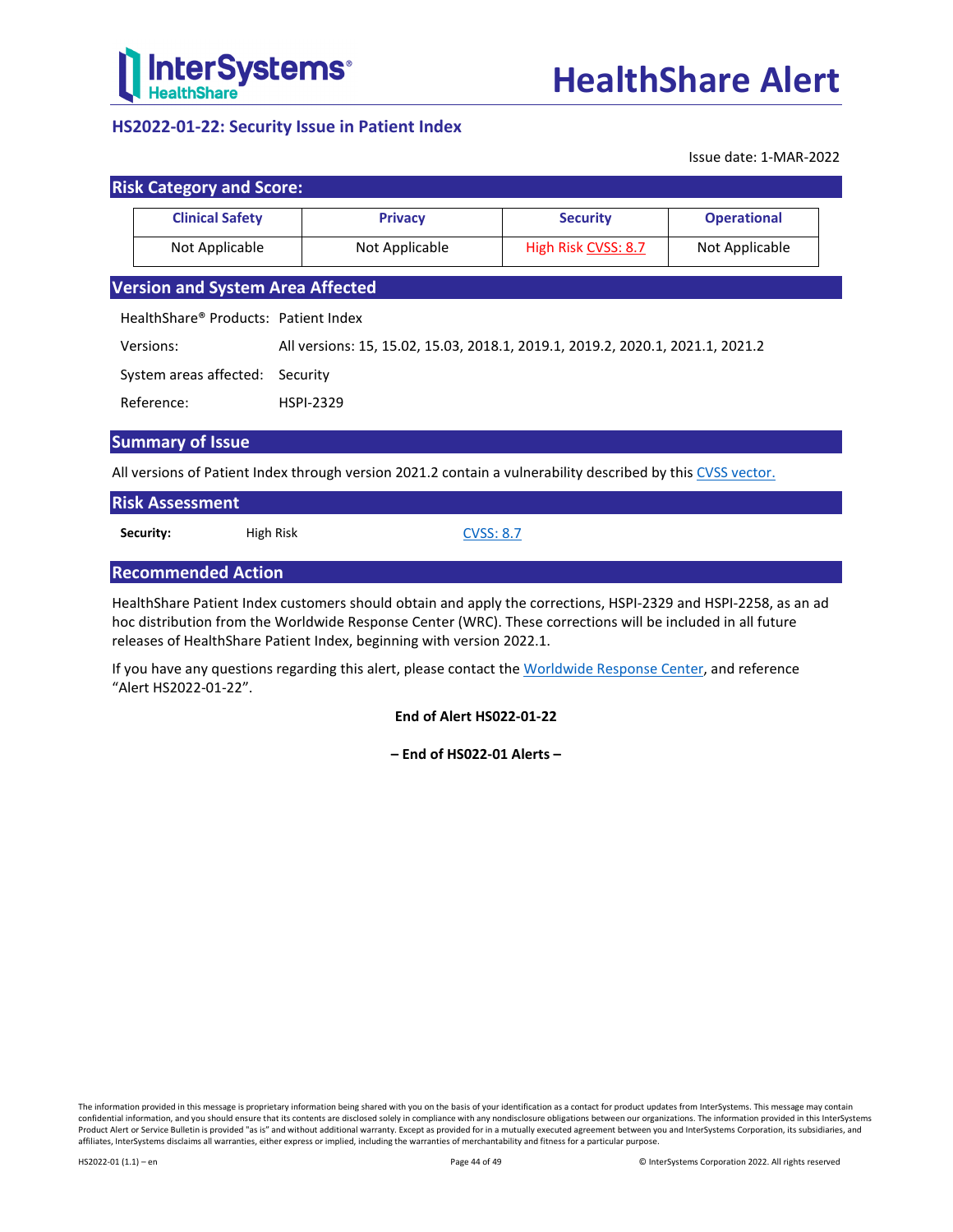

## **Addendum**

## **Clinical Risk Rating Process**

InterSystems' clinical risk rating uses standard methodology to estimate the risk of a system hazard based on the most typical foreseeable adverse patient outcome, as opposed to the worst-case scenario. Experienced clinicians on our clinical safety team provide an estimate of the severity and likelihood using standard ordinal scales to derive the risk category.

## **Description of Outcome Severity**

| <b>Scale</b>                                     | <b>Severity</b><br><b>Classification</b> | <b>Number of Patients</b><br><b>Affected</b> | Interpretation                                                                                                                   |  |
|--------------------------------------------------|------------------------------------------|----------------------------------------------|----------------------------------------------------------------------------------------------------------------------------------|--|
| 1                                                | Minimal                                  | Single                                       | Minimal injury from which recovery is expected in the short term. Minor psychological<br>upset. Inconvenience.                   |  |
| 2                                                | Minor                                    | Single                                       | Minor injury from which recovery is not expected in the short term. Significant<br>psychological trauma.                         |  |
|                                                  |                                          | Multiple                                     | Minor injury from which recovery is expected in the short term. Minor psychological upset.<br>Inconvenience.                     |  |
| 3<br>Moderate<br>Single<br>psychological trauma. |                                          |                                              | Severe injury or incapacity from which recovery is expected in the short term. Severe                                            |  |
|                                                  |                                          | Multiple                                     | Minor injury from which recovery is not expected in the short term. Significant<br>psychological trauma.                         |  |
| 4                                                | <b>Major</b>                             | Single                                       | Death. Permanent life-changing incapacity. Severe injury or incapacity from which recovery<br>is not expected in the short term. |  |
|                                                  |                                          | Multiple                                     | Severe injury or incapacity from which recovery is expected in the short term. Severe<br>psychological trauma.                   |  |
| 5                                                | <b>Catastrophic</b>                      | Multiple                                     | Death. Permanent life-changing incapacity. Severe injury or incapacity from which recovery<br>is not expected in the short term. |  |

Ordinal scale for the quantification of the severity of a specified patient outcome

## **Description of Outcome Likelihood**

|    | Scale Likelihood Classification      | Interpretation                                                                      | <b>Frequency</b>                            |
|----|--------------------------------------|-------------------------------------------------------------------------------------|---------------------------------------------|
| 11 | Very low likelihood of<br>harm       | Harm will probably never happen/recur                                               | Harm not expected to occur for<br>years     |
| 12 | Low likelihood of harm               | Do not expect harm to happen/recur but it is possible it may do so                  | Harm expected to occur at least<br>annually |
| l3 | <b>Medium likelihood of</b><br>harm. | Harm might happen or recur occasionally                                             | Harm expected to occur at least<br>monthly  |
| 14 | <b>High likelihood of harm</b>       | Harm will probably happen/recur, but it is not a persisting issue/<br>circumstances | Harm expected to occur at least<br>weekly   |
| l5 | Very high likelihood of<br>harm.     | Harm will undoubtedly happen/recur, possibly frequently                             | Harm expected to occur at least daily       |

Ordinal scale for the quantification of the likelihood of a specified patient outcome

The information provided in this message is proprietary information being shared with you on the basis of your identification as a contact for product updates from InterSystems. This message may contain confidential information, and you should ensure that its contents are disclosed solely in compliance with any nondisclosure obligations between our organizations. The information provided in this InterSystems Product Alert or Service Bulletin is provided "as is" and without additional warranty. Except as provided for in a mutually executed agreement between you and InterSystems Corporation, its subsidiaries, and affiliates, InterSystems disclaims all warranties, either express or implied, including the warranties of merchantability and fitness for a particular purpose.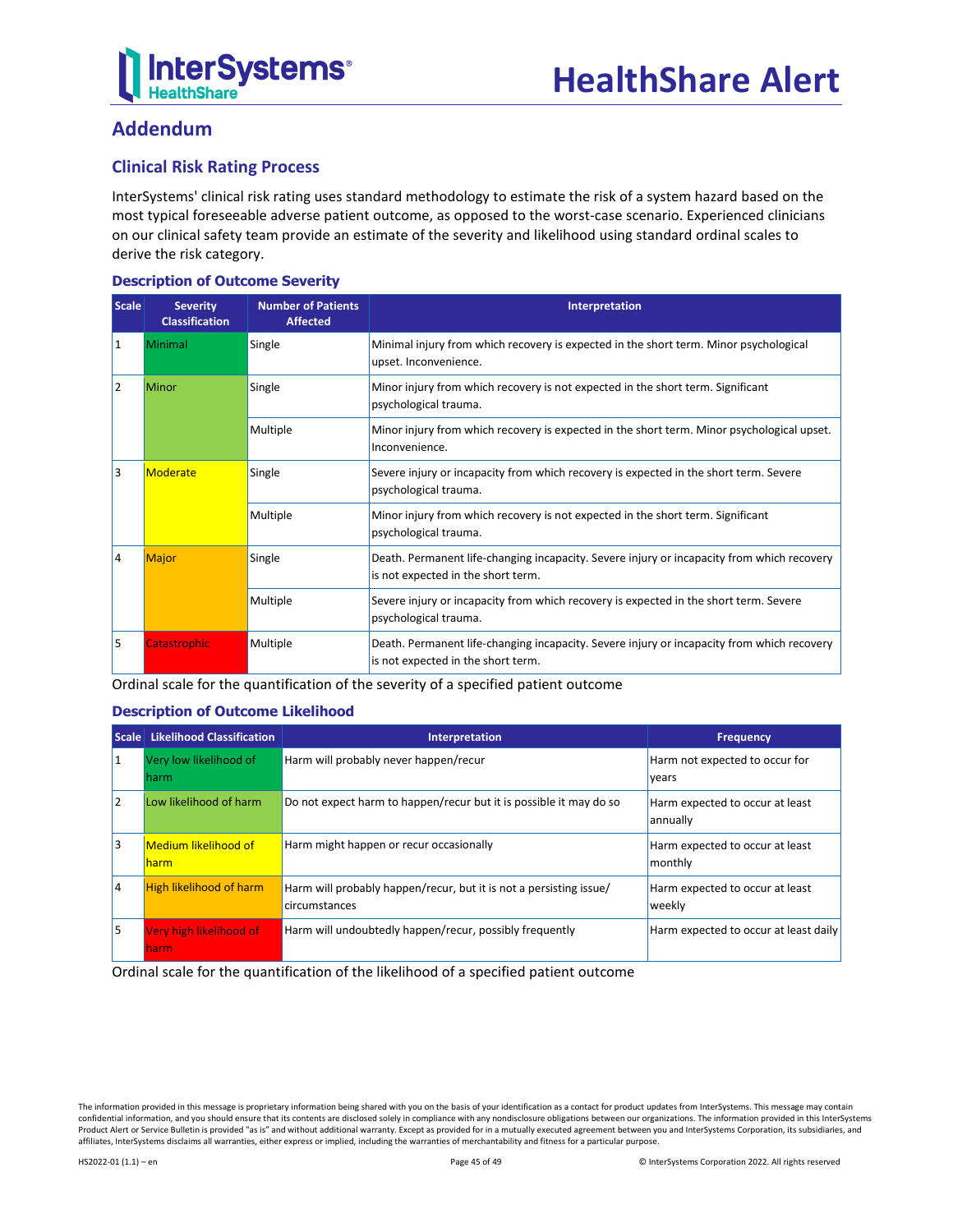

## **Risk Category**

| Risk Category as Allocated by Likelihood and Severity |                  |                           |                   |                |                |                |  |
|-------------------------------------------------------|------------------|---------------------------|-------------------|----------------|----------------|----------------|--|
|                                                       |                  |                           | <b>Risk Score</b> |                |                |                |  |
|                                                       | 5 - Catastrophic | $\overline{3}$            | $\overline{4}$    | 4              | 5              | 5              |  |
|                                                       | 4 - Major        | $\overline{2}$            | $\overline{3}$    | 3              | 4              | 5              |  |
| Severity                                              | 3 - Moderate     | $\overline{2}$            | $\overline{2}$    | $\overline{3}$ | 3              | 4              |  |
|                                                       | 2 - Minor        | $\mathbf{1}$              | $\overline{2}$    | $\overline{2}$ | 3y             | 4              |  |
|                                                       | 1 - Minimal      | 1                         | 1                 | $\overline{2}$ | $\overline{2}$ | $\overline{3}$ |  |
|                                                       |                  | 1-V low                   | 2-Low             | 3-Med          | 4-High         | 5-V High       |  |
|                                                       |                  | <b>Likelihood of Harm</b> |                   |                |                |                |  |

Matrix showing risk category allocated on the basis of likelihood and severity for a specified patient harm.

## **Risk Acceptability**

| <b>Risk</b><br><b>Score</b> | <b>Risk</b><br>Category | <b>Response to Baseline Risk</b>                                                                                                                                                                                                                                                                           | <b>Response to Residual Risk</b>                                                                                                                                                                                                |
|-----------------------------|-------------------------|------------------------------------------------------------------------------------------------------------------------------------------------------------------------------------------------------------------------------------------------------------------------------------------------------------|---------------------------------------------------------------------------------------------------------------------------------------------------------------------------------------------------------------------------------|
| 11                          |                         | Very low risk Risk tolerable but mitigation is desirable.                                                                                                                                                                                                                                                  | Risk tolerable, passive surveillance recommended.                                                                                                                                                                               |
| 12                          | Low risk                | Risk tolerable but mitigation is highly desirable.                                                                                                                                                                                                                                                         | Risk tolerable, passive surveillance required.                                                                                                                                                                                  |
| l3                          |                         | Medium risk Undesirable level of risk. Attempts should be made to eliminate<br>or control to reduce risk to an acceptable level.                                                                                                                                                                           | Shall only be acceptable when further risk reduction is<br>impractical.                                                                                                                                                         |
| 14                          | <b>High risk</b>        | Risk highly likely to be unacceptable. System, module or<br>functionality should not go live, or should be taken out of use if<br>possible, unless the risks arising from loss of use exceed those of<br>continuing to use the system. Active surveillance required and<br>urgent mitigation is mandatory. | Risk highly likely to be unacceptable unless the risks<br>arising from loss of use exceed those of continuing to<br>use the system. Consideration must be given to<br>further risk mitigation and active surveillance required. |
| l5                          |                         | Very high risk Unacceptable risk. System, module or functionality cannot go<br>live, or must immediately be taken out of use. Mitigation<br>mandatory.                                                                                                                                                     | System, module or functionality cannot go live, or<br>must immediately be taken out of use. Further risk<br>mitigation mandatory if system, module, or<br>functionality to be returned to service.                              |

InterSystems response to baseline and residual risks

The information provided in this message is proprietary information being shared with you on the basis of your identification as a contact for product updates from InterSystems. This message may contain<br>confidential inform Product Alert or Service Bulletin is provided "as is" and without additional warranty. Except as provided for in a mutually executed agreement between you and InterSystems Corporation, its subsidiaries, and affiliates, InterSystems disclaims all warranties, either express or implied, including the warranties of merchantability and fitness for a particular purpose.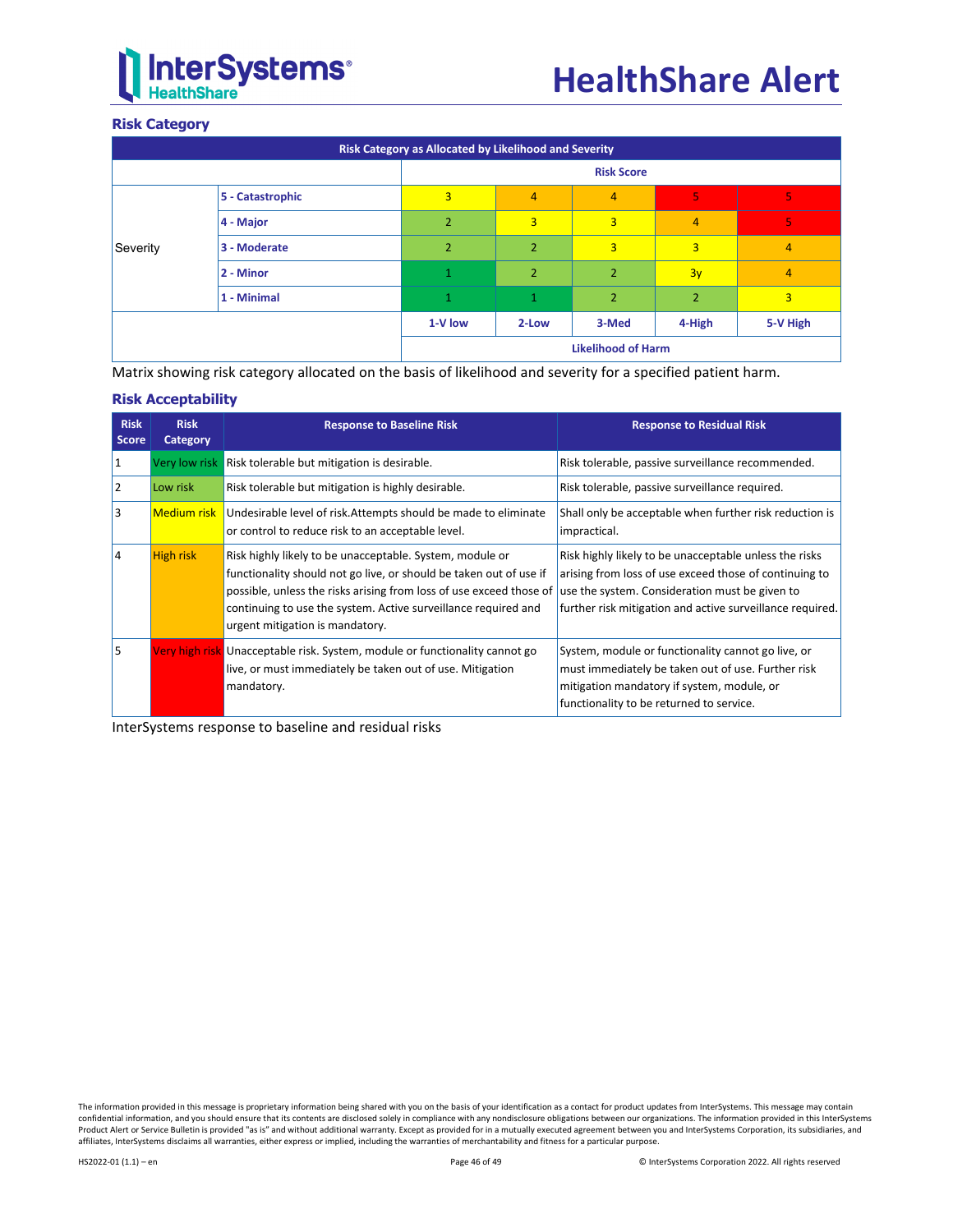

## **Operational Risk Rating Process**

InterSystems' risk rating uses standard methodology to estimate the risk to operations based on the most typical foreseeable adverse outcomes, as opposed to the worst-case scenario, which is used to determine the impact and likelihood using standard ordinal scales to derive the risk rating. Operational Risk is the failure of the operational system (application, O/S, database, etc.) relating to:

- **System Performance**: the system performs with the expected functionality, throughput, and utilization.
- **Data Quality**: the system can provide assurance of the accuracy and consistency of data over the entire lifecycle of the data, including recording the data exactly as intended and, upon later retrieval, ensuring the data are the same as when data were originally recorded.
- **System Availability**: the system responds to operations in a time better than the calculated or estimated Mean Time Between Failures (MTBF) and continues to operate without noticeable (based upon expected performance) interruption or delay.

| 5              | <b>Very High Risk</b> | Full failure of safeguard(s) (administrative, physical, or technical) relating to performance, quality,<br>or availability                         |
|----------------|-----------------------|----------------------------------------------------------------------------------------------------------------------------------------------------|
| 4              | <b>High Risk</b>      | Major (majority) failure of safeguard(s) (administrative, physical, or technical) relating to<br>performance, quality, or availability             |
| 3              | <b>Medium Risk</b>    | Limited failure of safeguard(s) (administrative, physical, or technical) relating to performance,<br>quality, or availability                      |
| $\overline{2}$ | <b>Low Risk</b>       | Marginal failure of safeguard(s) (administrative, physical, or technical) relating to performance,<br>quality, or availability                     |
|                | <b>Very Low Risk</b>  | Incomplete (or intermittent) failure of safeguard(s) (administrative, physical, or technical) relating<br>to performance, quality, or availability |

## **Description of Impact Rating**

## **Description of Outcome Likelihood**

| 5 | <b>Very High Risk</b> | Will undoubtedly happen/recur,<br>possibly frequently                         | Expected to occur at every operational or use or with all<br>processing |
|---|-----------------------|-------------------------------------------------------------------------------|-------------------------------------------------------------------------|
| 4 | <b>High Risk</b>      | Will probably happen/recur, but it is<br>not a persisting issue/circumstances | Expected to occur regularly or with most processing                     |
| 3 | <b>Medium Risk</b>    | Might happen or recur occasionally                                            | Expected to occur occasionally or with some processing                  |
| 2 | <b>Low Risk</b>       | Do not expect it to happen/recur but<br>it is possible it may do so           | Expected to occur a few times or with limited processing                |
|   | <b>Very Low Risk</b>  | Unlikely happen/recur                                                         | Not expected to occur over time of normal operation                     |

## **Risk Score & Category**

The combination of the Impact and Likelihood produce an overall Risk Score and Risk Rating as follows:

|        |                | 1              | $\overline{2}$ | $\overline{\mathbf{3}}$<br>Likelihood | 4 | 5 |
|--------|----------------|----------------|----------------|---------------------------------------|---|---|
|        |                |                | 1              | $\overline{2}$                        | 2 | 3 |
| Impact | $\overline{2}$ |                | $\overline{2}$ | $\overline{2}$                        | 3 |   |
|        | 3              | 2              | 2              | 3                                     | 3 |   |
|        | 4              | $\overline{2}$ | 3              | 3                                     |   | 5 |
|        | 5              | 3              |                |                                       | 5 | 5 |

| <b>Risk Score</b> | <b>Risk Category</b> |
|-------------------|----------------------|
| ъ,                | Very high risk       |
|                   | High risk            |
| ್ನ                | <b>Medium risk</b>   |
|                   | Low risk             |
|                   | Very low risk        |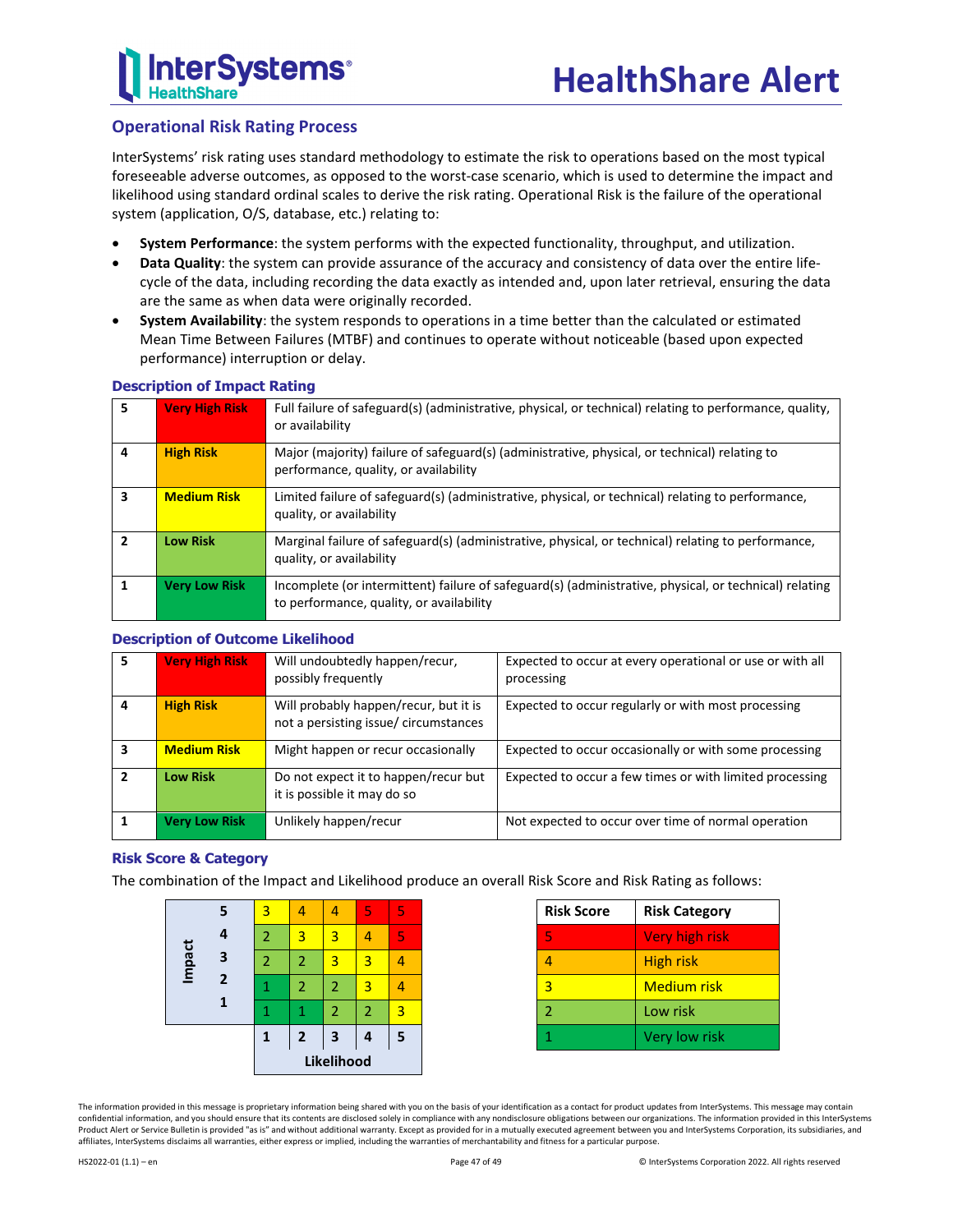## **Privacy Risk Rating Process**

InterSystems' risk rating uses standard methodology to estimate the risk to privacy based on the most typical foreseeable adverse outcomes, as opposed to the worst-case scenario, which is used to determine the impact and likelihood using standard ordinal scales to derive the risk rating.

## **Description of Impact Rating**

| 5 | <b>Critical</b> | Full public disclosure of confidential information, complete impact to data integrity,<br>severe violation of legitimate basis for processing.                   |
|---|-----------------|------------------------------------------------------------------------------------------------------------------------------------------------------------------|
|   | <b>High</b>     | Disclosure to improper and unauthorized parties, operational impact to data integrity,<br>elevated violation of legitimate basis for processing                  |
| 3 | <b>Moderate</b> | Limited disclosure to improper or unauthorized parties, limited impact to data integrity,<br>existing violation of legitimate basis for processing               |
|   | Low             | Restricted disclosure to improper parties, restricted impact to data integrity, marginal<br>violation of legitimate basis for processing                         |
|   | <b>Minimal</b>  | No disclosure to improper or unauthorized parties, no discernable impact to data<br>integrity, trivial or technical violation of legitimate basis for processing |

## **Description of Outcome Likelihood**

| 5 | <b>Critical</b> | Will undoubtedly happen/recur, possibly frequently                            | Expected to occur at every<br>operational or use or with all<br>processing |
|---|-----------------|-------------------------------------------------------------------------------|----------------------------------------------------------------------------|
| 4 | <b>High</b>     | Will probably happen/recur, but it is not a persisting<br>issue/circumstances | Expected to occur regularly or<br>with most processing                     |
| 3 | <b>Moderate</b> | Might happen or recur occasionally                                            | Expected to occur occasionally<br>or with some processing                  |
| 2 | Low             | Do not expect it to happen/recur but it is possible it<br>may do so           | Expected to occur a few times<br>or with limited processing                |
|   | <b>Minimal</b>  | Unlikely happen/recur                                                         | Not expected to occur over<br>time of normal operation                     |

## **Risk Score & Category**

The combination of the Impact and Likelihood produce an overall Risk Score and Risk Category as follows:

|        |                | Likelihood     |                |                |                |   |
|--------|----------------|----------------|----------------|----------------|----------------|---|
|        |                | 1              | $\overline{2}$ | 3              | 4              | 5 |
|        | 1              |                |                | $\overline{2}$ | $\overline{2}$ | 3 |
|        | $\overline{2}$ | 1              | 2              | $\overline{2}$ | 3              |   |
| Impact | 3              | $\overline{2}$ | $\overline{2}$ | 3              | 3              |   |
|        | 4              | 2              | 3              | 3              | 4              | 5 |
|        | 5              | 3              |                |                | 5              | 5 |

| <b>Risk Score</b>        | <b>Risk Category</b> |
|--------------------------|----------------------|
| 5                        | Very high risk       |
|                          | <b>High risk</b>     |
| 3                        | Medium risk          |
| $\overline{\phantom{a}}$ | Low risk             |
|                          | Very low risk        |